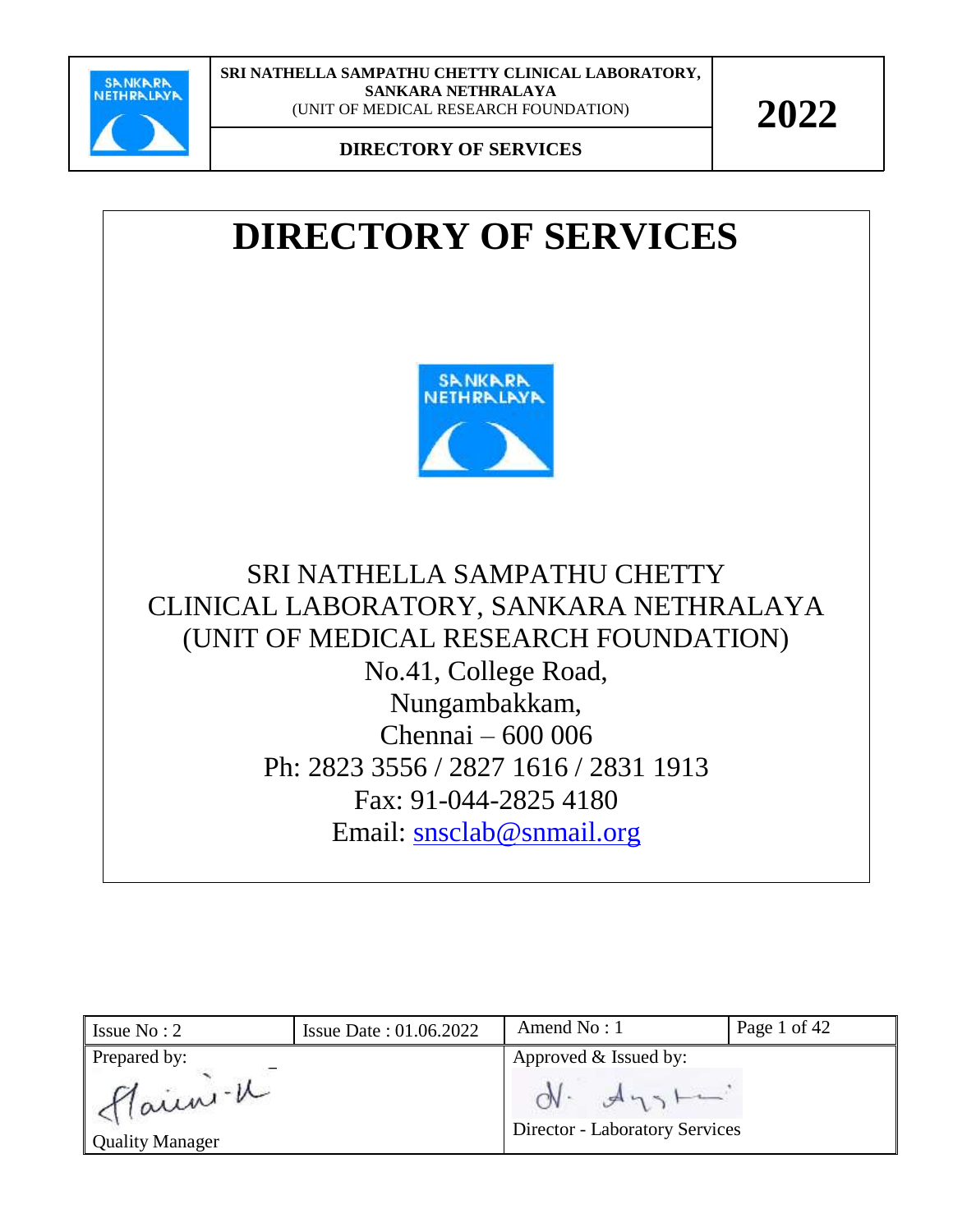

#### **DIRECTORY OF SERVICES**

### **TABLE OF CONTENTS**

| S.No | <b>CONTENTS</b>                                   | Page No.  |
|------|---------------------------------------------------|-----------|
| 1.   | <b>Title Page</b>                                 | $1 - 1$   |
| 2.   | <b>Table of Contents</b>                          | $2 - 2$   |
| 3.   | <b>General Information of Laboratory Services</b> | $3 - 6$   |
| 4.   | <b>Contact Details</b>                            | $7 - 9$   |
| 5.   | <b>Quality Policy &amp; Quality Objectives</b>    | $10 - 10$ |
| 6.   | <b>General Instruction on Sample Collection</b>   | $11 - 14$ |
| 7.   | DEPARTMENT OF HAEMATOLOGY & CLINICAL PATHOLOGY    | $15 - 15$ |
| 8.   | DEPARTMENT OF CLINICAL & SPECIAL BIOCHEMISTRY     | $16 - 16$ |
| 9.   | DEPARTMENT OF MICROBIOLOGY & SEROLOGY             | $17 - 17$ |
| 10.  | DEPARTMENT OF HISTOPATHOLOGY & CYTOPATHOLOGY:     | $18 - 18$ |
| 11.  | <b>DEPARTMENT OF GENETICS:</b>                    | $19 - 19$ |
| 12.  | <b>Package Tests</b>                              | $20 - 31$ |
| 13.  | <b>Outsource Test</b>                             | $32 - 34$ |
| 14.  | <b>Laboratory Charges</b>                         | $35 - 42$ |

| Issue $No: 2$                                     | <b>Issue Date: 01.06.2022</b> | Amend $No: 1$                                                                  | Page 2 of 42 |
|---------------------------------------------------|-------------------------------|--------------------------------------------------------------------------------|--------------|
| Prepared by:<br>Main -u<br><b>Quality Manager</b> |                               | Approved & Issued by:<br>$N - A_{13}$<br><b>Director - Laboratory Services</b> |              |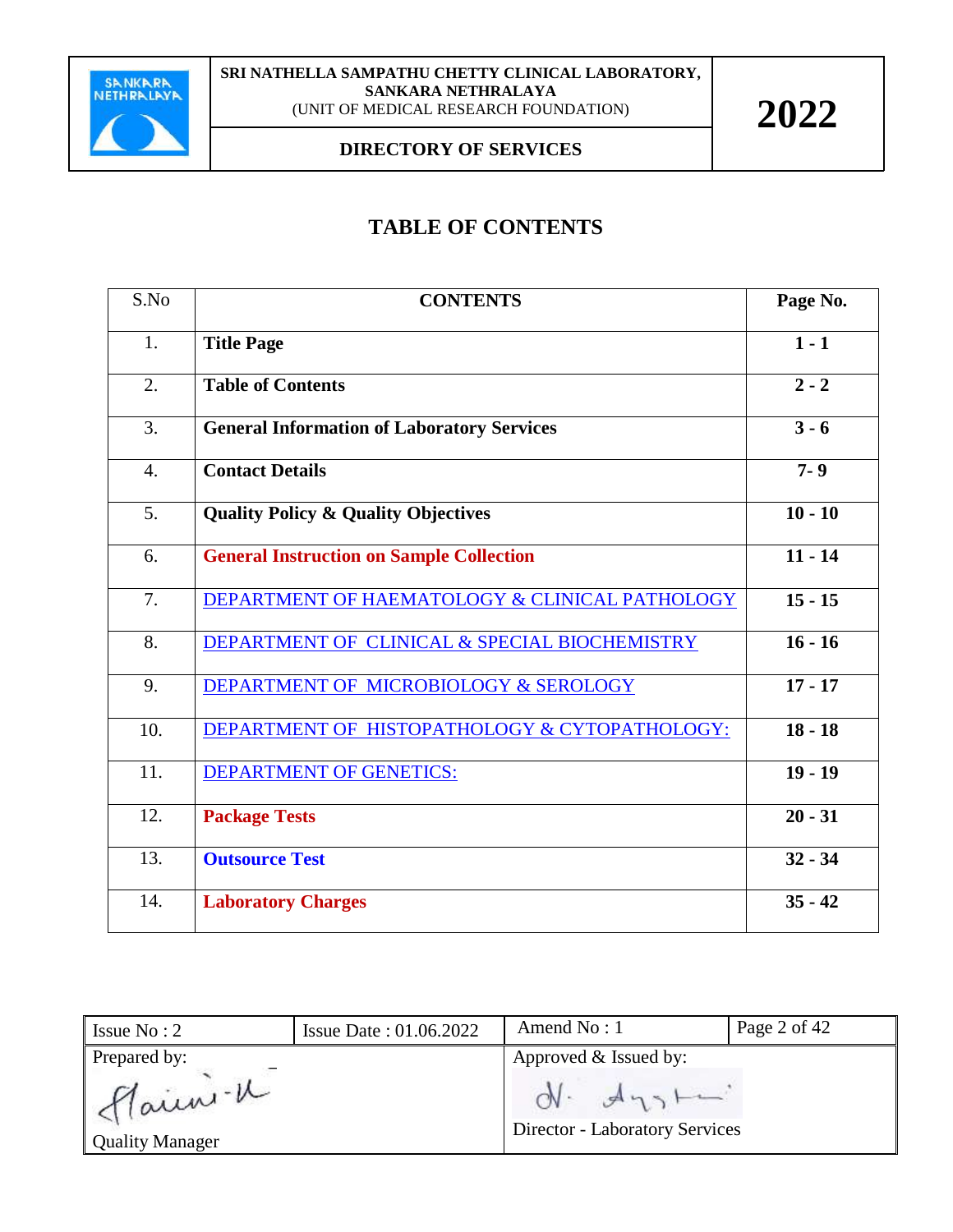

## **Hospital Laboratory: Main Campus at Sankara Nethralaya**

A. Sri Nathella Sampathu Chetty Clinical Laboratory,

Sankara Nethralaya

(Unit of Medical Research Foundation)

The Legal name of the parent organization is

"**Medical Research Foundation**".

The Organization is Registered under Societies Registration

Act 1860 (S.No. 25 of 1978)

**Address :**

SNSC Clinical Laboratory, Sankara Nethralaya

(Unit of Medical Research Foundation)

SANKARA NETHRALAYA,

No 41, (OLD No: 18), College Road

Nungambakkam, Chennai – 600 006,

Tamil Nadu, India

Ph: 2823 3556 / 2827 1616 / 2831 1913

Fax: 91-044-2825 4180

Email: [snsclab@snmail.org](mailto:snsclab@snmail.org) / drak@snmail.org

| Issue $No: 2$                      | Issue Date: 01.06.2022 | Amend No: 1                                            | Page 3 of 42 |
|------------------------------------|------------------------|--------------------------------------------------------|--------------|
| Prepared by:                       |                        | Approved & Issued by:                                  |              |
| flainn-K<br><b>Quality Manager</b> |                        | $N - d\eta_2$<br><b>Director - Laboratory Services</b> |              |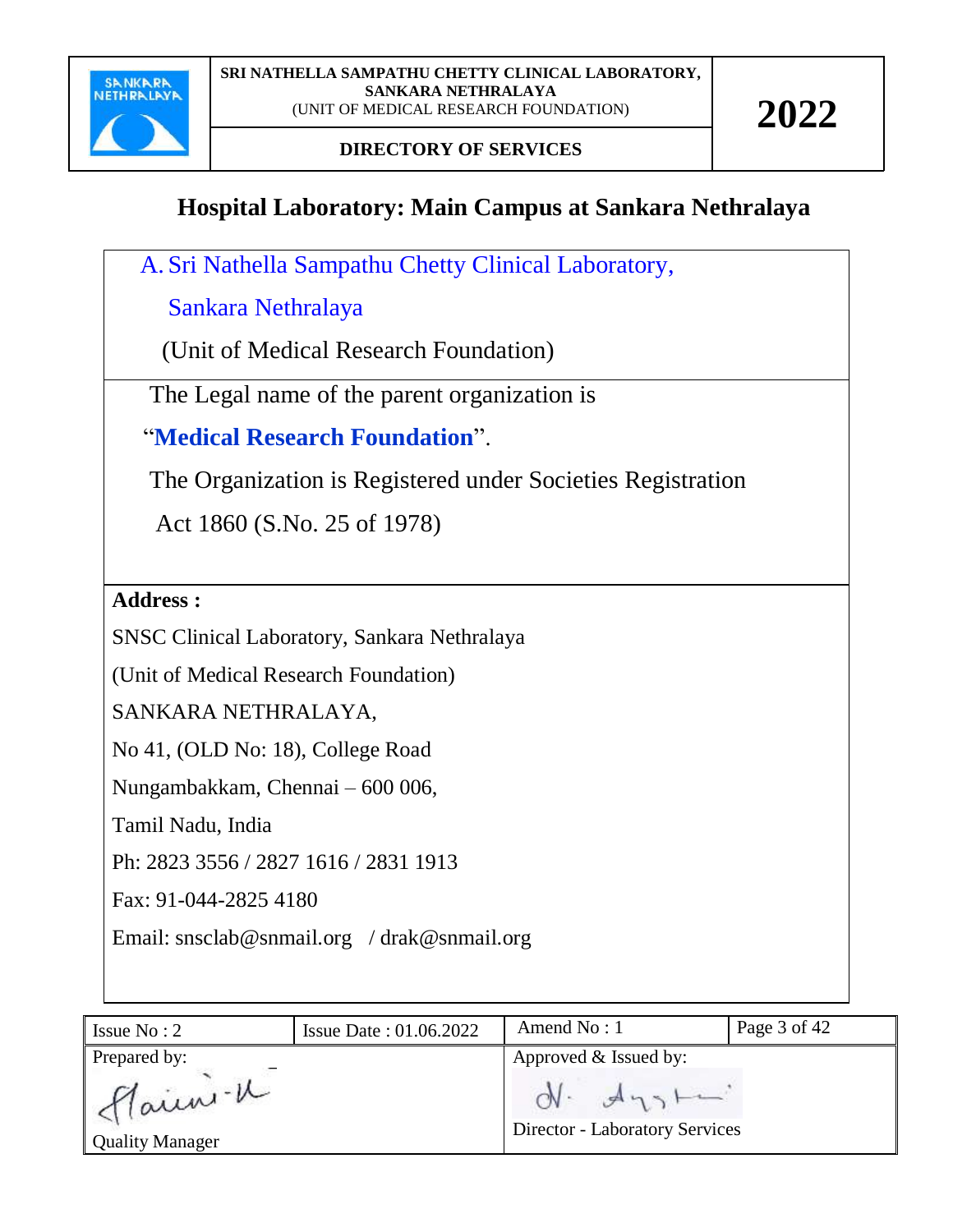

## **B. Our other Primary Sample Collection Centres : Address**

### **1. SNSC Clinical Laboratory Collection Centre, Pycrofts Garden Road**

Jagadguru Kanchi Sri Chandrasekarendra Saraswathi Nethra Nilayam,

( JKCN Centre)

No.21, Pycrofts Garden Road

Chennai – 600 006, Tamil Nadu, India.

Phone: 28263556 / 28271616

### **2. SNSC Clinical Laboratory Collection Centre, CUSSN**

 (C.U.Shah Sankara Nethralaya) No. 8, GST Road, St.Thomas Mount, Gunidy Chennai 600 016, Tamil Nadu, India. Ph No: 91-044-22346022, 22344474

### 3. **SNSC Clinical Laboratory Collection Centre, SN RA Puram**

 (Sankara Nethralaya RA Puram ) New No. 30, Old No.73, Kamarajar Salai, Raja Annamalaipuram, Chennai: 600 028, Tamil Nadu, India. Ph No: 91-044-49083500, 49083501

| Issue $No: 2$                     | <b>Issue Date: 01.06.2022</b> | Amend $NQ: I$                                 | rage $4$ or $42$ |
|-----------------------------------|-------------------------------|-----------------------------------------------|------------------|
| Prepared by:                      |                               | Approved & Issued by:                         |                  |
| Main -u<br><b>Quality Manager</b> |                               | 9951<br><b>Director - Laboratory Services</b> |                  |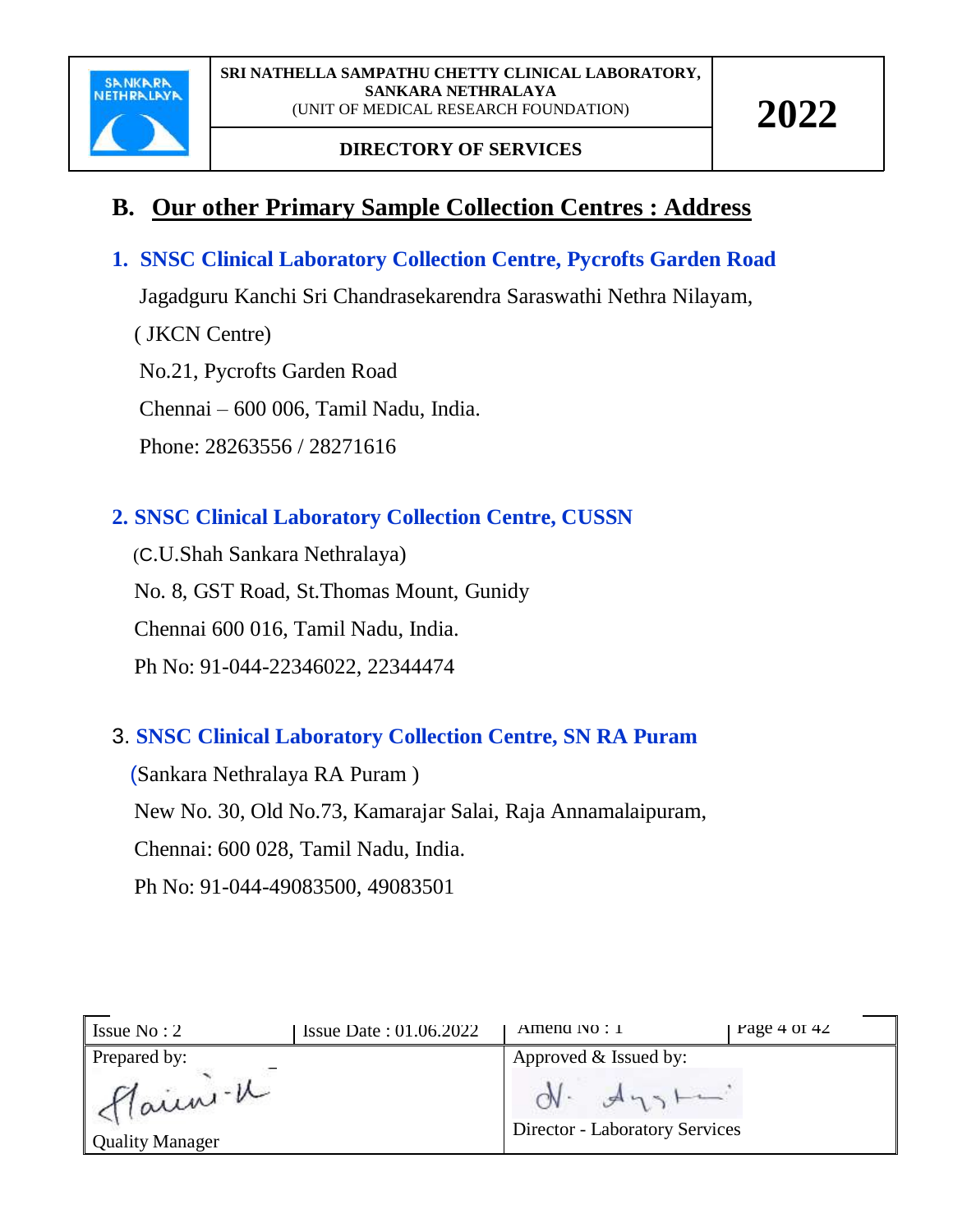

## **The Laboratories under SNSC Clinical Lab includes:**

- 1. Clinical Biochemistry Main laboratory, SN Main Campus
- 2. Clinical Pathology Main laboratory, SN Main Campus
- 3. Clinical Hematology Main laboratory, SN Main Campus
- 4. Histopathology and Cytopathology 3rd floor, KNBIRVO block, Main campus
- 5. Genetics and Molecular biology  $4<sup>th</sup>$  floor, KNBIRVO block, Main Campus
- 6. Special Clinical Biochemistry  $5<sup>th</sup>$  floor, KNBIRVO block, Main Campus
- 7. Microbiology and Serology 6<sup>th</sup> floor, KNBIRVO block, Main campus
- 8. SNSC Collection Centre -JKCN, 21, Pycrofts Garden Road
- 9. SNSC Collection Centre CUSSN, 8, GST Road, St. Thomas Mount
- 10. SNSC Collection Centre RA Puram, New No. 30, Old No.73, Kamarajar Salai, RAPuram

| Issue $No: 2$                    | <b>Issue Date: 01.06.2022</b> | Amend $No:1$                                   | Page 5 of 42 |
|----------------------------------|-------------------------------|------------------------------------------------|--------------|
| Prepared by:                     |                               | Approved & Issued by:                          |              |
| Aain-K<br><b>Quality Manager</b> |                               | $N - A_{12}$<br>Director - Laboratory Services |              |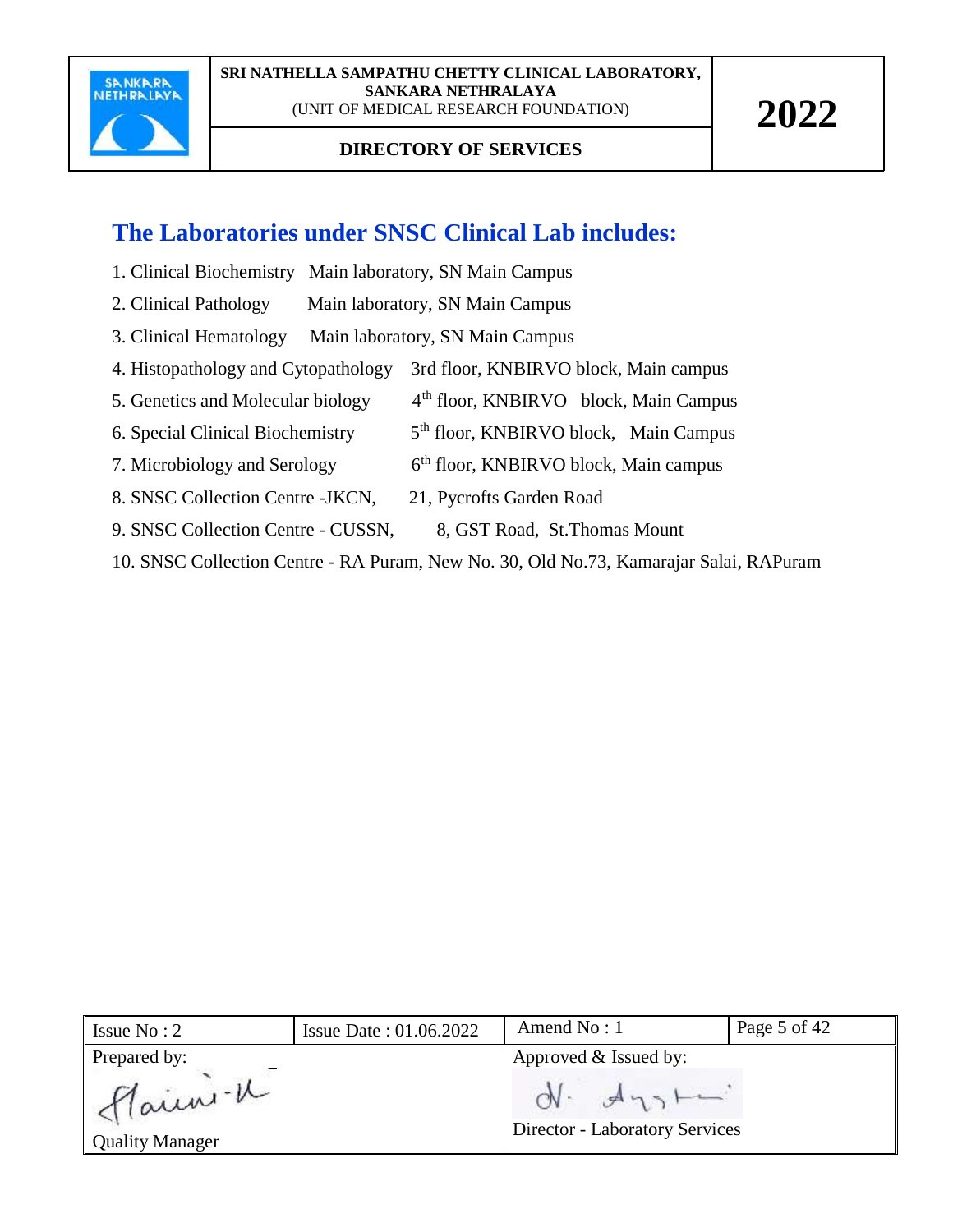

## **LABORATORY TIMINGS:**(Monday to Saturday): *(Sunday:Holiday)*

A. Main Laboratory at SN main SNSC Clinical Laboratory Sankara Nethralaya : 7.30 am – 5.30 pm

### B. Collection centers

SNSC Clinical Laboratory Collection Centre, Pycrofts Garden Road:

8.00 am - 5.00 pm

SNSC Collection Centre-C.U.Shah Sankara Nethralaya: 9.00 am - 2.00 pm

SNSC Collection Centre-Sankara Nethralaya-RA Puram: 9.00am - 2.00pm

After 6.00 pm only emergency samples will be collected by ward sister/on call Phlebotomist (in house purpose only) and samples will be sent to **Metropolis Health Care Limited, Nungambakkam, Chennai**. (Consultants / Anesthetist will decide depending upon the test parameters)

| Issue $No: 2$                     | Issue Date: 01.06.2022 | Amend $No:1$                                     | Page 6 of 42 |
|-----------------------------------|------------------------|--------------------------------------------------|--------------|
| Prepared by:                      |                        | Approved & Issued by:                            |              |
| Main -u<br><b>Quality Manager</b> |                        | $ON.$ $A_{13}$<br>Director - Laboratory Services |              |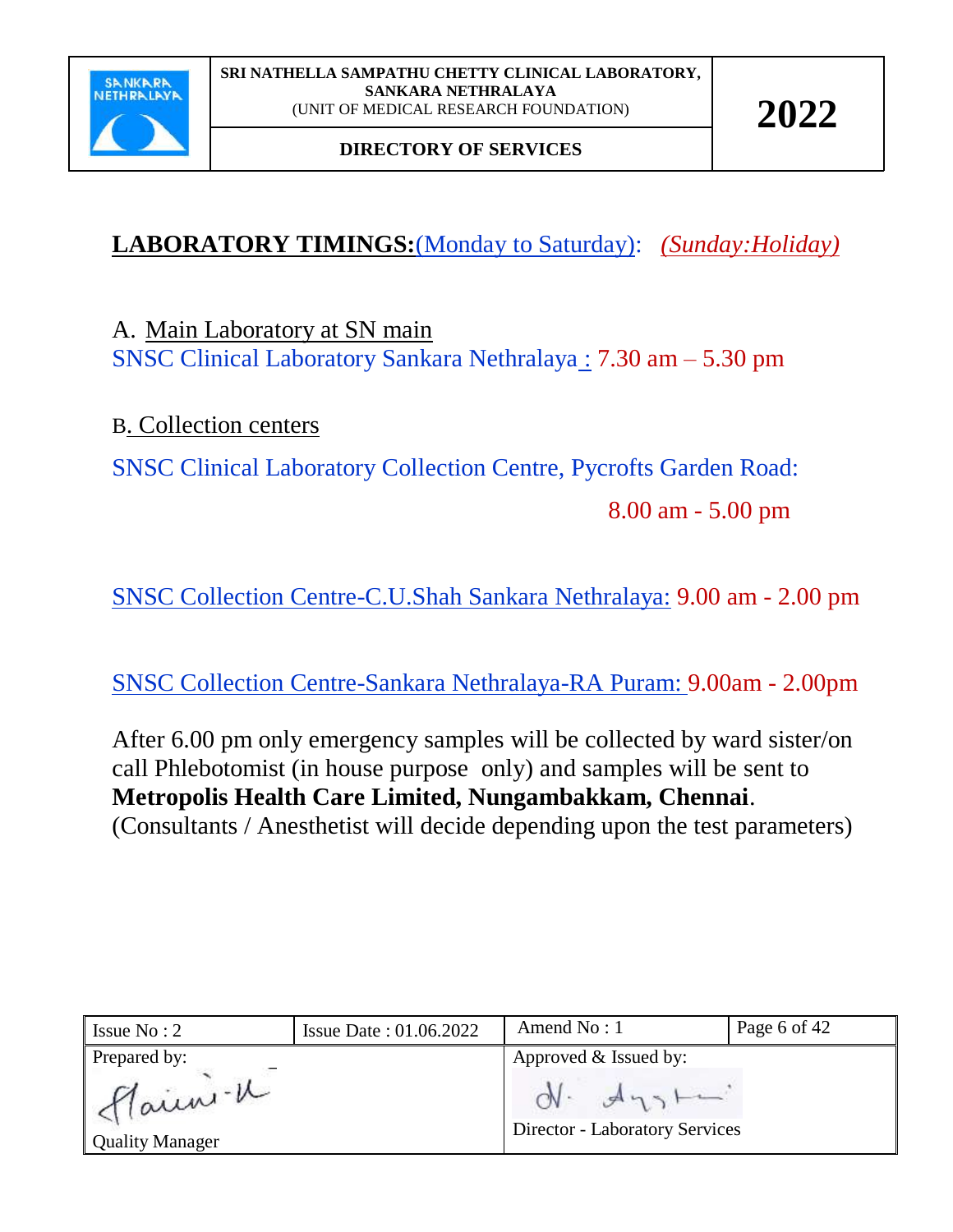

#### **DIRECTORY OF SERVICES**

## **Heads of the Laboratories**

| S.No             | <b>Name</b>              | <b>Designation, Authorized Signatory,</b>           |
|------------------|--------------------------|-----------------------------------------------------|
| $\bullet$        |                          | <b>Contact details</b>                              |
| 1.               | Dr.N.Angayarkanni        | Director - SNSC Clinical Laboratory,                |
|                  |                          | Management Representative (MR) NABL,                |
|                  |                          | Director - Biochemistry,                            |
|                  |                          | <b>Authorized Signatory</b>                         |
|                  |                          | Contact Details: 28271616, Ext:1304/1341            |
|                  |                          | Email: drak@snmail.org                              |
| 2.               | Dr.R.Harini              | Quality Manager (NABL),                             |
|                  |                          | <b>Assistant Professor - Clinical Biochemistry,</b> |
|                  |                          | Authorized Signatory,                               |
|                  |                          | Contact Details: 28271616, Ext:1103                 |
|                  |                          | Email: drharini@snmail.org                          |
| 3.               | <b>Dr.Doreen Gracias</b> | Deputy Quality Manager-NABL,                        |
|                  |                          | HOD– Cl. Hematology & Cl. Pathology,                |
|                  |                          | Authorized Signatory,                               |
|                  |                          | Contact Details: 28271616, Ext:1101                 |
|                  |                          | Email: drdg@snmail.org                              |
| $\overline{4}$ . | Dr.J.Biswas              | Director – Histopathology,                          |
|                  |                          | Authorized Signatory,                               |
|                  |                          | Contact Details: 28271616, Ext:1302                 |
|                  |                          | Email: drib@snmail.org                              |

| Issue $No: 2$                      | <b>Issue Date: 01.06.2022</b> | Amend $No:1$                                            | Page 7 of 42 |
|------------------------------------|-------------------------------|---------------------------------------------------------|--------------|
| Prepared by:                       |                               | Approved & Issued by:                                   |              |
| Flainn-K<br><b>Quality Manager</b> |                               | $ON.$ $A_{13}$<br><b>Director - Laboratory Services</b> |              |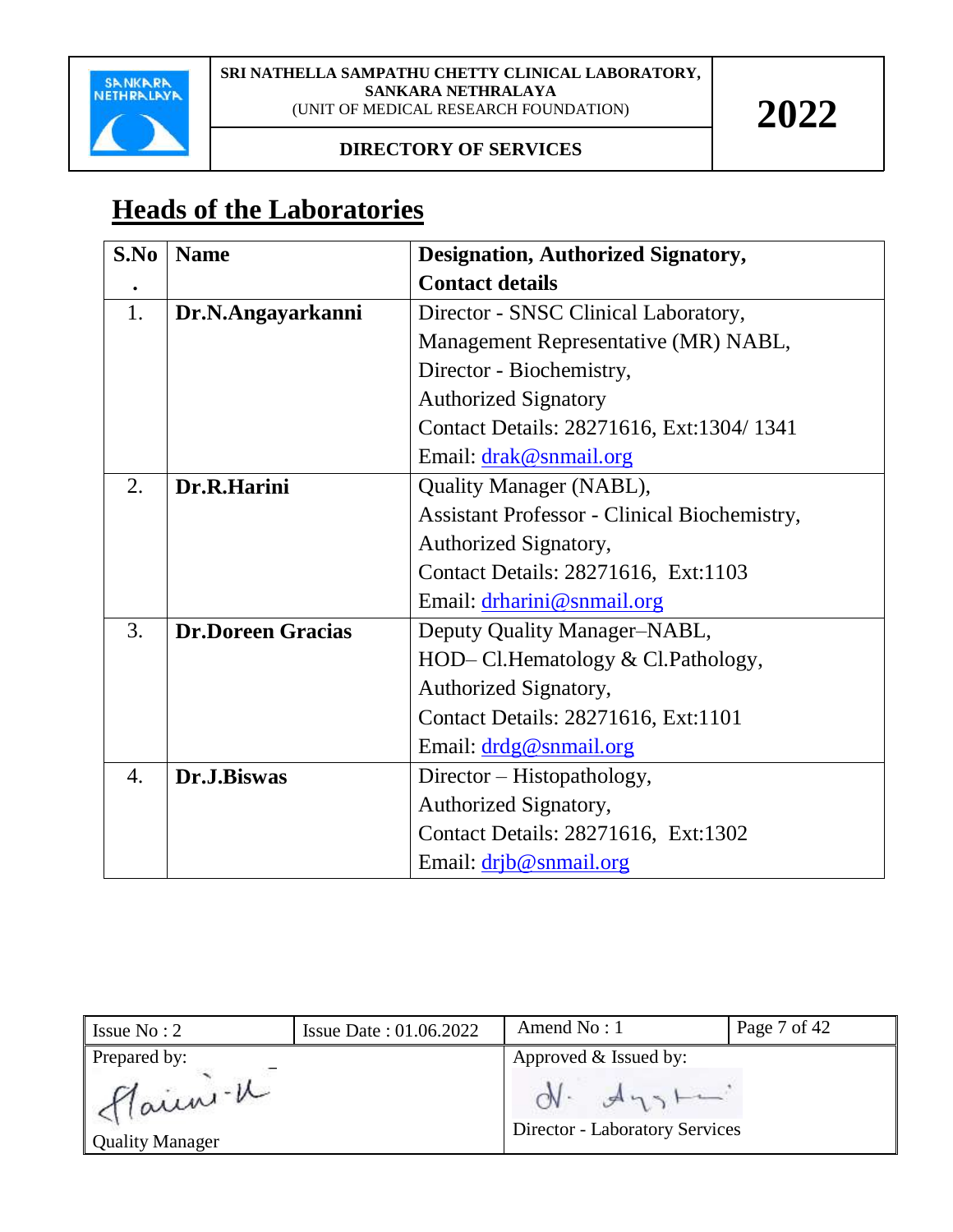

| 5. | Dr.S.Krishna Kumar | $HOD - Histopathology,$                    |
|----|--------------------|--------------------------------------------|
|    |                    | Authorized Signatory,                      |
|    |                    | Contact Details: 28271616, Ext:1302        |
|    |                    | Email: drkk@snmail.org                     |
| 6. | Dr.A.R.Anand       | Incharge – Microbiology & Serology,        |
|    |                    | Authorized Signatory,                      |
|    |                    | Contact Details: 28271616, Ext:1301/1305   |
|    |                    | Email: $d$ ranand@snmail.org               |
|    |                    |                                            |
| 7. | Dr.A.V.Kavitha     | Assistant Professor-Microbiology&Serology, |
|    |                    | Authorized Signatory,                      |
|    |                    | Contact Details: 28271616, Ext:1301/1305   |
|    |                    | Email: drkavitha@snmail.org                |
| 8. | Dr.S.Mathavan      | $HOD - Cytogenetics,$                      |
|    |                    | <b>Assistant Professor,</b>                |
|    |                    | Contact Details: 28271616, Ext:1308/1898   |
|    |                    | Email: mathavans@snmail.org                |
|    |                    |                                            |
|    |                    |                                            |

| Issue $No: 2$                     | <b>Issue Date: 01.06.2022</b> | Amend $No: 1$                                           | Page 8 of 42 |
|-----------------------------------|-------------------------------|---------------------------------------------------------|--------------|
| Prepared by:                      |                               | Approved & Issued by:                                   |              |
| Main -u<br><b>Quality Manager</b> |                               | $ON.$ $A_{13}$<br><b>Director - Laboratory Services</b> |              |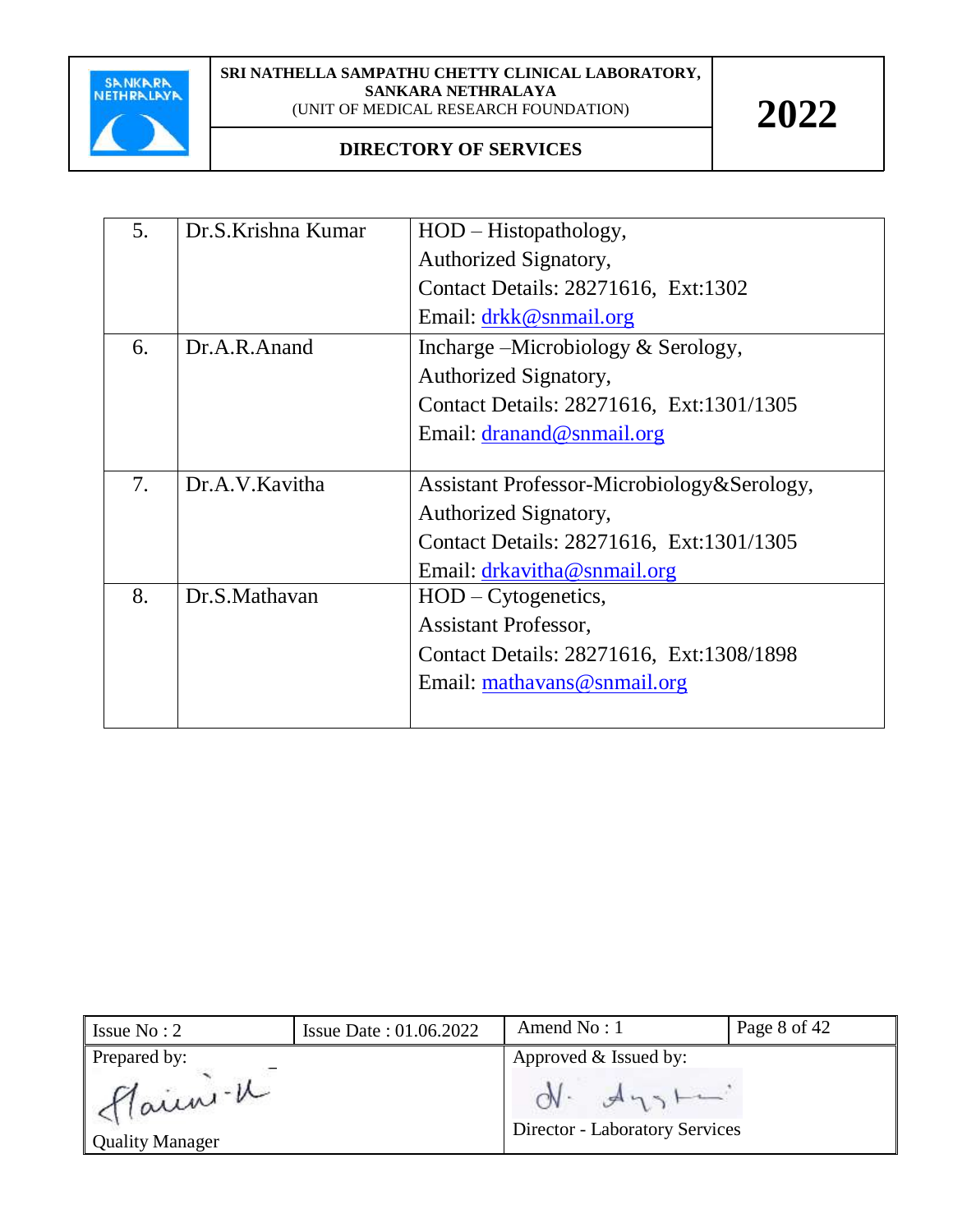

#### **DIRECTORY OF SERVICES**

#### **Quality Manager**

| S.No.                    | <b>Name</b>  | <b>Department</b>                                  |
|--------------------------|--------------|----------------------------------------------------|
|                          | Dr.R. Harini | <b>Assistant Professor, Clinical &amp; Special</b> |
|                          |              | Biochemistry                                       |
| <b>Technical Manager</b> |              |                                                    |

| S.No. | Name          | <b>Department</b>                          |
|-------|---------------|--------------------------------------------|
|       | Ms.R.Punitham | <b>Clinical &amp; Special Biochemistry</b> |

## **Deputy Technical Managers**

| S.No. | <b>Name</b>    | <b>Department</b>            |
|-------|----------------|------------------------------|
|       | Ms.Saumya.T.S. | Cl.Hematology & Cl.Pathology |
|       | Ms.V.Gayathri  | Microbiology & Serology      |
|       | Ms.K.Vanitha   | Histopathology               |

| Issue $No: 2$                      | <b>Issue Date: 01.06.2022</b> | Amend $No:1$                                          | Page 9 of 42 |
|------------------------------------|-------------------------------|-------------------------------------------------------|--------------|
| Prepared by:                       |                               | Approved & Issued by:                                 |              |
| Flain -K<br><b>Quality Manager</b> |                               | $N - A_{13}$<br><b>Director - Laboratory Services</b> |              |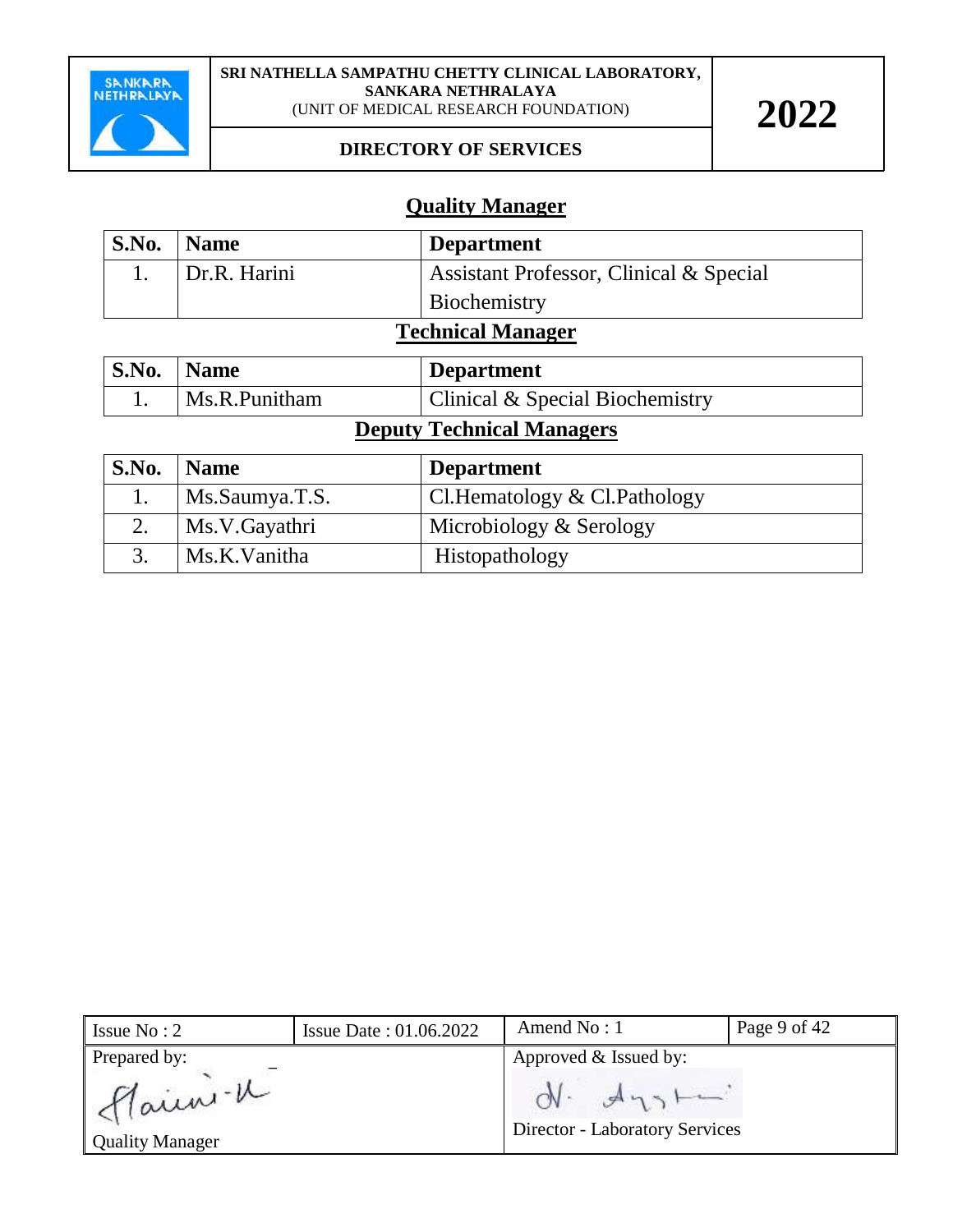

## **Quality Policy**

**" We at SNSC Clinical laboratory commit to provide Quality Medical Laboratory service in terms of generating reliable patient test reports, on time, using appropriate technology of international standards through committed and Competent staff, who ensure to abide by the policies and procedures of the laboratory at all times with complete awareness of the required documentations."** 

### **Objectives**

- 1. To comply with ISO15189:2012 standards at all time.
- 2. To maintain technical excellence by using standard technology.
- 3. To ensure compliance with the statutory and regulatory requirements.
- 4. To ensure adequate resources and staff competence, for effective service.
- 5. To ensure testing and reporting results in an effective and timely manner.
- 6. To ensure continued patient satisfaction.
- 7. To ensure continual improvement in the processes and services.

**Date: 01.03.2022 Dr. N. Angayarkanni Ph.D Director-Laboratory Services**  **Management Representative**

| Issue $No: 2$                      | <b>Issue Date: 01.06.2022</b> | Amend $No:1$                                            | Page 10 of 42 |
|------------------------------------|-------------------------------|---------------------------------------------------------|---------------|
| Prepared by:                       |                               | Approved & Issued by:                                   |               |
| Alain -V<br><b>Quality Manager</b> |                               | $ON.$ $A_{12}$<br><b>Director - Laboratory Services</b> |               |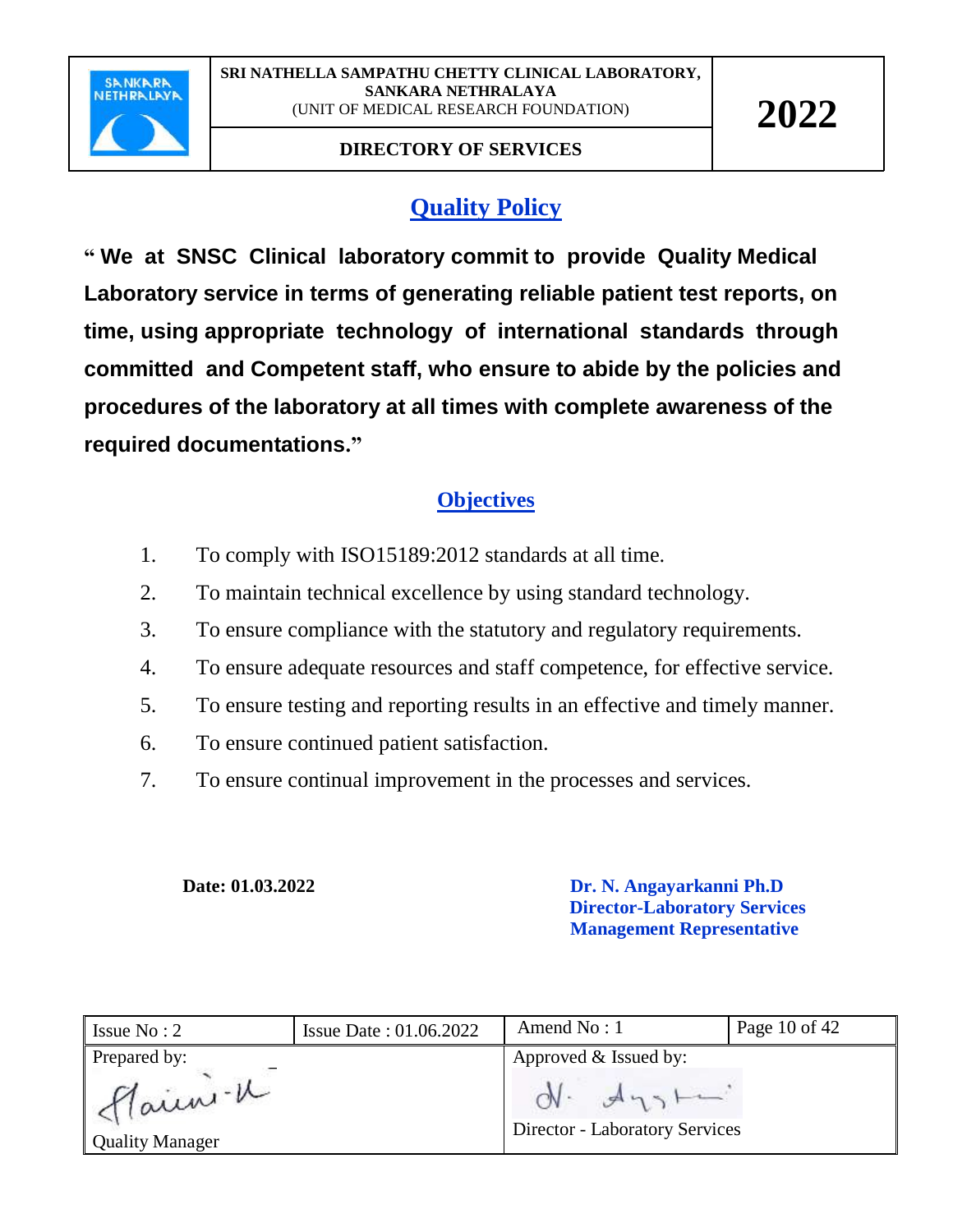

#### **DIRECTORY OF SERVICES**

#### **GENERAL INSTRUCTION ON SAMPLE COLLECTION**

#### **A.CLINICAL BIOCHEMISTRY:**

#### **1. Instructions for routine blood investigation:**

**1.1. Fasting blood sugar (FBS):** For a fasting blood sugar test, do not eat or drink anything other than water for at least 8 to 12 hours over night before the blood sample is taken. Tea, coffee, alcohol intake and Smoking and excessive physical exertion are not permitted during this period. Reasonable amount of water intake is permitted. If you are diabetic consult your physician regarding your drug intake instructions.

**1.2. 2-hour Postprandial (post Breakfast / lunch) blood sugar**: For a 2-hour postprandial test, you need to have your blood collected exactly 2 hours after a regular Breakfast /lunch. Patient can have water and usual medicines post physician consultation regarding the same. PP blood sugar to be collected exactly after 2 hours of food (From the food intake time). The instructions for the same will be given by the Consultant /Physicians /Physician Secretary /SCC (Surgery Scheduling Center). It will be ensured by the Laboratory

 Enquiry Secretary and counter checked by Technician/ Lab Assistant during interaction with the patients at the time of collection.

**1.3. Random blood sugar (RBS):** No special preparation is required before having a random blood sugar test. The patient is required to be in non-fasting state; hence blood samples will be collected within 2 hours of last meal intake irrespective of time of the day.

**1.4. Lipid profile:** Patient should fast for 8-12 hours overnight before blood collection. Fasting should be no food or drink except for water.

| Issue $No: 2$                                      | <b>Issue Date: 01.06.2022</b> | Amend $No:1$                                                                   | Page 11 of 42 |
|----------------------------------------------------|-------------------------------|--------------------------------------------------------------------------------|---------------|
| Prepared by:<br>Flain -K<br><b>Quality Manager</b> |                               | Approved & Issued by:<br>$N - A_{13}$<br><b>Director - Laboratory Services</b> |               |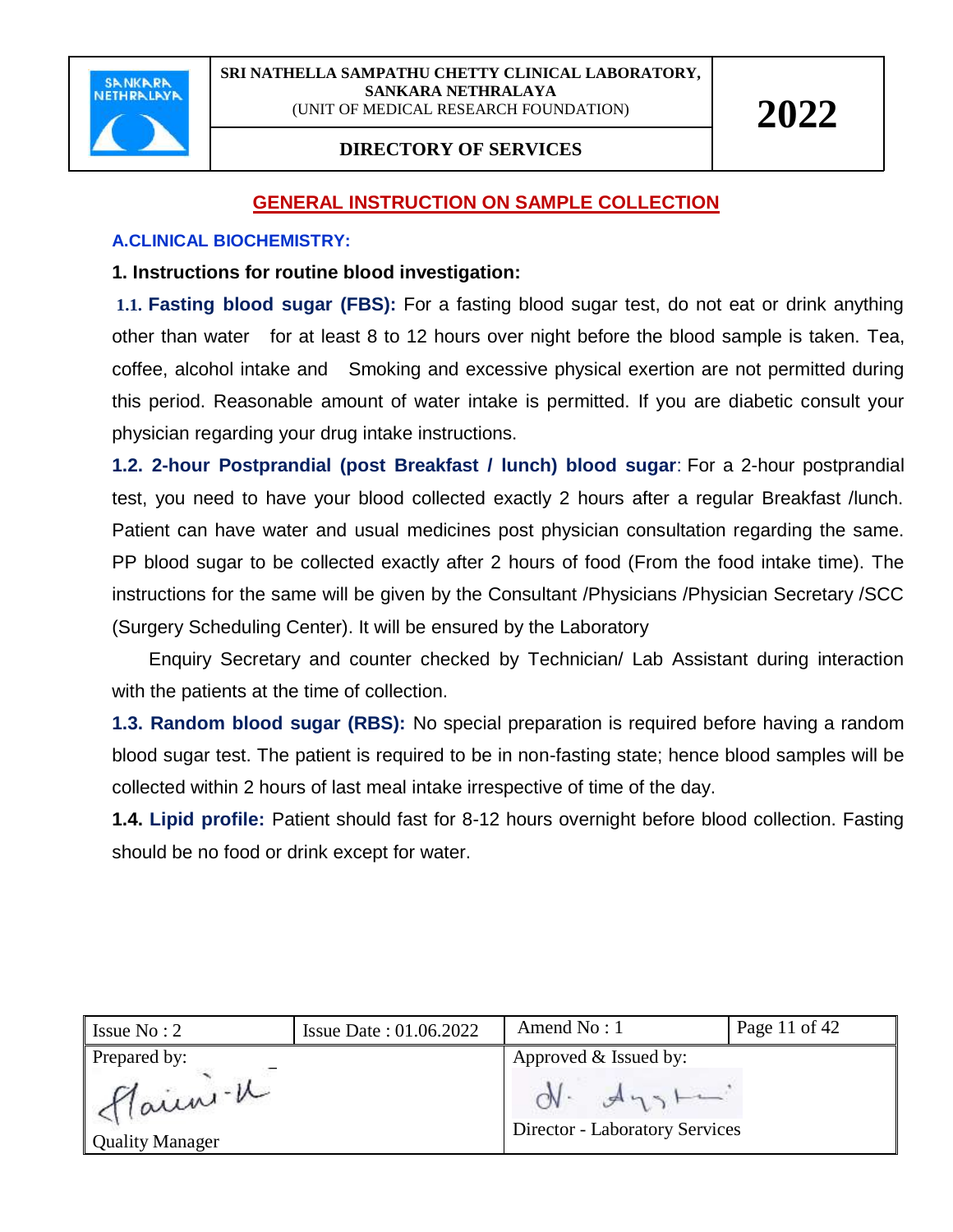

## **1.5. Plasma Glucose tolerance test** (OGTT) - **Instructions to patients coming for Oral Glucose Tolerance test (OGTT) Code: 103**

 Patient should overnight fast for 12 hours before blood collection. Fasting should be no food or drink except for water 82.5 g monohydrate glucose in 250ml of water glucose load will be given orally post fasting sample collection.

- First blood should be collected in fasting condition.
- 2nd sample -1 hour after glucose load
- 3rd sample- 2hrs after glucose load

## **1.6. Gestational Diabetes Mellitus (GDM) Instructions to pregnant women coming for OGTT for GDM screening/diagnosis Code:104**

 Patient should overnight fast for 12 hours before blood collection. Fasting should be no food or drink except for water 82.5g monohydrate glucose in 250ml of water or 100g anhydrous glucose (110g Monohydrate glucose) load will be given orally post fasting sample collection.

- First blood should be collected in fasting condition.
- 2nd sample -1 hour after glucose load
- 3rd sample- 2hrs after glucose load
- 4th samples- 3 hrs after glucose. Load( If 100g load given)

| Issue $No: 2$                     | <b>Issue Date: 01.06.2022</b> | Amend $No: 1$                                    | Page 12 of 42 |
|-----------------------------------|-------------------------------|--------------------------------------------------|---------------|
| Prepared by:                      |                               | Approved & Issued by:                            |               |
| Flaun-K<br><b>Quality Manager</b> |                               | $ON.$ $A_{13}$<br>Director - Laboratory Services |               |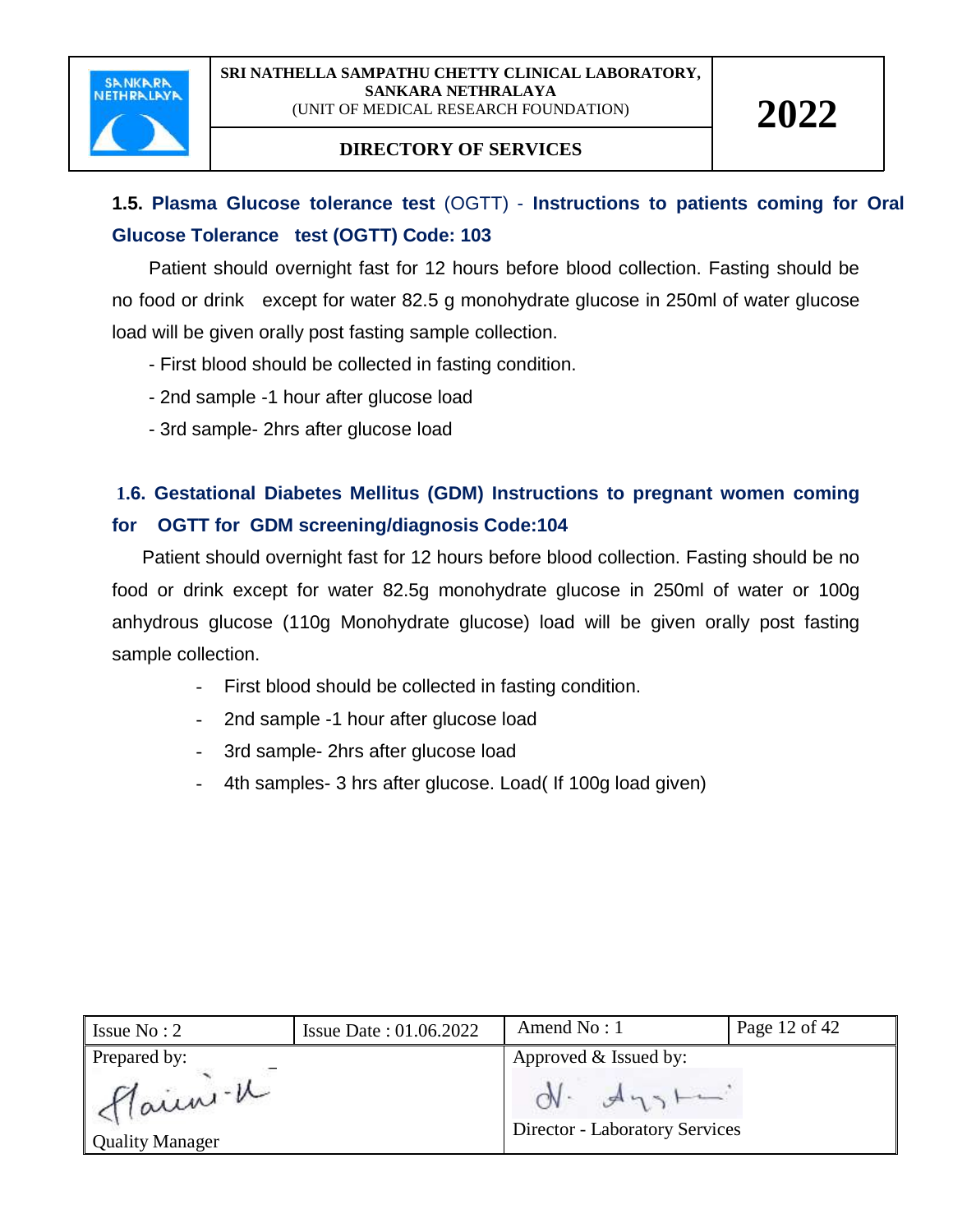

#### **1.7. Special Biochemical Investigation**:

- 1. Plasma Amino acid Profile (HPLC)
- 2. Plasma Homocysteine
- 3. Paper Chromatography for Plasma Ornithine/ any amino acid
- 4. Paper Chromatography for Plasma Galactose / other sugars.
- 5. Microalbuminuria/UACR (Early morning sample)

 Fasting Specimen: For all the above mentioned test the patients are instructed to have his/her dinner the previous night not later than 9 pm and following that not to eat or drink except water till he/ she reports to the laboratory (fasting period should be between 8 to 12 hours).

### **2. Instructions to the patients who have undergone FFA (Fundus Fluorescein Angiography)**

In the above mentioned conditions the patients are instructed not to give blood for 24 hours after the

FFA for the following test,

- 1. Angiotensin Converting Enzyme (ACE)
- 2. Plasma Homocysteine.
- 3. Microalbumin/UACR
- 4. Routine urine analysis/ Urine Sugar/Urine LFT

#### **3. Instructions to Patients coming for serum Vitamin A testing:**

- $\triangleright$  Should not take vitamin A tablet,
- $\triangleright$  Blood should be collected in Fasting Condition (10-12 hours fasting).
- $\triangleright$  No alcohol intake is allowed.

| Issue $No: 2$            | <b>Issue Date: 01.06.2022</b> | Amend $No:1$                          | Page 13 of 42 |
|--------------------------|-------------------------------|---------------------------------------|---------------|
| Prepared by:<br>flainn-u |                               | Approved & Issued by:<br>$N - A_{13}$ |               |
| <b>Quality Manager</b>   |                               | <b>Director - Laboratory Services</b> |               |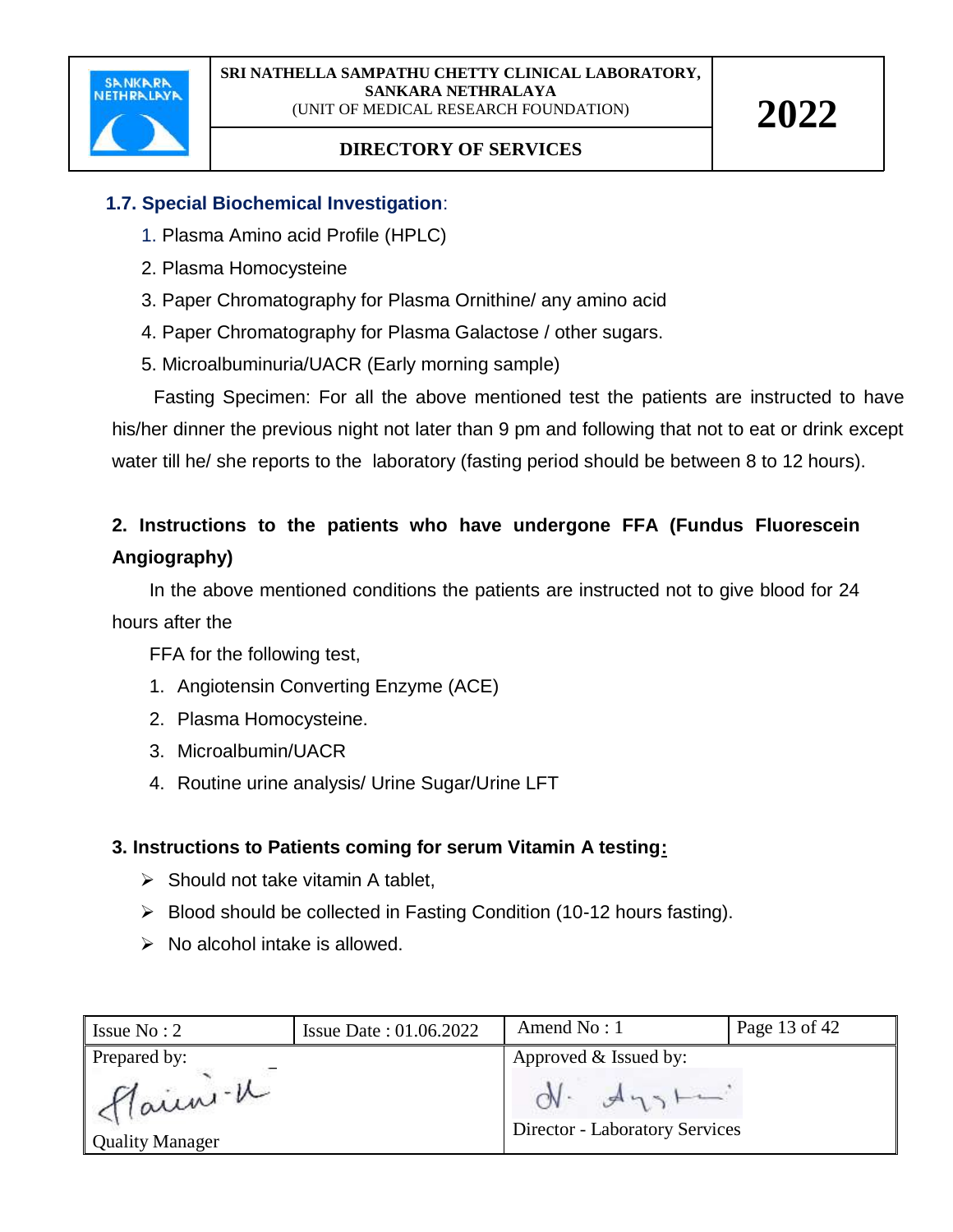

#### **DIRECTORY OF SERVICES**

### **4. Instructions to patients coming for Serum Iron, TIBC and Percentage saturation testing:**

Should not take iron medication for 3 days. (Fasting / Random). The test is out sourced.

#### **5. IEM (Inborn Errors of metabolism):**

 Three containers will be provided for the patient, one of the three containers labeled 'F' (fasting) and the other two containers labeled 'R' (Random). Patient should collect the fasting urine in the 'F' container and the random urine in the 'R' containers. Provide 3 urine containers with pinch of sodium azide.

#### **B. HAEMATOLOGY:**

Random blood collection is done for routine hematological test.

#### **C. CYTOGENETICS (INSTRUCTIONS TO CHROMOSOMAL STUDY):**

1. Random blood collection is done for above mentioned test.

 2. The patient should not be under any chemotherapy, immunosuppressive drugs or affected by immunosuppressive disease and septicemia, which affect mitotic index and sterility of the culture.

#### **D. MICROBIOLOGY:**

The patients coming for Microbiological test should not take any antibiotic therapy prior to investigation. Ref: Test master list SNSC/CM/12A, 12B, 12C, 12D, 12E and 12F **/** Departmental manual for more details.

| Issue $No: 2$                                     | <b>Issue Date: 01.06.2022</b> | Amend $No:1$                                                                     | Page 14 of 42 |
|---------------------------------------------------|-------------------------------|----------------------------------------------------------------------------------|---------------|
| Prepared by:<br>Main -u<br><b>Quality Manager</b> |                               | Approved & Issued by:<br>$ON.$ $A_{13}$<br><b>Director - Laboratory Services</b> |               |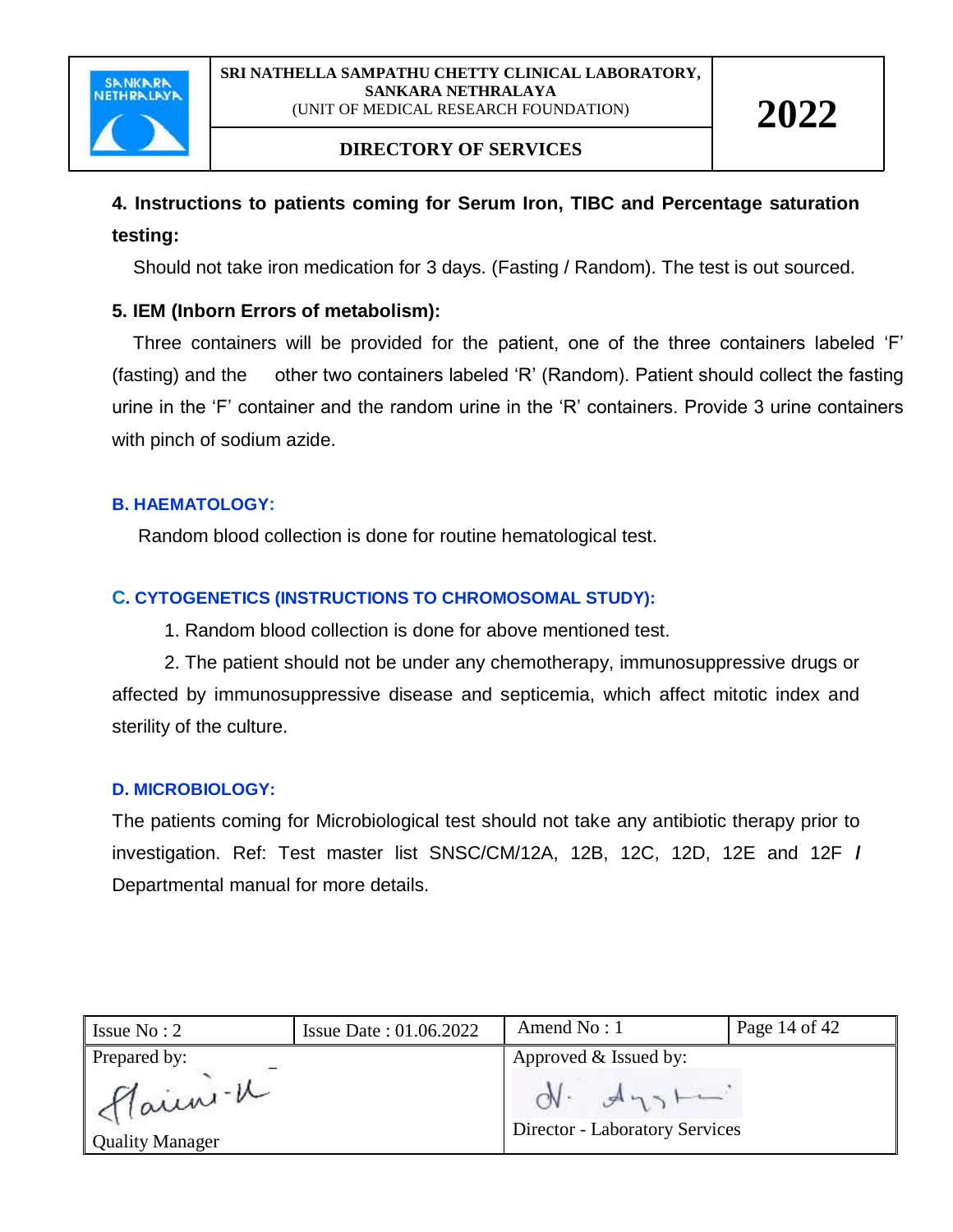

**DIRECTORY OF SERVICES**

## **DEPARTMENT OF**

## **HAEMATOLOGY &**

# **CLINICAL PATHOLOGY**

[https://www.sankaranethralaya.org/pdf/snsc/clinical-haematology-&-clinical-pathology-directory](https://www.sankaranethralaya.org/pdf/snsc/clinical-haematology-&-clinical-pathology-directory-of-services.pdf)[of-services.pdf](https://www.sankaranethralaya.org/pdf/snsc/clinical-haematology-&-clinical-pathology-directory-of-services.pdf) **(Click Here)**

| Issue $No: 2$                                     | Issue Date: 01.06.2022 | Amend $No: 1$                                                                  | Page 15 of 42 |
|---------------------------------------------------|------------------------|--------------------------------------------------------------------------------|---------------|
| Prepared by:<br>Main -K<br><b>Quality Manager</b> |                        | Approved & Issued by:<br>$N - A_{12}$<br><b>Director - Laboratory Services</b> |               |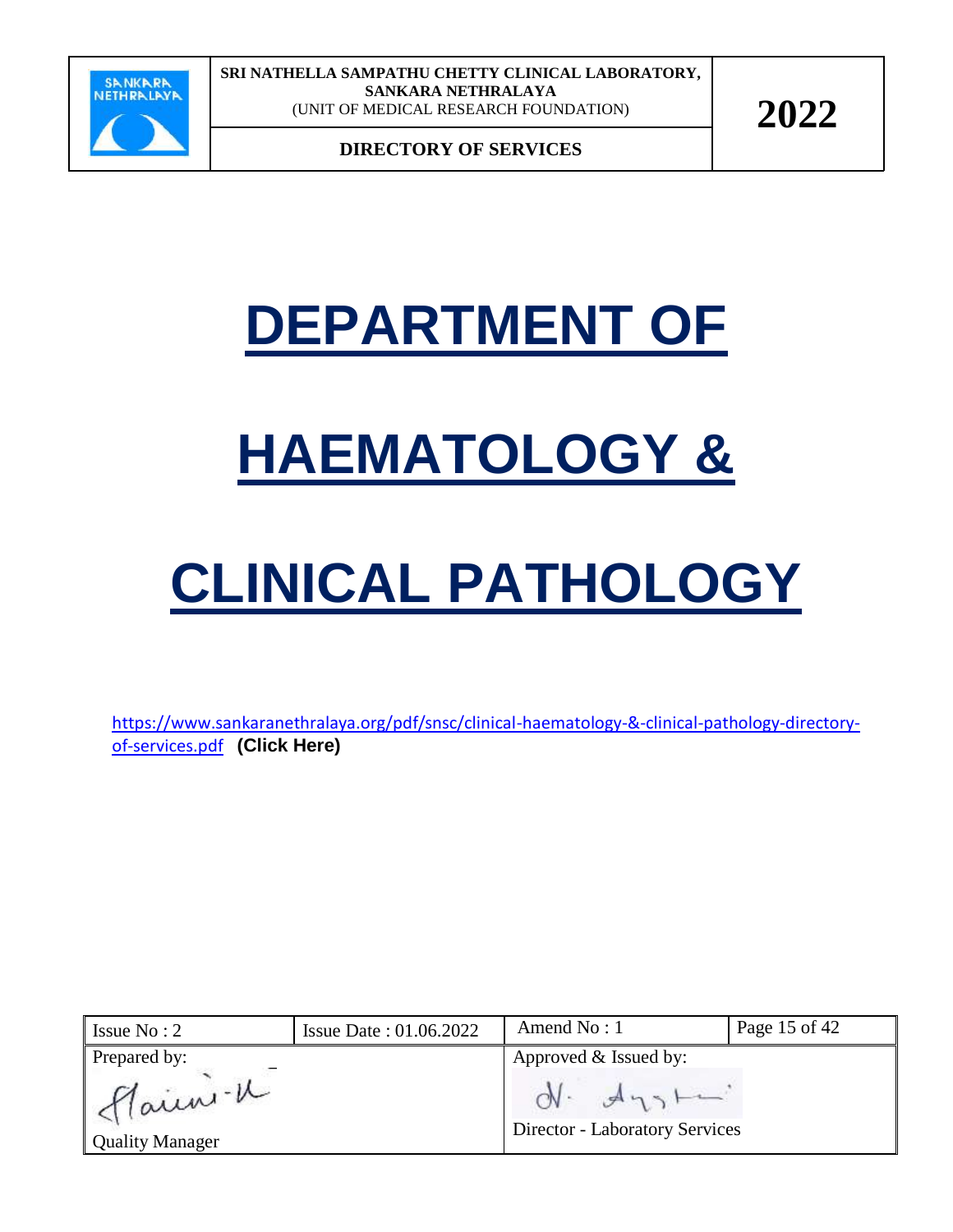

**DIRECTORY OF SERVICES**

## **DEPARTMENT OF**

# **CLINICAL & SPECIAL**

# **BIOCHEMISTRY**

[https://www.sankaranethralaya.org/pdf/snsc/clinical-special-biochemistry-directory-of](https://www.sankaranethralaya.org/pdf/snsc/clinical-special-biochemistry-directory-of-services.pdf)[services.pdf](https://www.sankaranethralaya.org/pdf/snsc/clinical-special-biochemistry-directory-of-services.pdf) **(Click Here)**

| Issue $No: 2$                                     | <b>Issue Date: 01.06.2022</b> | Amend No: 1                                                                       | Page 16 of 42 |
|---------------------------------------------------|-------------------------------|-----------------------------------------------------------------------------------|---------------|
| Prepared by:<br>Main -K<br><b>Quality Manager</b> |                               | Approved & Issued by:<br>$ON.$ $A_{1.2}$<br><b>Director - Laboratory Services</b> |               |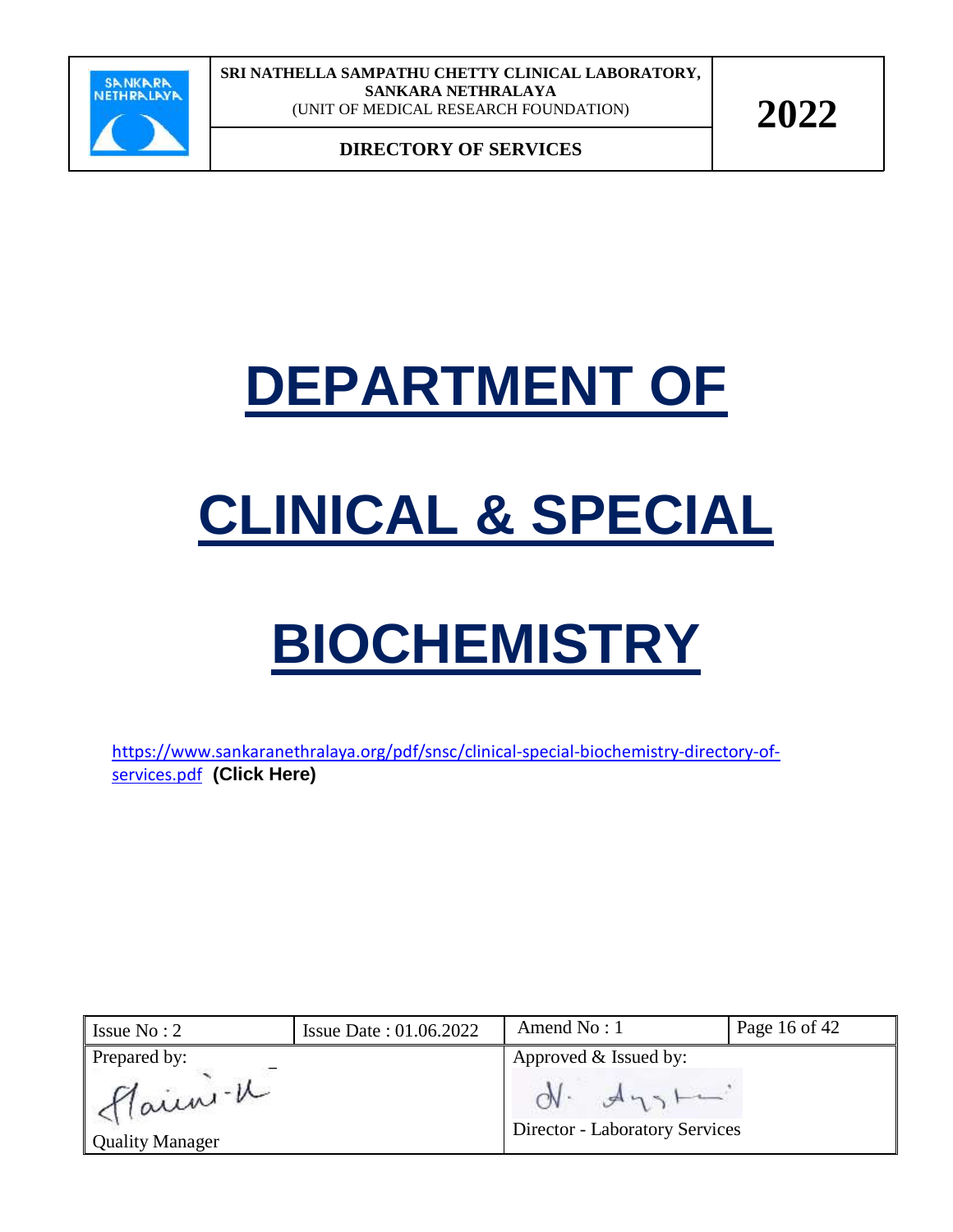

**DIRECTORY OF SERVICES**

## **DEPARTMENT OF**

## **MICROBIOLOGY &**

# **SEROLOGY**

<https://www.sankaranethralaya.org/pdf/snsc/microbiology-serology-directory-of-services.pdf> **(Click Here)**

| Issue $No: 2$          | <b>Issue Date: 01.06.2022</b> | Amend $No:1$                          | Page 17 of 42 |
|------------------------|-------------------------------|---------------------------------------|---------------|
| Prepared by:           |                               | Approved & Issued by:                 |               |
| Main -K                |                               | $N - A_{12}$                          |               |
| <b>Quality Manager</b> |                               | <b>Director - Laboratory Services</b> |               |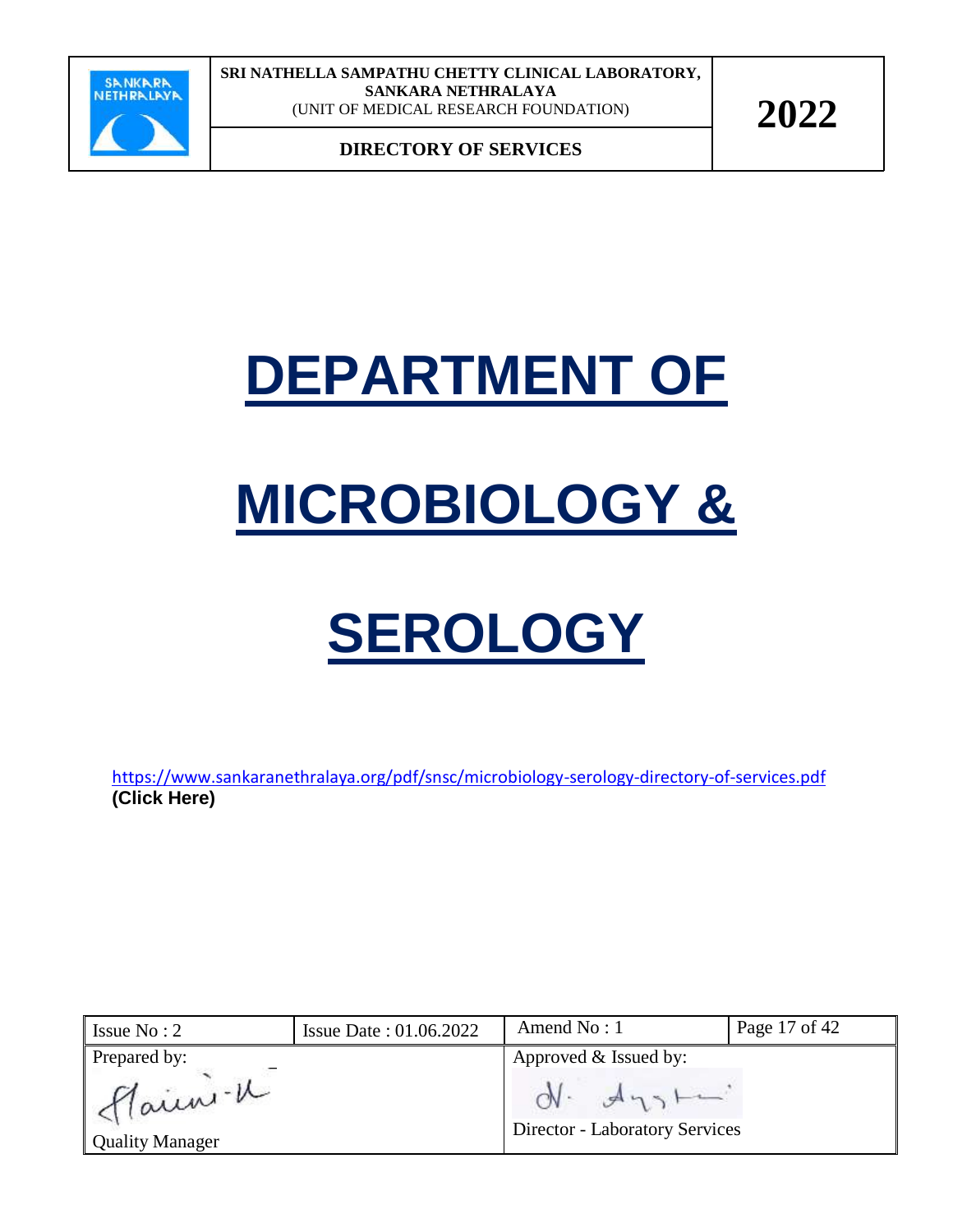

**DIRECTORY OF SERVICES**

## **DEPARTMENT OF**

# **HISTOPATHOLOGY &**

# **CYTOPATHOLOGY**

[https://www.sankaranethralaya.org/pdf/snsc/histopatholog-cytopathology-directory-of](https://www.sankaranethralaya.org/pdf/snsc/histopatholog-cytopathology-directory-of-services.pdf)[services.pdf](https://www.sankaranethralaya.org/pdf/snsc/histopatholog-cytopathology-directory-of-services.pdf) **(Click Here)**

| Issue $No: 2$                                     | <b>Issue Date: 01.06.2022</b> | Amend $No:1$                                                                      | Page 18 of 42 |
|---------------------------------------------------|-------------------------------|-----------------------------------------------------------------------------------|---------------|
| Prepared by:<br>Main -u<br><b>Quality Manager</b> |                               | Approved & Issued by:<br>$ON.$ $A_{1.3}$<br><b>Director - Laboratory Services</b> |               |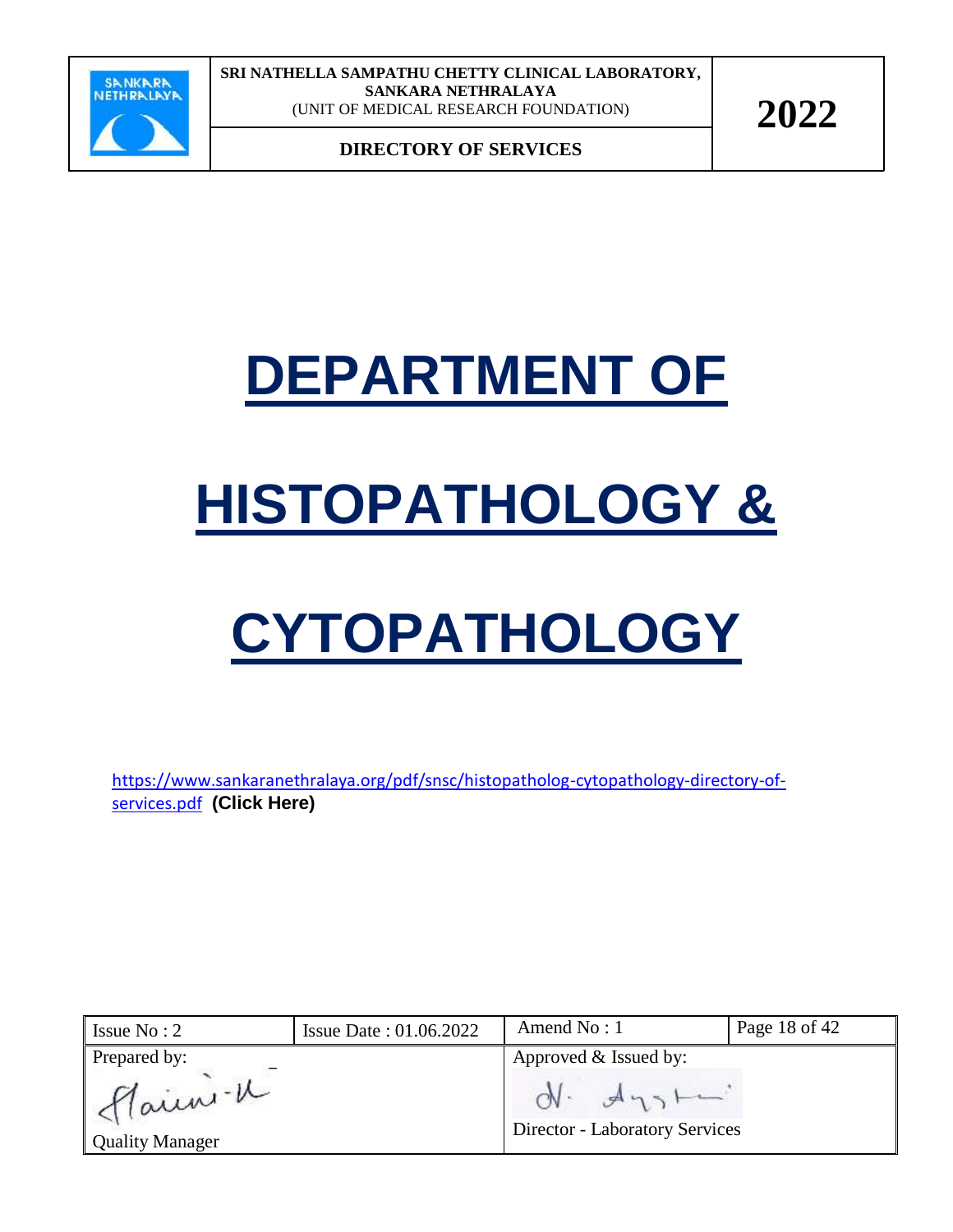

**DIRECTORY OF SERVICES**

## **DEPARTMENT OF**

## **GENETICS**

<https://www.sankaranethralaya.org/pdf/snsc/genetics-directory-of-services.pdf> **(Click Here)**

| Issue $No: 2$                                     | <b>Issue Date: 01.06.2022</b> | Amend $No:1$                          | Page 19 of 42 |
|---------------------------------------------------|-------------------------------|---------------------------------------|---------------|
| Prepared by:<br>Main -K<br><b>Quality Manager</b> |                               | Approved & Issued by:<br>$N - A_{13}$ |               |
|                                                   |                               | <b>Director - Laboratory Services</b> |               |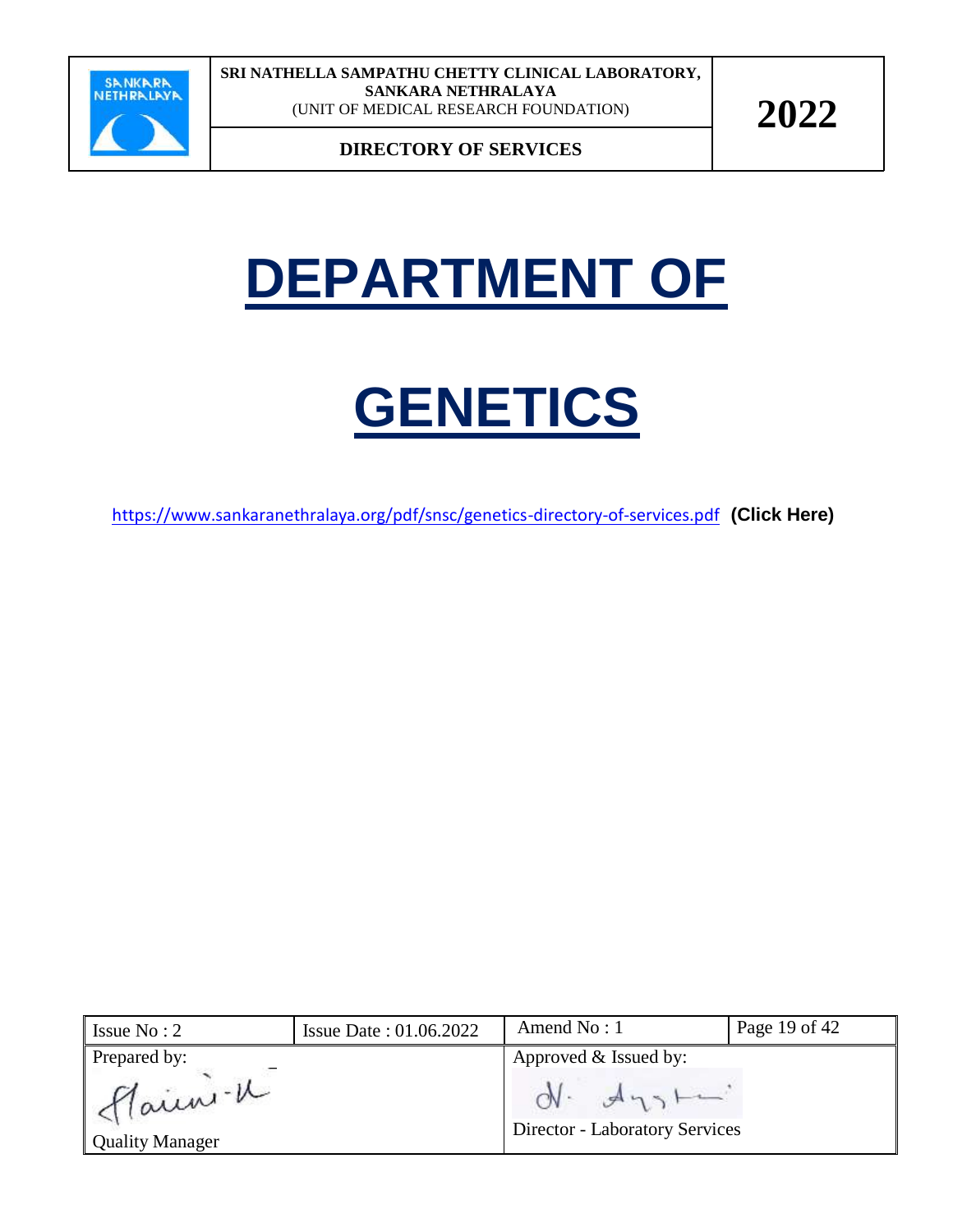

#### **DIRECTORY OF SERVICES**

## **PACKAGE TESTS**

|               | <b>ROUTINE WORK UP</b> |                                                                                                                                  |                                                                                                                |                                                                                              |  |
|---------------|------------------------|----------------------------------------------------------------------------------------------------------------------------------|----------------------------------------------------------------------------------------------------------------|----------------------------------------------------------------------------------------------|--|
| S.<br>N<br>O. | <b>Test</b><br>code    | <b>Test Code: 301 -</b><br><b>ROUTINE PRE-</b><br><b>OPERATIVE WORKUP</b><br>(Without Urea &<br>Creatinine)<br>Charges: Rs.910/- | <b>Test Code: 302 - ROUTINE</b><br><b>PRE-OPERATIVE WORKUP</b><br>(With Urea & Creatinine)<br>Charges: Rs.1210 | <b>Test Code: 303</b><br><b>DIABETIC WORK UP</b><br>$(Code 302 + HbA1c)$<br>Charges: Rs.1610 |  |
| 1             | 001                    | Haemoglobin (Hb) and<br>Haematocrit (PCV)                                                                                        | Haemoglobin (Hb) and<br>Haematocrit (PCV)                                                                      | Haemoglobin (Hb) and<br>Haematocrit (PCV)                                                    |  |
| 2             | 004                    | Total W.B.C. Count and<br><b>Differential Count</b>                                                                              | Total W.B.C. Count and<br><b>Differential Count</b>                                                            | Total W.B.C. Count and<br><b>Differential Count</b>                                          |  |
| 3             | 005                    | E.S.R.                                                                                                                           | E.S.R.                                                                                                         | E.S.R.                                                                                       |  |
| 4             | 102                    | Plasma Glucose (F/R/<br>PP)                                                                                                      | Plasma Glucose (F/R/PP)                                                                                        | Plasma Glucose (F/R/PP)                                                                      |  |
| 5             | 018                    | <b>Urine Routine Analysis</b>                                                                                                    | <b>Urine Routine Analysis</b>                                                                                  | Urine Routine Analysis                                                                       |  |
| 6             | 105                    |                                                                                                                                  | Urea and Creatinine                                                                                            | Urea and Creatinine                                                                          |  |
|               | 151                    | ---                                                                                                                              |                                                                                                                | HbA1c                                                                                        |  |

| Issue $No: 2$                      | <b>Issue Date: 01.06.2022</b> | Amend No: 1                                           | Page 20 of 42 |
|------------------------------------|-------------------------------|-------------------------------------------------------|---------------|
| Prepared by:                       |                               | Approved & Issued by:                                 |               |
| Flain -V<br><b>Quality Manager</b> |                               | $N - A_{12}$<br><b>Director - Laboratory Services</b> |               |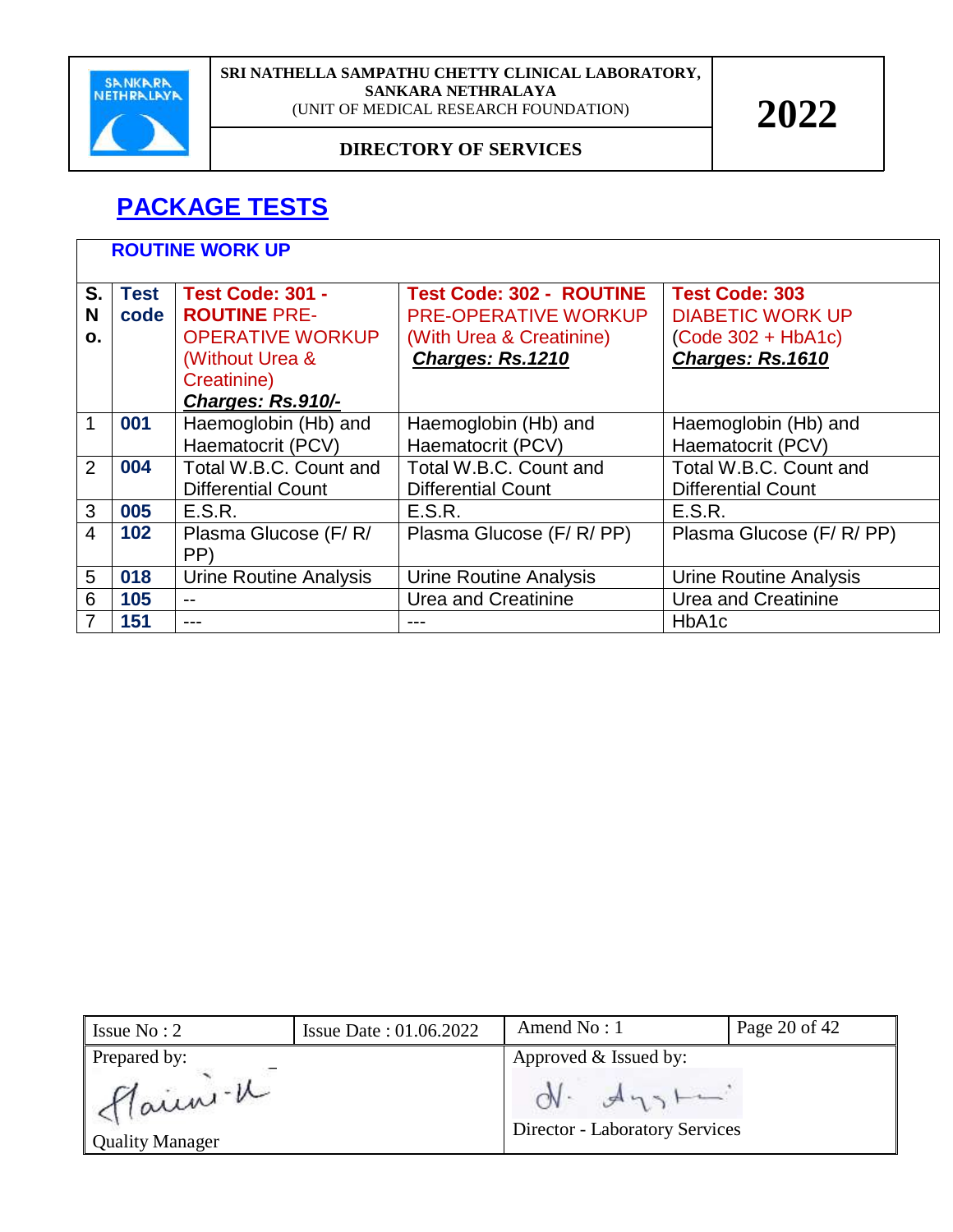

|                 | <b>UVEITIS WORKUP</b> |                                  |                               |                                  |  |
|-----------------|-----------------------|----------------------------------|-------------------------------|----------------------------------|--|
| <b>S. No.</b>   | <b>Test</b>           | <b>Test Code: 304 (BELOW</b>     | <b>Test Code: 304</b>         | <b>Test Code:306</b>             |  |
|                 | code                  | 60)                              | <b>(ABOVE 60)</b>             | (DIABETIC)                       |  |
|                 |                       | Charges: Rs.14440                | Charges: Rs. Rs. 14740        | <b>Charges: Rs.14740</b>         |  |
| $\mathbf{1}$    |                       | Haemoglobin (Hb) And             | Haemoglobin (Hb) And          | Haemoglobin (Hb) And             |  |
|                 | <b>L001</b>           | Haematocrit (PCV)                | Haematocrit (PCV)             | Haematocrit (PCV)                |  |
| $\overline{2}$  |                       | Total W.B.C. Count And           | Total W.B.C. Count And        | Total W.B.C. Count And           |  |
|                 | <b>L004</b>           | Differential.Count               | Differential.Count            | Differential.Count               |  |
| 3               |                       | <b>Erythrocyte Sedimentation</b> | Erythrocyte                   | Erythrocyte                      |  |
|                 | <b>L005</b>           | Rate                             | <b>Sedimentation Rate</b>     | <b>Sedimentation Rate</b>        |  |
| $\overline{4}$  | <b>L018</b>           | <b>Urine Routine Analysis</b>    | <b>Urine Routine Analysis</b> | Urine Routine Analysis           |  |
| $\overline{5}$  |                       |                                  | Plasma Glucose                |                                  |  |
|                 | L <sub>102</sub>      | Plasma Glucose (F/R/PP)          | (F/R/PP)                      | Plasma Glucose (F/R/PP)          |  |
| $6\phantom{1}6$ |                       |                                  | <b>Urea And Creatinine -</b>  | Urea And Creatinine -            |  |
|                 | 105                   |                                  | (Plasma)                      | (Plasma)                         |  |
| $\overline{7}$  |                       | Antibodies To Treponema          | Antibodies To                 | Antibodies To                    |  |
|                 | <b>L202</b>           | Pallidum                         | Treponema Pallidum            | Treponema Pallidum               |  |
| 8               |                       | <b>Rheumatoid Arthritis (RA)</b> | <b>Rheumatoid Arthritis</b>   | <b>Rheumatoid Arthritis (RA)</b> |  |
|                 | L203                  | Factor                           | (RA) Factor                   | Factor                           |  |
| 9               |                       |                                  |                               |                                  |  |
|                 | <b>L206</b>           | Antinuclear Antibody             | <b>Antinuclear Antibody</b>   | <b>Antinuclear Antibody</b>      |  |
| 10              |                       |                                  | Antibodies To                 | Antibodies To                    |  |
|                 |                       | Antibodies To Toxoplasma         | Toxoplasma                    | Toxoplasma                       |  |
|                 | <b>L207</b>           | Gondii: ELISA                    | Gondii: ELISA                 | Gondii: ELISA                    |  |
| 11              | <b>L601</b>           | Mantoux (Ra/La)                  | Mantoux (RA/LA)               | Mantoux (RA/LA)                  |  |
| 12              |                       |                                  |                               |                                  |  |
|                 | L009                  | <b>Blood Smear Study</b>         | <b>Blood Smear Study</b>      | <b>Blood Smear Study</b>         |  |
| 13              | L453                  | HLA B 27 Typing                  | HLA B 27 Typing               | HLA B 27 Typing                  |  |
| 14              |                       |                                  | <b>Quantiferon-Tb Gold</b>    |                                  |  |
|                 | <b>L274</b>           | <b>Quantiferon-Tb Gold Test</b>  | Test                          | <b>Quantiferon-Tb Gold Tes</b>   |  |
| 15              | L126                  | <b>Angiotensin Converting</b>    | Angiotensin Converting        | <b>Angiotensin Converting</b>    |  |
|                 |                       | Enzyme ACE)-(Serum)              | Enzyme (ACE)-(Serum)          | Enzyme (ACE)-(Serum)             |  |

| Issue $No: 2$                     | <b>Issue Date: 01.06.2022</b> | Amend $No: 1$                                                | Page 21 of 42 |
|-----------------------------------|-------------------------------|--------------------------------------------------------------|---------------|
| Prepared by:                      |                               | Approved & Issued by:                                        |               |
| Main -K<br><b>Quality Manager</b> |                               | $\n  A$<br>$\gamma$<br><b>Director - Laboratory Services</b> |               |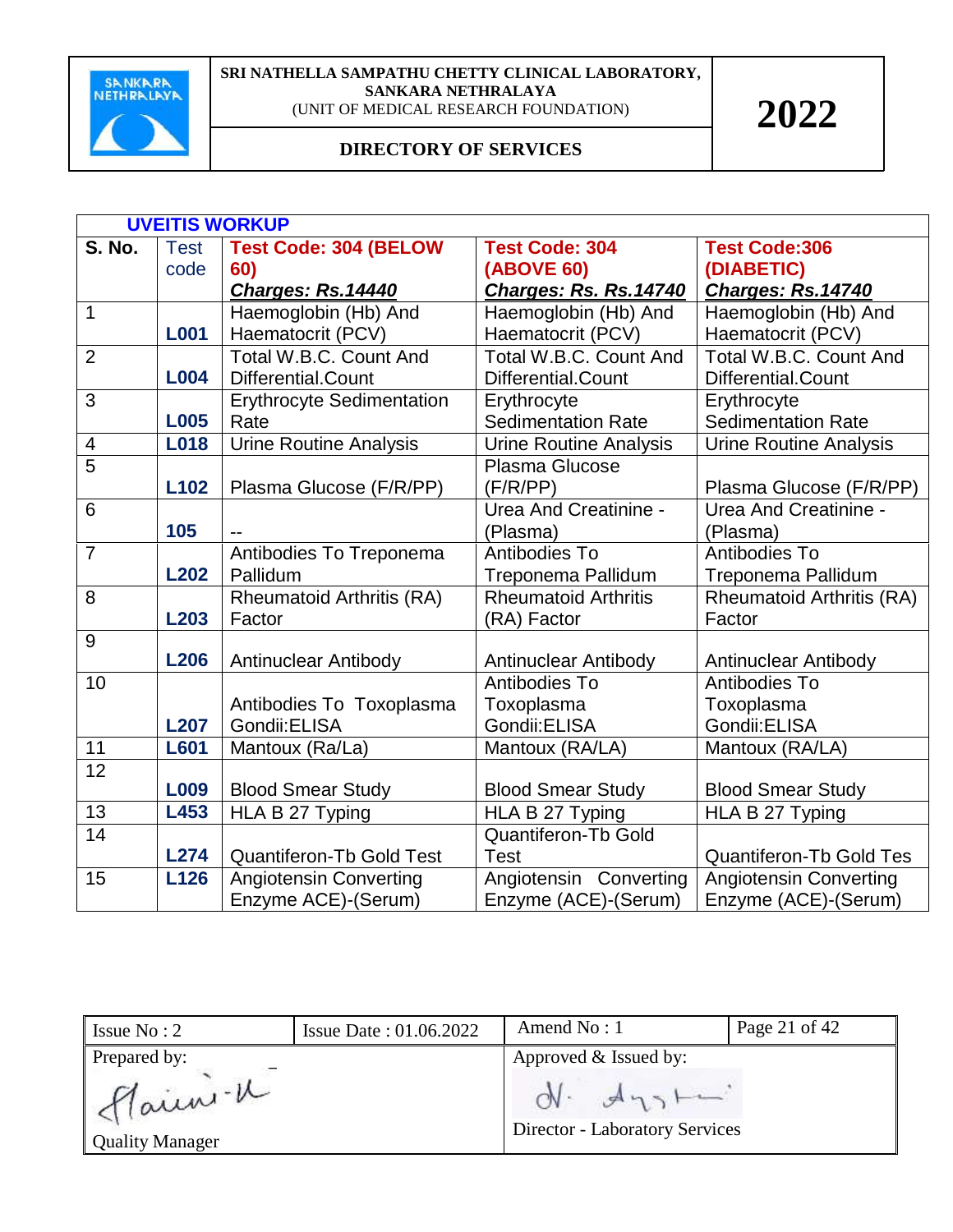

|                                  | <b>VASCULITIS WORKUP</b>                                                              |                                                |                                                                 |                                                       |
|----------------------------------|---------------------------------------------------------------------------------------|------------------------------------------------|-----------------------------------------------------------------|-------------------------------------------------------|
| $\overline{\mathsf{s}}$ .<br>No. | <b>Test Code: 307 (BELOW 60 Y)</b><br><b>Test</b><br>code<br><b>Charges: Rs.19000</b> |                                                | <b>Test Code: 308 (ABOVE 60 Y)</b><br><b>Charges: Rs. 19300</b> | <b>Test Code:309</b><br>(DIABETIC)                    |
|                                  |                                                                                       |                                                |                                                                 | <b>Charges: Rs.19300</b>                              |
| 1                                | 001                                                                                   | Haemoglobin (Hb) And Haematocrit<br>(PCV)      | Haemoglobin (Hb) And Haematocrit<br>(PCV)                       | Haemoglobin (Hb) And<br>Haematocrit (PCV)             |
| $\overline{2}$                   | 004                                                                                   | Total W.B.C. Count And<br>Differential.Count   | Total W.B.C. Count And<br>Differential.Count                    | Total W.B.C. Count And<br>Differential.Count          |
| 3                                | 005                                                                                   | <b>Erythrocyte Sedimentation Rate</b>          | <b>Erythrocyte Sedimentation Rate</b>                           | Erythrocyte Sedimentation<br>Rate                     |
| 4                                | 007                                                                                   | Reticulocyte Count                             | Reticulocyte Count                                              | Reticulocyte Count                                    |
| 5                                | 009                                                                                   | <b>Blood Smear Study</b>                       | <b>Blood Smear Study</b>                                        | <b>Blood Smear Study</b>                              |
| 6                                | 018                                                                                   | <b>Urine Routine Analysis</b>                  | <b>Urine Routine Analysis</b>                                   | <b>Urine Routine Analysis</b>                         |
| $\overline{7}$                   | 102                                                                                   | Plasma Glucose (F/R/PP)                        | Plasma Glucose (F/R/PP)                                         | Plasma Glucose (F/R/PP)                               |
| 8                                | 105                                                                                   |                                                | Urea And Creatinine - (Plasma)                                  | Urea And Creatinine -<br>(Plasma)                     |
| 9                                | 126                                                                                   | Angiotensin Converting Enzyme<br>(ACE)-(Serum) | <b>Angiotensin Converting Enzyme</b><br>(ACE)-(Serum)           | <b>Angiotensin Converting</b><br>Enzyme (ACE)-(Serum) |
| 10                               | 202                                                                                   | Antibodies To Treponema Pallidum               | Antibodies To Treponema Pallidum                                | Antibodies To Treponema<br>Pallidum                   |
| 11                               | 206                                                                                   | Antinuclear Antibody                           | Antinuclear Antibody                                            | Antinuclear Antibody                                  |
| $\overline{12}$                  | 601                                                                                   | Mantoux (RA/LA)                                | Mantoux (RA/LA)                                                 | Mantoux (RA/LA)                                       |
| $\overline{13}$                  | 234                                                                                   | Antibodies To C ANCA (Pr3)                     | Antibodies To C ANCA (Pr3)                                      | Antibodies To C ANCA<br>(Pr3)                         |
| 14                               | 877                                                                                   | Homocysteine                                   | Homocysteine                                                    | Homocysteine                                          |
| 15                               | 879                                                                                   | Anti Ds DNA Antibody                           | Anti Ds DNA Antibody                                            | Anti Ds DNA Antibody                                  |
| 16                               | 859                                                                                   | <b>CCP Antibody</b>                            | <b>CCP Antibody</b>                                             | <b>CCP Antibody</b>                                   |
| $\overline{17}$                  | 274                                                                                   | Quantiferon-TB Gold Test                       | <b>Quantiferon-TB Gold Test</b>                                 | <b>Quantiferon-TB Gold Test</b>                       |
| $\overline{18}$                  | 218                                                                                   | C- Reactive Protein(CRP)                       | C- Reactive Protein(CRP)                                        | C- Reactive Protein(CRP)                              |
| 19                               | 312                                                                                   | <b>Basic Coagulation Tests</b>                 | <b>Basic Coagulation Tests</b>                                  | <b>Basic Coagulation Tests</b>                        |
| 20                               | 235                                                                                   | Antibodies To P ANCA (MPO)                     | Antibodies To P ANCA (MPO)                                      | Antibodies To P ANCA<br>(MPO)                         |

| Issue $No: 2$                     | <b>Issue Date: 01.06.2022</b> | Amend $No:1$                                       | Page 22 of 42 |
|-----------------------------------|-------------------------------|----------------------------------------------------|---------------|
| Prepared by:                      |                               | Approved & Issued by:                              |               |
| Main -K<br><b>Quality Manager</b> |                               | $A_{1,1}$<br><b>Director - Laboratory Services</b> |               |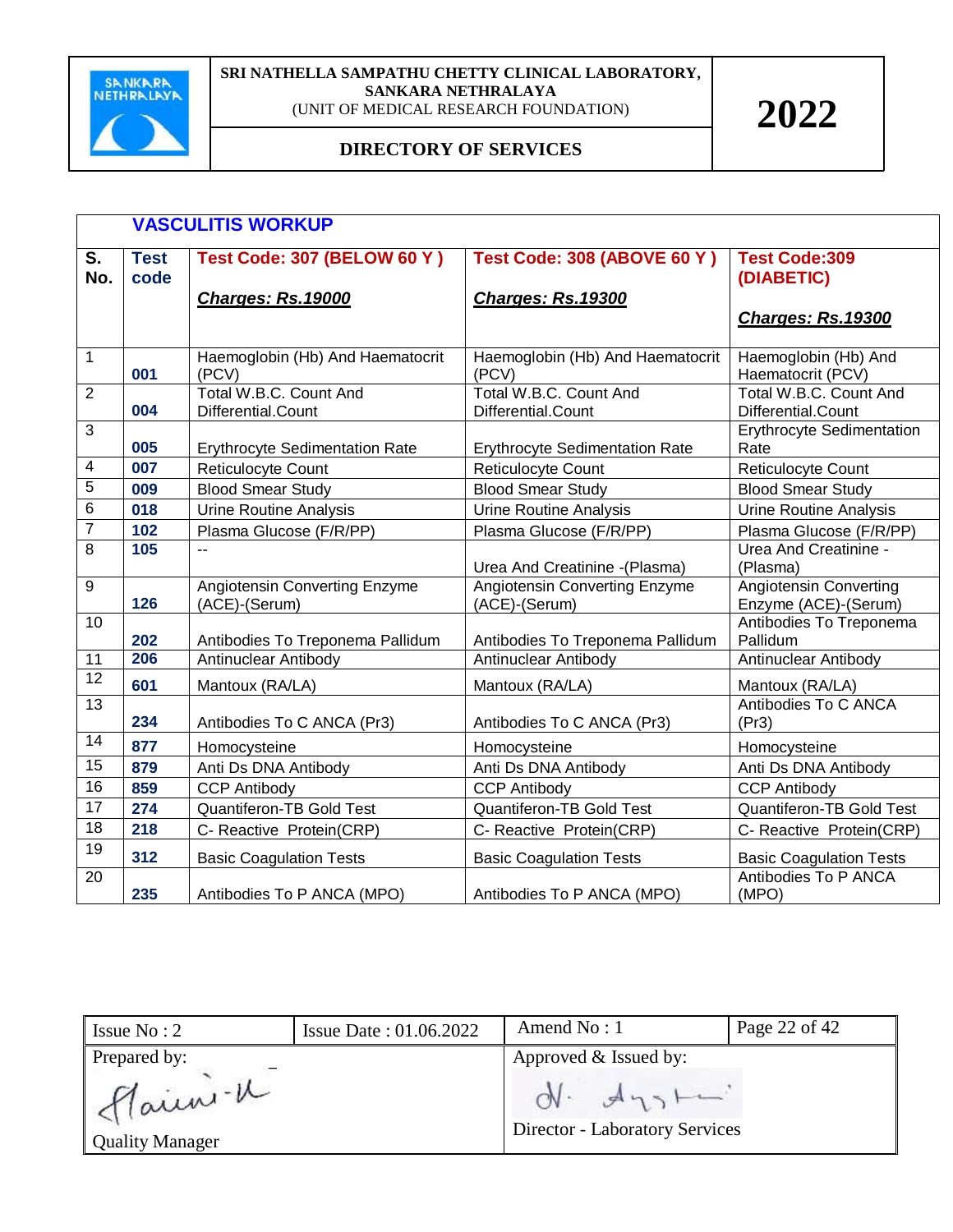

| <b>S. No.</b>  | <b>Test</b><br>code | <b>Test Code: 310</b><br><b>COMPLETE HEMOGRAM</b><br>Charges: Rs.1400 |
|----------------|---------------------|-----------------------------------------------------------------------|
|                | 001                 | Haemoglobin (Hb) and<br>Haematocrit (PCV)                             |
| 2              | 004                 | Total W.B.C. Count and<br><b>Differential Count</b>                   |
| 3              | 005                 | E.S.R.                                                                |
| $\overline{4}$ | 002                 | <b>Total RBC Count</b>                                                |
| 5              | 006                 | <b>Platelet count</b>                                                 |
| 6              | 003                 | <b>Blood Indices</b>                                                  |
| $\overline{7}$ | 009                 | <b>Blood Smear Study</b>                                              |
| 8              | 007                 | <b>Reticulocyte Count</b>                                             |

| <b>S. No.</b>  | <b>Test</b> | <b>Test Code: 311</b>           |  |
|----------------|-------------|---------------------------------|--|
|                | code        | <b>ANEMIA WORK UP</b>           |  |
|                |             | Charges: Rs.3640                |  |
| 1              | 001         | Haemoglobin (hb) and            |  |
|                |             | Haematocrit (pcv)               |  |
| 2              | 004         | Total WBC. count and            |  |
|                |             | differential count              |  |
| 3              | 005         | E.S.R                           |  |
| 4              | 002         | <b>Total RBCcount</b>           |  |
| 5              | 006         | Patelet count                   |  |
| 6              | 003         | <b>Blood indices</b>            |  |
| $\overline{7}$ | 009         | <b>Blood smear study</b>        |  |
| 8              | 007         | Reticulocyte count              |  |
| 9              | 012         | Sickle cell preparation         |  |
| 10             | 155         | Notion routine analysis         |  |
| 11             | 020         | Plasma/ serum<br>and<br>urea    |  |
|                |             | creatinine                      |  |
| 12             | 105         | Hemoglobin variants a2/f(hplc)) |  |

| Issue $No: 2$                                     | <b>Issue Date: 01.06.2022</b> | Amend $No:1$                                                              | Page 23 of 42 |
|---------------------------------------------------|-------------------------------|---------------------------------------------------------------------------|---------------|
| Prepared by:<br>Main -1<br><b>Quality Manager</b> |                               | Approved & Issued by:<br>$ON.$ $A_{13}$<br>Director - Laboratory Services |               |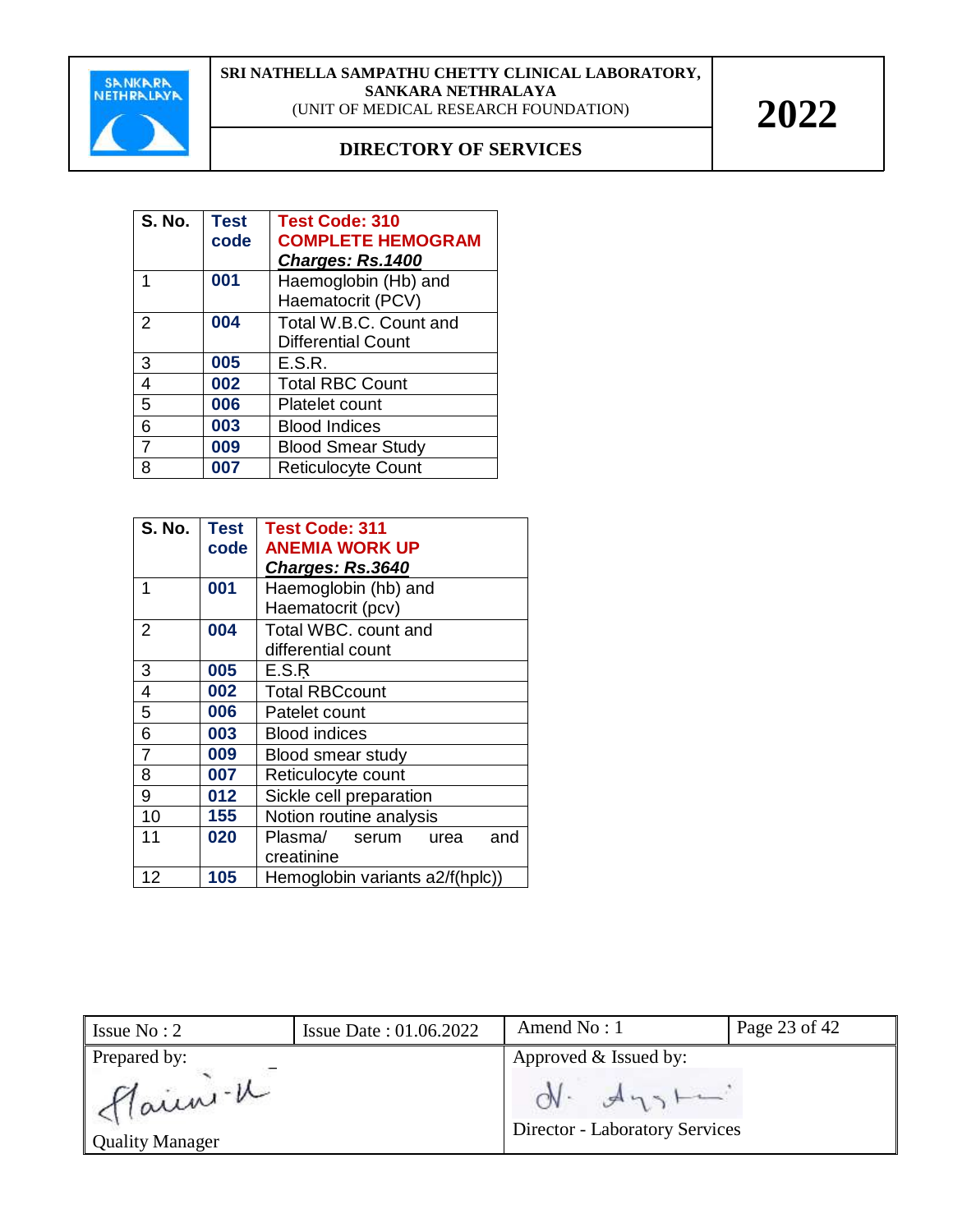

| S.<br>No.      | <b>Test</b><br>code | <b>Test Code: 312</b><br><b>BASIC COAGULATION TESTS</b><br>Charges: Rs.1190 |
|----------------|---------------------|-----------------------------------------------------------------------------|
|                | 051                 | <b>Bleeding Time</b>                                                        |
| 2              | 052                 | <b>Clotting Time</b>                                                        |
| 3              | 053                 | <b>Clot Retraction</b>                                                      |
| $\overline{4}$ | 025                 | Prothrombin Time (PT)                                                       |
| 5              | 026                 | <b>Activated Partial Thromboplastin Time</b><br>(APTT)                      |
| 6              | 006                 | <b>Platelet count</b>                                                       |

| S.             | <b>Test</b> | <b>Test Code: 313</b>                        |
|----------------|-------------|----------------------------------------------|
| No.            | code        | <b>COAGULATION PROFILE</b>                   |
|                |             | Charges: Rs.3410                             |
| 1              | 051         | <b>Bleeding Time</b>                         |
| 2              | 052         | <b>Clotting Time</b>                         |
| 3              | 053         | <b>Clot Retraction</b>                       |
| $\overline{4}$ | 025         | Prothrombin Time (PT)                        |
| 5              | 026         | <b>Activated Partial Thromboplastin Time</b> |
|                |             | (APTT)                                       |
| 6              | 006         | <b>Platelet count</b>                        |
|                |             | <b>Euglobulin Lysis Time</b>                 |
| 8              |             | Fibrinogen Assay                             |
| 9              |             | <b>Factor XIII</b>                           |
| 10             | 015         | <b>Blood Group and Rh Typing</b>             |

| Issue $No: 2$                                     | <b>Issue Date: 01.06.2022</b> | Amend $No: 1$                                                                  | Page 24 of 42 |
|---------------------------------------------------|-------------------------------|--------------------------------------------------------------------------------|---------------|
| Prepared by:<br>Main -u<br><b>Quality Manager</b> |                               | Approved & Issued by:<br>$N - A_{13}$<br><b>Director - Laboratory Services</b> |               |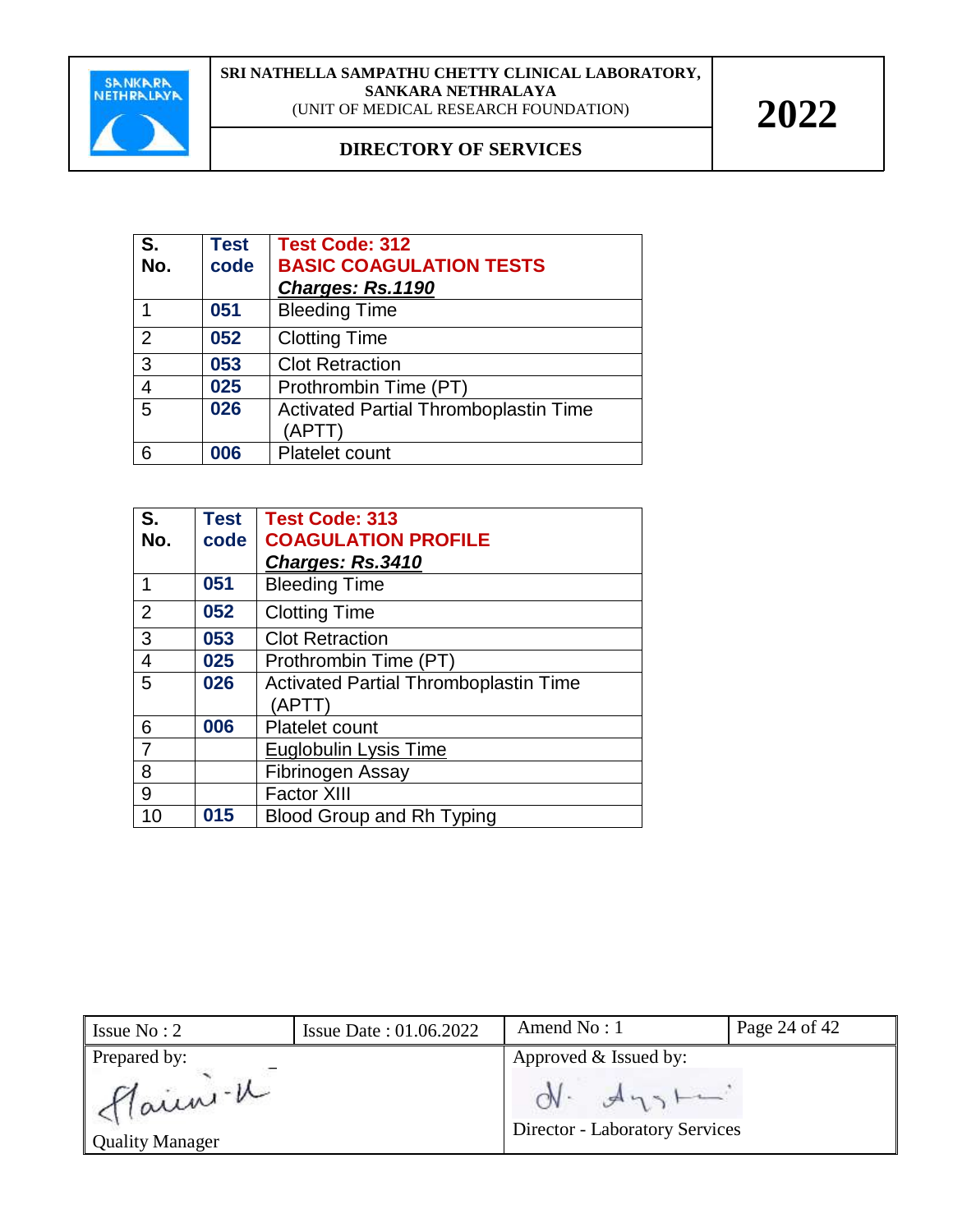

| S.N<br>O | <b>Test</b><br>code | <b>Test Code: 314</b><br><b>SARCOIDOSIS WORKUP</b><br>Charges: Rs.2740 |
|----------|---------------------|------------------------------------------------------------------------|
|          | 005                 | <b>ESR</b>                                                             |
| 2        | 110                 | Calcium and Inorg.phosphorus                                           |
| 3        | 115                 | <b>Total Proteins &amp; A.G Ratio</b>                                  |
| 4        | 126                 | <b>Angiotensin Converting Enzyme</b>                                   |
| 5        | 219                 | Lysozyme Assay                                                         |
| 6        | 601                 | Mantoux (RA/LA)                                                        |

| S.<br>No.      | <b>Test</b><br>code | <b>Test Code: 315</b><br><b>SPECIAL BIOCHEMICAL TESTS</b><br>Charges: Rs.6800 |  |  |
|----------------|---------------------|-------------------------------------------------------------------------------|--|--|
|                | 146                 | Blood Thiobarbituric<br>Acid<br>Reactive<br><b>Substances</b>                 |  |  |
| 2              | 141                 | Serum Vitamin E (HPLC)                                                        |  |  |
| 3              | 142                 | Plasma Vitamin C                                                              |  |  |
| $\overline{4}$ | 131                 | Serum Vitamin A (HPLC)                                                        |  |  |
| 5              | 145                 | <b>Blood Superoxide dismutase</b>                                             |  |  |
| 6              | 144                 | <b>Blood Glutathione Peroxidase</b>                                           |  |  |
|                | 143                 | <b>Blood Glutathione</b>                                                      |  |  |

| Issue $No: 2$                                      | <b>Issue Date: 01.06.2022</b> | Amend $No:1$                                                                   | Page 25 of 42 |
|----------------------------------------------------|-------------------------------|--------------------------------------------------------------------------------|---------------|
| Prepared by:<br>Flain -K<br><b>Quality Manager</b> |                               | Approved & Issued by:<br>$N - A_{13}$<br><b>Director - Laboratory Services</b> |               |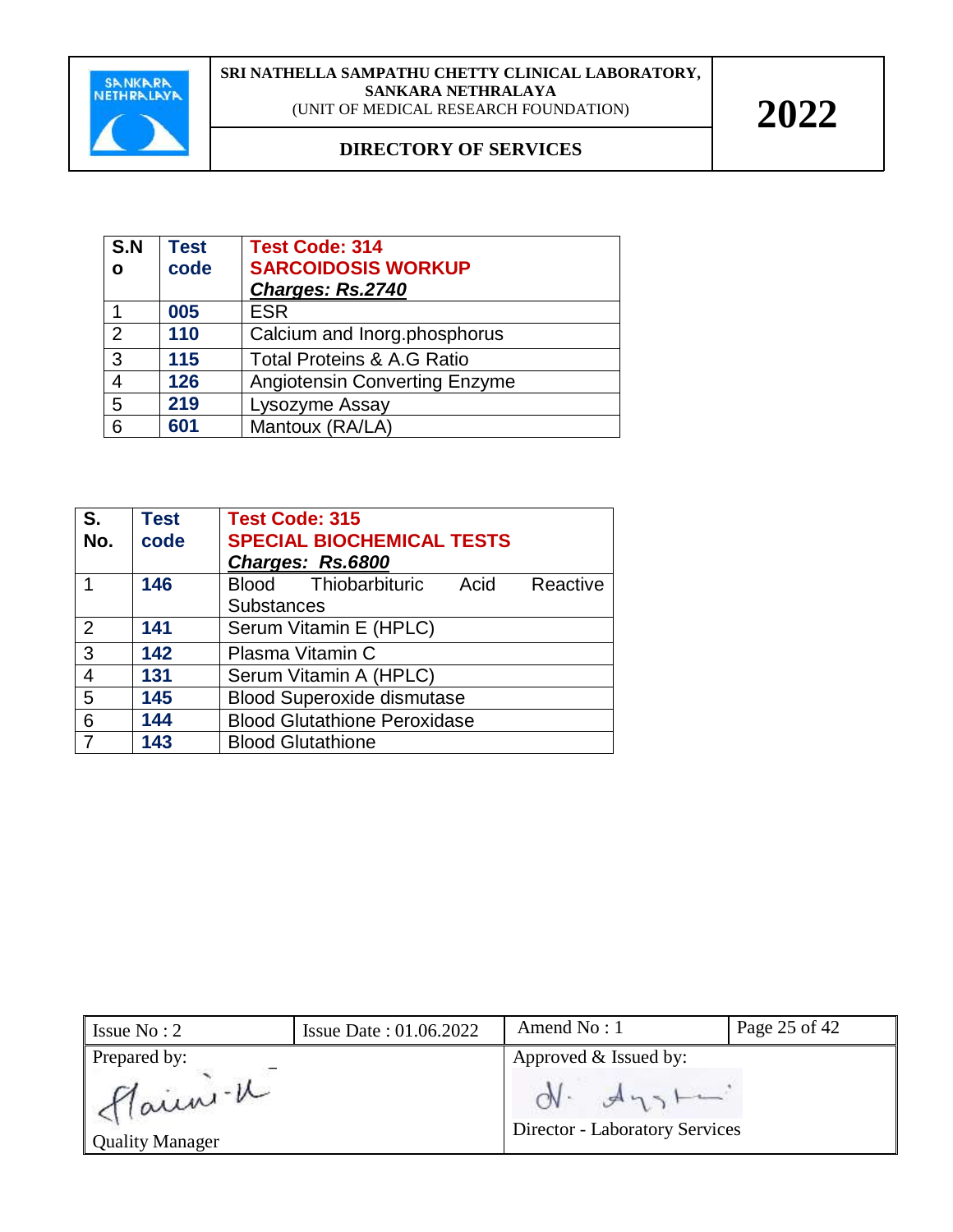

| S.             | <b>Test</b> | <b>Test Code: 316</b>                               |  |  |
|----------------|-------------|-----------------------------------------------------|--|--|
| No.            | code        | <b>TORCHES SCREENING</b>                            |  |  |
|                |             | Charges: Rs.7730                                    |  |  |
|                | 207         | Abs. to Toxoplasma gondii (IgG &<br>IqM             |  |  |
| 2              | 210         | Abs. to Rubella Virus (IgG & IgM)                   |  |  |
| 3              | 211         | Abs. to CMV (IgG & IgM)                             |  |  |
| $\overline{4}$ | 212         | Abs. To HSV (IgG & IgM)                             |  |  |
| 5              | 202         | Non Treponemal<br>(RPR)<br>and<br>Treponemal (TPHA) |  |  |

| <b>S.</b><br>No. | <b>Test code</b> | <b>Test Code: 381</b><br><b>ROUTINE WORK UP (FAST</b><br>TRACK) Charges: Rs.800 |
|------------------|------------------|---------------------------------------------------------------------------------|
|                  | 001              | Haemoglobin (Hb) and Haematocrit<br>(PCV)                                       |
| 2                | 002              | <b>Total RBC Count</b>                                                          |
| 3                | 004              | <b>Total W.B.C. Count and Differential</b><br>Count                             |
|                  | 006              | <b>Platelet Count</b>                                                           |
| 5                | 102              | Plasma Glucose (F/R/PP)                                                         |

| Issue $No: 2$                                     | <b>Issue Date: 01.06.2022</b> | Amend $No: 1$                                                                  | Page 26 of 42 |
|---------------------------------------------------|-------------------------------|--------------------------------------------------------------------------------|---------------|
| Prepared by:<br>Haien-K<br><b>Quality Manager</b> |                               | Approved & Issued by:<br>$N - A_{13}$<br><b>Director - Laboratory Services</b> |               |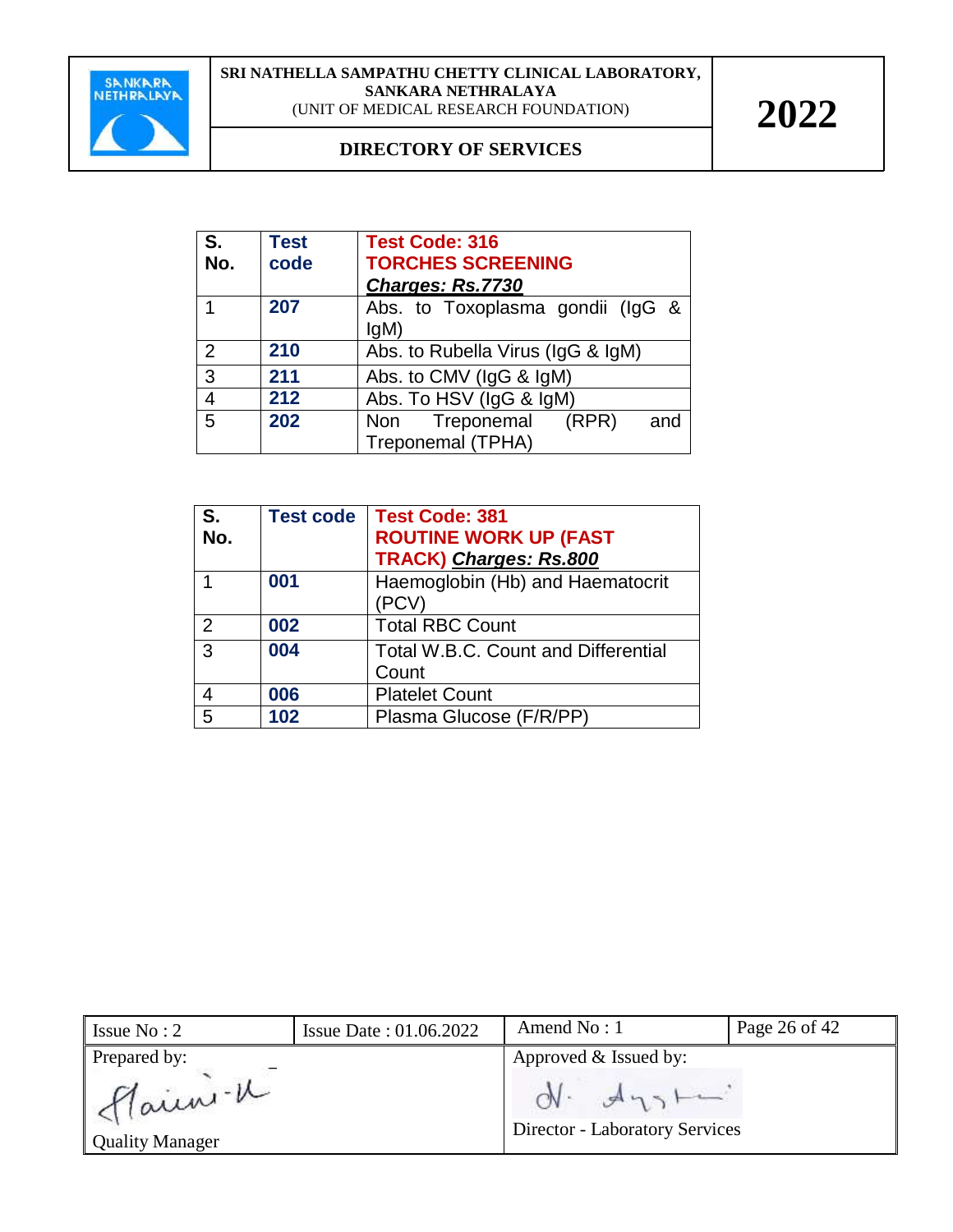

|                | <b>DCR WORKUP</b> |                                 |                                  |                               |  |  |
|----------------|-------------------|---------------------------------|----------------------------------|-------------------------------|--|--|
| S.             | <b>Test</b>       | <b>Test Code: 319</b>           | <b>Test Code: 320</b>            | <b>Test Code: 321</b>         |  |  |
| <b>No</b>      | code              | <b>(BELOW 60 Y)</b>             | <b>(ABOVE 60 Y)</b>              | (DIABETIC)                    |  |  |
|                |                   | Charges: Rs.4410                | Charges: Rs.4710                 | Charges: Rs.4710              |  |  |
|                |                   |                                 |                                  |                               |  |  |
| $\mathbf{1}$   | 001               | Haemoglobin (Hb) and            | Haemoglobin (Hb) and             | Haemoglobin (Hb) and          |  |  |
|                |                   | Haematocrit (PCV)               | Haematocrit (PCV)                | Haematocrit (PCV)             |  |  |
| $\overline{2}$ | 004               | Total W.B.C. Count and          | Total W.B.C. Count and           | Total W.B.C. Count and        |  |  |
|                |                   | <b>Differential Count</b>       | <b>Differential Count</b>        | <b>Differential Count</b>     |  |  |
| 3              | 005               | E.S.R.                          | E.S.R.                           | E.S.R.                        |  |  |
| $\overline{4}$ | 102               | Plasma Glucose (F/R/PP)         | Plasma Glucose (F/ R/ PP)        | Plasma Glucose (F/R/          |  |  |
|                |                   |                                 |                                  | PP)                           |  |  |
| 5              | 018               | <b>Urine Routine Analysis</b>   | <b>Urine Routine Analysis</b>    | <b>Urine Routine Analysis</b> |  |  |
| $\overline{6}$ | 105               | $-$                             | <b>Urea and Creatinine</b>       | <b>Urea and Creatinine</b>    |  |  |
| $\overline{7}$ | 312               | <b>Basic Coagulation Tests:</b> | <b>Basic Coagulation Tests:</b>  | Basic<br><b>Coagulation</b>   |  |  |
|                |                   | <b>Bleeding Time</b>            | <b>Bleeding Time</b>             | Tests:                        |  |  |
|                |                   | <b>Clotting Time</b>            | <b>Clotting Time</b>             | <b>Bleeding Time</b>          |  |  |
|                |                   | <b>Clot Retraction</b>          | <b>Clot Retraction</b>           | <b>Clotting Time</b>          |  |  |
|                |                   |                                 |                                  | <b>Clot Retraction</b>        |  |  |
|                | 025               | Prothrombin Time (PT)           | Prothrombin Time (PT)            | Prothrombin Time (PT)         |  |  |
|                | 026               | Partial<br>Activated            | Activated<br>Partial             | ActivatedPartial              |  |  |
|                |                   | <b>Thromboplastin Time</b>      | Thromboplastin (APTT)            | Time<br>Thromboplastin        |  |  |
|                |                   | (APTT)                          |                                  | (APTT)                        |  |  |
|                | 006               | Platelet count                  | Platelet count                   | Platelet count                |  |  |
| 8              | 015               | Blood Group and Rh Typing       | <b>Blood Group and Rh Typing</b> | <b>Blood Group and Rh</b>     |  |  |
|                |                   |                                 |                                  | <b>Typing</b>                 |  |  |
| 9              | 317               | HbsAg, Abs to HCV, RPR          | HbsAg, Abs to HCV, RPR           | HbsAg, Abs to HCV, RPR        |  |  |
|                |                   | and TPHA                        | and TPHA                         | and TPHA                      |  |  |

| Issue $No: 2$            | Issue Date: 01.06.2022 | Amend $No:1$                          | Page 27 of 42 |
|--------------------------|------------------------|---------------------------------------|---------------|
| Prepared by:<br>Flain -1 |                        | Approved & Issued by:<br>$N - A_{12}$ |               |
| <b>Quality Manager</b>   |                        | <b>Director - Laboratory Services</b> |               |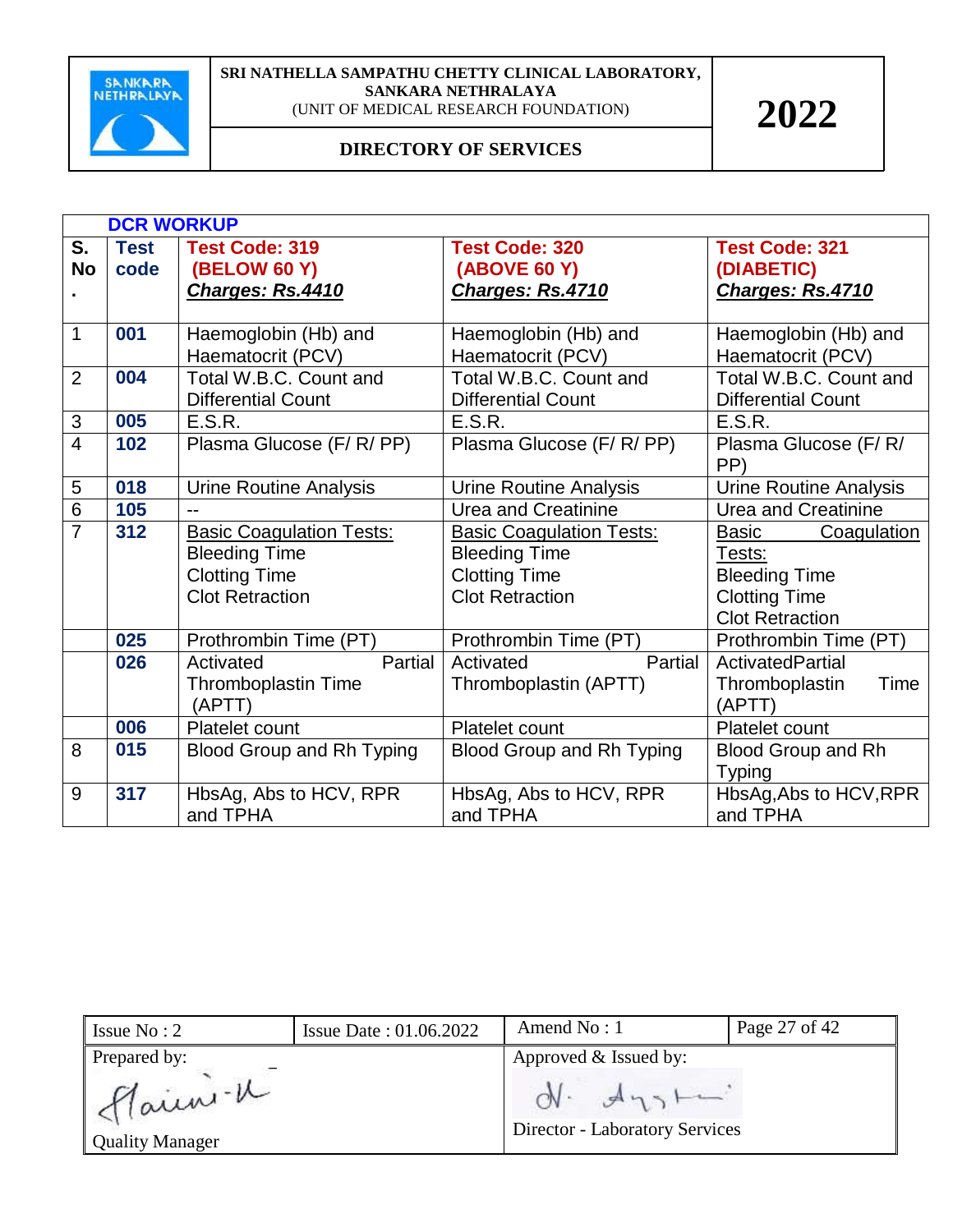

| S.             | Test | <b>Test Code: 382</b>                            |  |  |
|----------------|------|--------------------------------------------------|--|--|
| <b>No</b>      | code | <b>CHEMO PACKAGE</b>                             |  |  |
|                |      | Charges: Rs.3080                                 |  |  |
| 1              | 001  | Haemoglobin (Hb) and Haematocrit (PCV)           |  |  |
| $\overline{2}$ | 004  | <b>Total W.B.C. Count and Differential Count</b> |  |  |
| 3              | 005  | E.S.R.                                           |  |  |
| $\overline{4}$ | 006  | <b>Platelet count</b>                            |  |  |
| 5              | 018  | Urine Routine Analysis                           |  |  |
| 6              | 102  | Plasma Glucose (F/R/PP)                          |  |  |
| $\overline{7}$ | 105  | Urea and Creatinine                              |  |  |
| 8              | 109  | Electrolytes (NA, K,CL,HCO)                      |  |  |
| 9              | 114  | <b>Bilirubin (Total and Direct)</b>              |  |  |
| 10             | 116  | <b>Alkaline Phosphatase</b>                      |  |  |
| 11             | 117  | ALT (SGPT)                                       |  |  |
| 12             | 118  | AST (SGOT)                                       |  |  |

| S <sub>1</sub><br><b>No</b> | <b>Test</b><br>code | <b>Test Code: 383, CBC PACKAGE</b><br>Charges: Rs.980 |
|-----------------------------|---------------------|-------------------------------------------------------|
| 1                           | 001                 | Haemoglobin (Hb) and Haematocrit (PCV)                |
| 2                           | 002                 | <b>Total RBC Count</b>                                |
| $\mathbf{3}$                | 003                 | <b>Blood Indices</b>                                  |
| $\overline{4}$              | 004                 | <b>Total W.B.C. Count and Differential Count</b>      |
| 5                           | 006                 | Platelet count                                        |
| 6                           | 007                 | <b>Reticulocyte Count</b>                             |

| Issue $No: 2$           | <b>Issue Date: 01.06.2022</b> | Amend $No: 1$                         | Page 28 of 42 |
|-------------------------|-------------------------------|---------------------------------------|---------------|
| Prepared by:<br>Haien-K |                               | Approved & Issued by:<br>$N - A_{12}$ |               |
| <b>Quality Manager</b>  |                               | <b>Director - Laboratory Services</b> |               |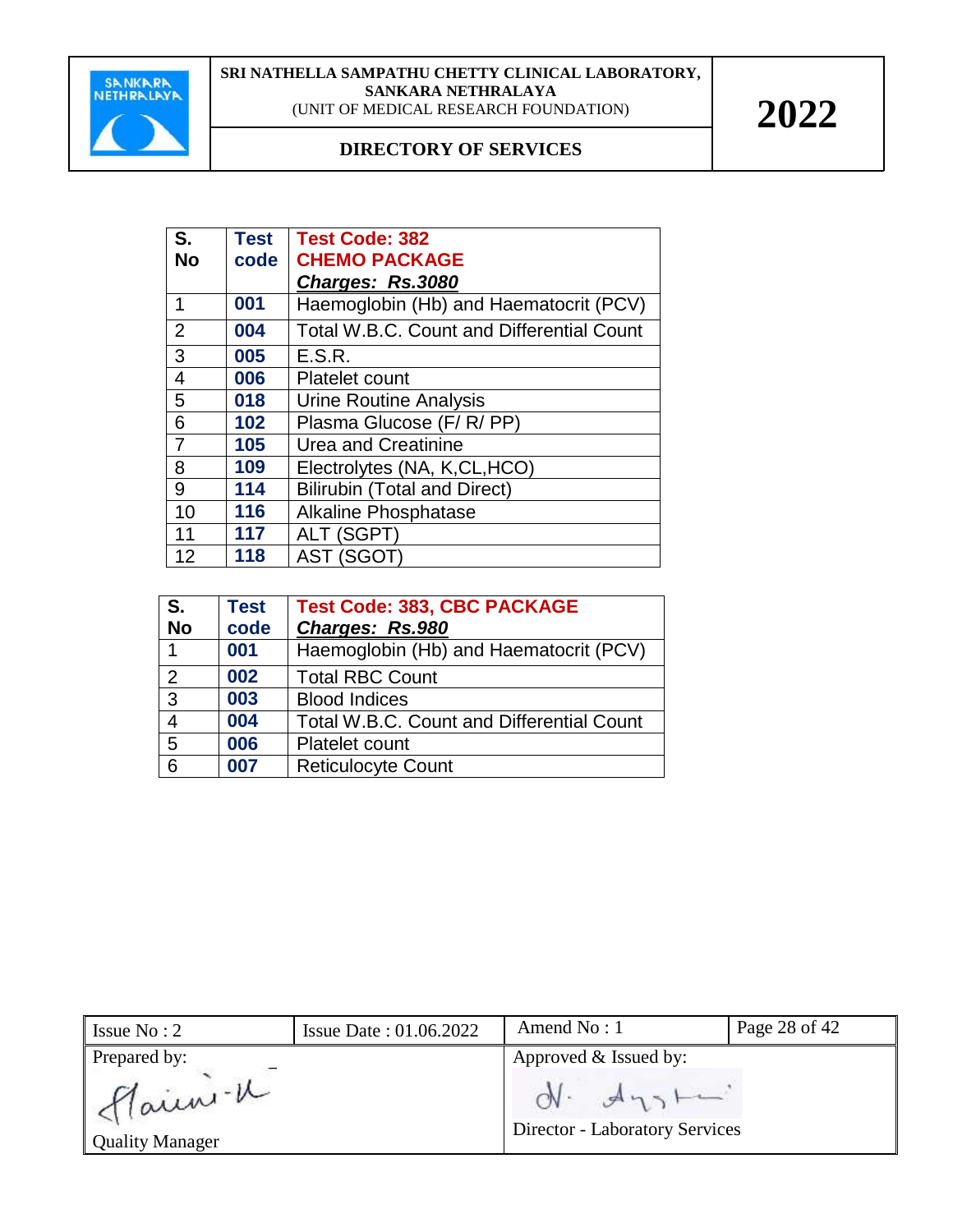

| S.             | Test | <b>Test Code: 384, CRVO</b>      |  |  |
|----------------|------|----------------------------------|--|--|
| <b>No</b>      | code | <b>PACKAGE</b>                   |  |  |
|                |      | Charges: Rs.4355                 |  |  |
| 1              | 001  | Haemoglobin (Hb) and             |  |  |
|                |      | Haematocrit (PCV)                |  |  |
| $\overline{2}$ | 002  | <b>Total RBC Count</b>           |  |  |
| 3              | 003  | <b>Blood Indices</b>             |  |  |
| 4              | 004  | Total W.B.C. Count and           |  |  |
|                |      | <b>Differential Count</b>        |  |  |
| 5              | 006  | <b>Platelet count</b>            |  |  |
| 6              | 025  | Prothrombin Time (PT)            |  |  |
| $\overline{7}$ | 026  | Activated Partial Thromboplastin |  |  |
|                |      | Time (APTT)                      |  |  |
| 8              | 105  | <b>Urea and Creatinine</b>       |  |  |
| 9              | 123  | Lipid Profile                    |  |  |
| 10             | 151  | HbA1c                            |  |  |
| 11             | 218  | <b>C-Reactive Protein</b>        |  |  |
| 12             | 855  | Serum Homocysteine (Out          |  |  |
|                |      | Source)                          |  |  |

| Issue $No: 2$                      | <b>Issue Date: 01.06.2022</b> | Amend $No: 1$                                           | Page 29 of 42 |  |
|------------------------------------|-------------------------------|---------------------------------------------------------|---------------|--|
| Prepared by:                       |                               | Approved & Issued by:                                   |               |  |
| Flain -K<br><b>Quality Manager</b> |                               | $ON.$ $A_{13}$<br><b>Director - Laboratory Services</b> |               |  |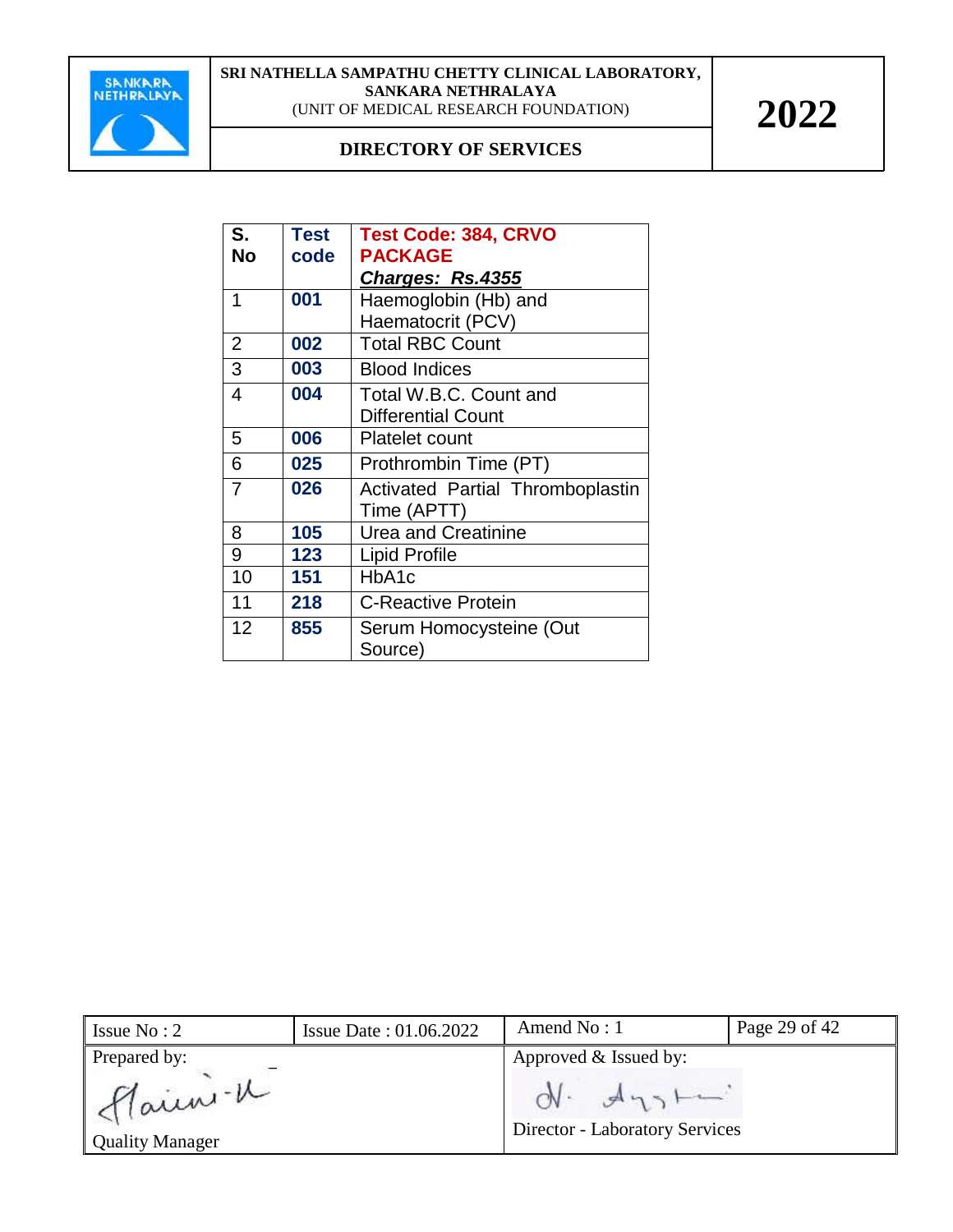

| <b>NON GRANULOMATOUS WORK UP</b> |             |                                  |                                  |                                 |  |  |  |
|----------------------------------|-------------|----------------------------------|----------------------------------|---------------------------------|--|--|--|
| S.                               | <b>Test</b> | <b>Test Code: 388 (BELOW 60)</b> | <b>Test Code: 389 (ABOVE 60)</b> | <b>Test Code:390 (DIABETIC)</b> |  |  |  |
| No.                              | code        | Charges: Rs.7100                 | Charges: Rs.7400                 | Charges: Rs.7400                |  |  |  |
|                                  |             | HAEMOGLOBIN (HB) AND             | HAEMOGLOBIN (HB) AND             | HAEMOGLOBIN (HB) AND            |  |  |  |
|                                  | 001         | <b>HAEMATOCRIT (PCV)</b>         | <b>HAEMATOCRIT (PCV)</b>         | <b>HAEMATOCRIT (PCV)</b>        |  |  |  |
| $\overline{2}$                   |             | TOTAL W.B.C. COUNT AND           | TOTAL W.B.C. COUNT AND           | TOTAL W.B.C. COUNT AND          |  |  |  |
|                                  | 004         | DIFFERENTIAL.COUNT               | DIFFERENTIAL.COUNT               | DIFFERENTIAL.COUNT              |  |  |  |
| 3                                |             | <b>ERYTHROCYTE</b>               | <b>ERYTHROCYTE</b>               | <b>ERYTHROCYTE</b>              |  |  |  |
|                                  | 005         | SEDIMENTATION RATE               | <b>SEDIMENTATION RATE</b>        | <b>SEDIMENTATION RATE</b>       |  |  |  |
| 4                                | 018         | URINE ROUTINE ANALYSIS           | URINE ROUTINE ANALYSIS           | URINE ROUTINE ANALYSIS          |  |  |  |
| 5                                | 102         | PLASMA GLUCOSE (F/R/PP)          | PLASMA GLUCOSE (F/R/PP)          | PLASMA GLUCOSE (F/R/PP)         |  |  |  |
| 6                                |             | <b>UREA AND CREATININE -</b>     | <b>UREA AND CREATININE -</b>     | <b>UREA AND CREATININE -</b>    |  |  |  |
|                                  | 105         | (PLASMA)                         | (PLASMA)                         | (PLASMA)                        |  |  |  |
| $\overline{7}$                   |             | ANTIBODIES TO TREPONEMA          | ANTIBODIES TO TREPONEMA          | ANTIBODIES TO TREPONEMA         |  |  |  |
|                                  | 202         | <b>PALLIDUM</b>                  | <b>PALLIDUM</b>                  | <b>PALLIDUM</b>                 |  |  |  |
| 8                                |             | RHEUMATOID ARTHRITIS (RA)        | RHEUMATOID ARTHRITIS (RA)        | RHEUMATOID ARTHRITIS (RA)       |  |  |  |
|                                  | 203         | <b>FACTOR</b>                    | <b>FACTOR</b>                    | <b>FACTOR</b>                   |  |  |  |
| 9                                | 206         | ANTINUCLEAR ANTIBODY             | ANTINUCLEAR ANTIBODY             | ANTINUCLEAR ANTIBODY            |  |  |  |
| 10                               | 601         | MANTOUX (RA/LA)                  | MANTOUX (RA/LA)                  | MANTOUX (RA/LA)                 |  |  |  |
| 11                               | 453         | HLA B 27 Typing                  | HLA B 27 Typing                  | HLA B 27 Typing                 |  |  |  |

|                                              | <b>GRANULOMATOUS WORK UP</b> |                                  |                                 |                              |                                       |  |                                 |  |
|----------------------------------------------|------------------------------|----------------------------------|---------------------------------|------------------------------|---------------------------------------|--|---------------------------------|--|
| $\overline{\mathsf{s}}$ .                    | <b>Test</b>                  | <b>Test Code: 385 (BELOW 60)</b> |                                 |                              | <b>Test Code: 386 (ABOVE 60)</b>      |  | <b>Test Code:387 (DIABETIC)</b> |  |
| No.                                          | code                         | Charges: Rs.9150                 |                                 |                              | Charges: Rs.9450                      |  | Charges: Rs.9450                |  |
| $\mathbf 1$                                  |                              | HAEMOGLOBIN (HB) AND             |                                 |                              | HAEMOGLOBIN (HB) AND                  |  | HAEMOGLOBIN (HB) AND            |  |
|                                              | 001                          | <b>HAEMATOCRIT (PCV)</b>         |                                 |                              | <b>HAEMATOCRIT (PCV)</b>              |  | <b>HAEMATOCRIT (PCV)</b>        |  |
| $\overline{2}$                               |                              | TOTAL W.B.C. COUNT AND           |                                 |                              | TOTAL W.B.C. COUNT AND                |  | TOTAL W.B.C. COUNT AND          |  |
|                                              | 004                          | DIFFERENTIAL.COUNT               |                                 |                              | DIFFERENTIAL.COUNT                    |  | DIFFERENTIAL.COUNT              |  |
| 3                                            |                              | <b>ERYTHROCYTE</b>               |                                 |                              | <b>ERYTHROCYTE</b>                    |  | <b>ERYTHROCYTE</b>              |  |
|                                              | 005                          | <b>SEDIMENTATION RATE</b>        |                                 |                              | <b>SEDIMENTATION RATE</b>             |  | <b>SEDIMENTATION RATE</b>       |  |
| 4                                            | 018                          | URINE ROUTINE ANALYSIS           |                                 |                              | URINE ROUTINE ANALYSIS                |  | URINE ROUTINE ANALYSIS          |  |
| $\overline{5}$                               | 102                          | PLASMA GLUCOSE (F/R/PP)          |                                 |                              | PLASMA GLUCOSE (F/R/PP)               |  | PLASMA GLUCOSE (F/R/PP)         |  |
| $\overline{6}$                               |                              |                                  |                                 |                              | <b>UREA AND CREATININE -</b>          |  | <b>UREA AND CREATININE -</b>    |  |
|                                              | 105                          |                                  |                                 | (PLASMA)                     |                                       |  | (PLASMA)                        |  |
| $\overline{7}$                               |                              |                                  | ANTIBODIES TO TREPONEMA         |                              | <b>ANTIBODIES TO TREPONEMA</b>        |  | <b>ANTIBODIES TO TREPONEMA</b>  |  |
|                                              | 202                          | <b>PALLIDUM</b>                  |                                 |                              | <b>PALLIDUM</b>                       |  | <b>PALLIDUM</b>                 |  |
| $\overline{8}$                               |                              |                                  | ANTIBODIES TO TOXOPLASMA        | ANTIBODIES TO TOXOPLASMA     |                                       |  | ANTIBODIES TO TOXOPLASMA        |  |
|                                              | 207                          | <b>GONDII:ELISA</b>              |                                 | <b>GONDII:ELISA</b>          |                                       |  | <b>GONDII:ELISA</b>             |  |
| 9                                            | 601                          | MANTOUX (RA/LA)                  |                                 |                              | MANTOUX (RA/LA)                       |  | MANTOUX (RA/LA)                 |  |
| 10                                           | 009                          | <b>BLOOD SMEAR STUDY</b>         |                                 | <b>BLOOD SMEAR STUDY</b>     |                                       |  | <b>BLOOD SMEAR STUDY</b>        |  |
| 11                                           | 274                          |                                  | <b>QUANTIFERON-TB GOLD TEST</b> |                              | <b>QUANTIFERON-TB GOLD TEST</b>       |  | <b>QUANTIFERON-TB GOLD TEST</b> |  |
| $\overline{12}$                              | 126                          |                                  | ANGIOTENSIN CONVERTING          |                              | ANGIOTENSIN CONVERTING                |  | ANGIOTENSIN CONVERTING          |  |
|                                              |                              | ENZYME (ACE)-(SERUM)             |                                 | ENZYME (ACE)-(SERUM)         |                                       |  | ENZYME (ACE)-(SERUM)            |  |
| Issue No: 2<br><b>Issue Date: 01.06.2022</b> |                              |                                  | Amend No: 1                     |                              | Page 30 of 42                         |  |                                 |  |
| Prepared by:                                 |                              |                                  |                                 | Approved & Issued by:        |                                       |  |                                 |  |
| Flaini-K                                     |                              |                                  |                                 | $\mathcal{A}_{\gamma\gamma}$ |                                       |  |                                 |  |
| <b>Quality Manager</b>                       |                              |                                  |                                 |                              | <b>Director - Laboratory Services</b> |  |                                 |  |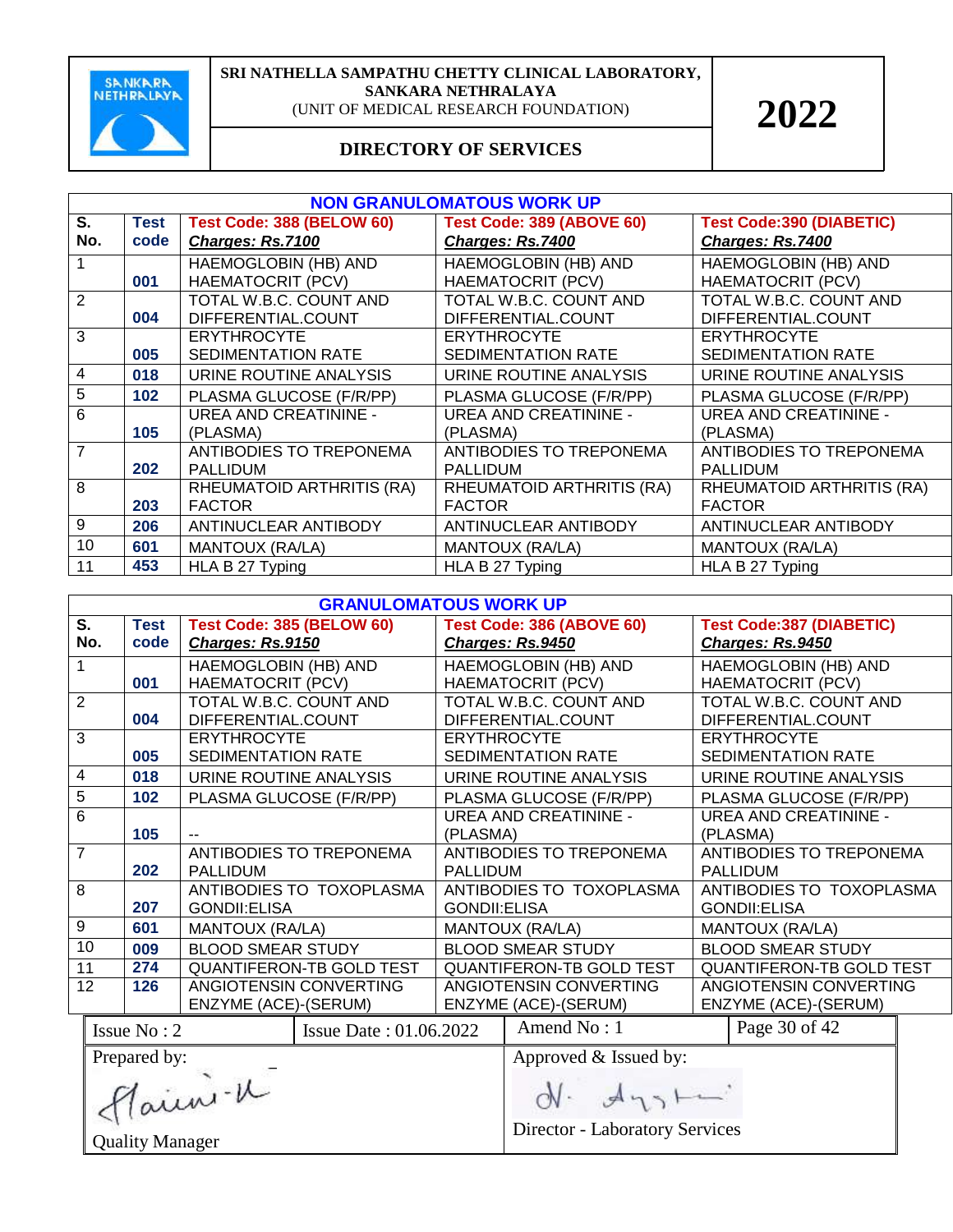

| S. No          | Test<br>code | <b>Test Code: 391</b><br><b>STEROID + IMT CLEARANCE</b><br>Charges: Rs.2820 |
|----------------|--------------|-----------------------------------------------------------------------------|
|                | 001          | HAEMOGLOBIN (HB) AND HAEMATOCRIT (PCV)                                      |
| 2              | 004          | TOTAL W.B.C. COUNT AND DIFFERENTIAL.COUNT                                   |
| 3              | 005          | <b>ERYTHROCYTE SEDIMENTATION RATE</b>                                       |
| $\overline{4}$ | 018          | URINE ROUTINE ANALYSIS                                                      |
| 5              | 102          | PLASMA GLUCOSE (F/R/PP)                                                     |
| 6              | 105          | <b>UREA AND CREATININE - (PLASMA)</b>                                       |
| $\overline{7}$ | 006          | PLATELET COUNT                                                              |
| 8              | 113          | LIVER FUNCTION TESTS-(SERUM/PLASMA)                                         |

| S. No          | <b>Test</b><br>code | <b>Test Code: 392</b><br><b>SCLERITIS WORK UP</b> |
|----------------|---------------------|---------------------------------------------------|
|                |                     | Charges: Rs.8560                                  |
| 1              | 001                 | HAEMOGLOBIN (HB) AND HAEMATOCRIT (PCV)            |
| $\overline{2}$ | 004                 | TOTAL W.B.C. COUNT AND DIFFERENTIAL.COUNT         |
| 3              | 005                 | <b>ERYTHROCYTE SEDIMENTATION RATE</b>             |
| 4              | 018                 | URINE ROUTINE ANALYSIS                            |
| 5              | 102                 | PLASMA GLUCOSE (F/R/PP)                           |
| 6              | 105                 | <b>UREA AND CREATININE - (PLASMA)</b>             |
| $\overline{7}$ | 203                 | RHEUMATOID ARTHRITIS (RA) FACTOR                  |
| 8              | 206                 | ANTINUCLEAR ANTIBODY                              |
| 9              | 234                 | <b>ANTIBODIES TO CANCA (PR3)</b>                  |
| 10             | 235                 | ANTIBODIES TO PANCA (MPO)                         |
| 11             | 601                 | MANTOUX (RA/LA)                                   |
| 12             | 202                 | ANTIBODIES TO TREPONEMA PALLIDUM                  |
| 13             | 218                 | C- REACTIVE PROTEIN(CRP)                          |

| Issue $No: 2$                     | <b>Issue Date: 01.06.2022</b> | Amend $No: 1$                                    | Page 31 of 42 |  |
|-----------------------------------|-------------------------------|--------------------------------------------------|---------------|--|
| Prepared by:                      |                               | Approved & Issued by:                            |               |  |
| Main -u<br><b>Quality Manager</b> |                               | $ON.$ $A_{13}$<br>Director - Laboratory Services |               |  |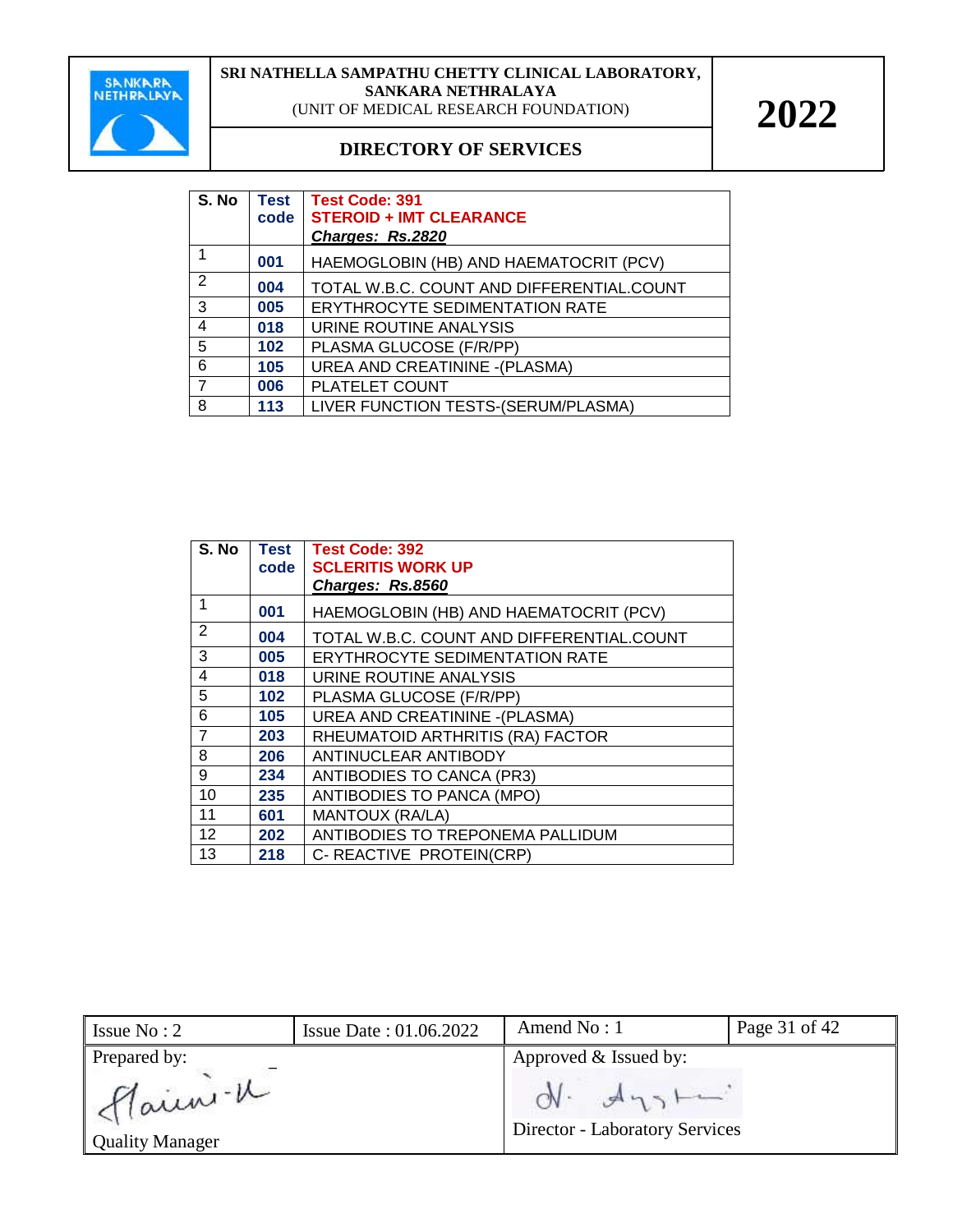

#### **DIRECTORY OF SERVICES**

#### **TEST MASTER LIST OUT SOURCE TESTS**

| S               | <b>Code</b> | Name of the test                              | <b>Lister</b> |
|-----------------|-------------|-----------------------------------------------|---------------|
| <b>NO</b>       | <b>NO</b>   |                                               | Price (Rs.)   |
| 1               | 801         | <b>THYROID PROFILE</b>                        | 790           |
| $\overline{2}$  | 808         | ANTI PHOSPHOLIPID ANTIBODY                    | 4950          |
| 3               | 809         | <b>CD4 COUNTS</b>                             | 1300          |
| $\overline{4}$  | 811         | <b>PROTEIN C (ACTIVITY)</b>                   | 3900          |
| 5               | 812         | PROTEIN S (ACTIVITY)                          | 3600          |
| 6               | 813         | <b>VITAMIN B12</b>                            | 1000          |
| $\overline{7}$  |             |                                               |               |
|                 | 816         | <b>FOLATE RBC</b>                             | 1900          |
| 8               | 820         | <b>URIC ACID</b>                              | 180           |
| $\overline{9}$  | 830         | SERUM ACID PHOSPHATASE                        | 250           |
| $\overline{10}$ |             | <b>SERUM TARTRATE - LABILE ACID</b>           |               |
|                 | 831         | <b>PHOSPHATASE</b>                            | 570           |
| 11              | 832         | ANTI THROMBIN III ACTIVITY                    | 3600          |
| 12              | 833         | C P K [ SERUM / ENZYMATIC]                    | 350           |
| 13              | 834         | <b>CORTISOL</b>                               | 600           |
| 14              | 835         | DENGUE IGG AND IGM                            | 1600          |
| $\overline{15}$ | 836         | <b>DENGUE NS1 ANTIGEN</b>                     | 850           |
| 16              | 837         | FERRITIN (SERUM/CMIA)                         | 750           |
| $\overline{17}$ |             | HLA-B51 (COMPLEMENT                           |               |
|                 | 838         | DEPENDENT CYTOTOXICITY]                       | 8500          |
| 18              | 839         | LEPTOSPIRA IGM                                | 1000          |
| 19              |             | VITAMIN D3 TOTAL -25 HYDROXY                  |               |
|                 | 840         | <b>SERUM</b>                                  | 1500          |
| 20              | 841         | VITAMIN B6 BY HPLC                            | 3000          |
| 21              | 842         | <b>GAMMA GT (GGTP)</b>                        | 240           |
| 22              | 843         | VITAMIN D TOTAL - 25 HYDROXY                  | 1500          |
| 23              | 844         | VITAMIN D - 1,25 HYDROXY                      | 3200          |
| 24              | 845         | SERUM IRON, TIBC AND<br>PERCENTAGE SATURATION | 900           |
| 25              | 846         |                                               |               |
|                 |             | <b>CORTISOL</b>                               | 600           |
| 26              | 848         | <b>HEMOGLOBIN VARIANTS</b><br>A2/F(HPLC)      | 990           |

**Contact Main Lab** 

**Ext: 1101 for**

## **Sample Collection**

**and** 

## **Turn Around Time**

**for** 

**Test Results**

| Issue $No: 2$                      | <b>Issue Date: 01.06.2022</b> | Amend $No:1$                                      | Page 32 of 42 |
|------------------------------------|-------------------------------|---------------------------------------------------|---------------|
| Prepared by:                       |                               | Approved & Issued by:                             |               |
| Main - K<br><b>Quality Manager</b> |                               | $A_{13}$<br><b>Director - Laboratory Services</b> |               |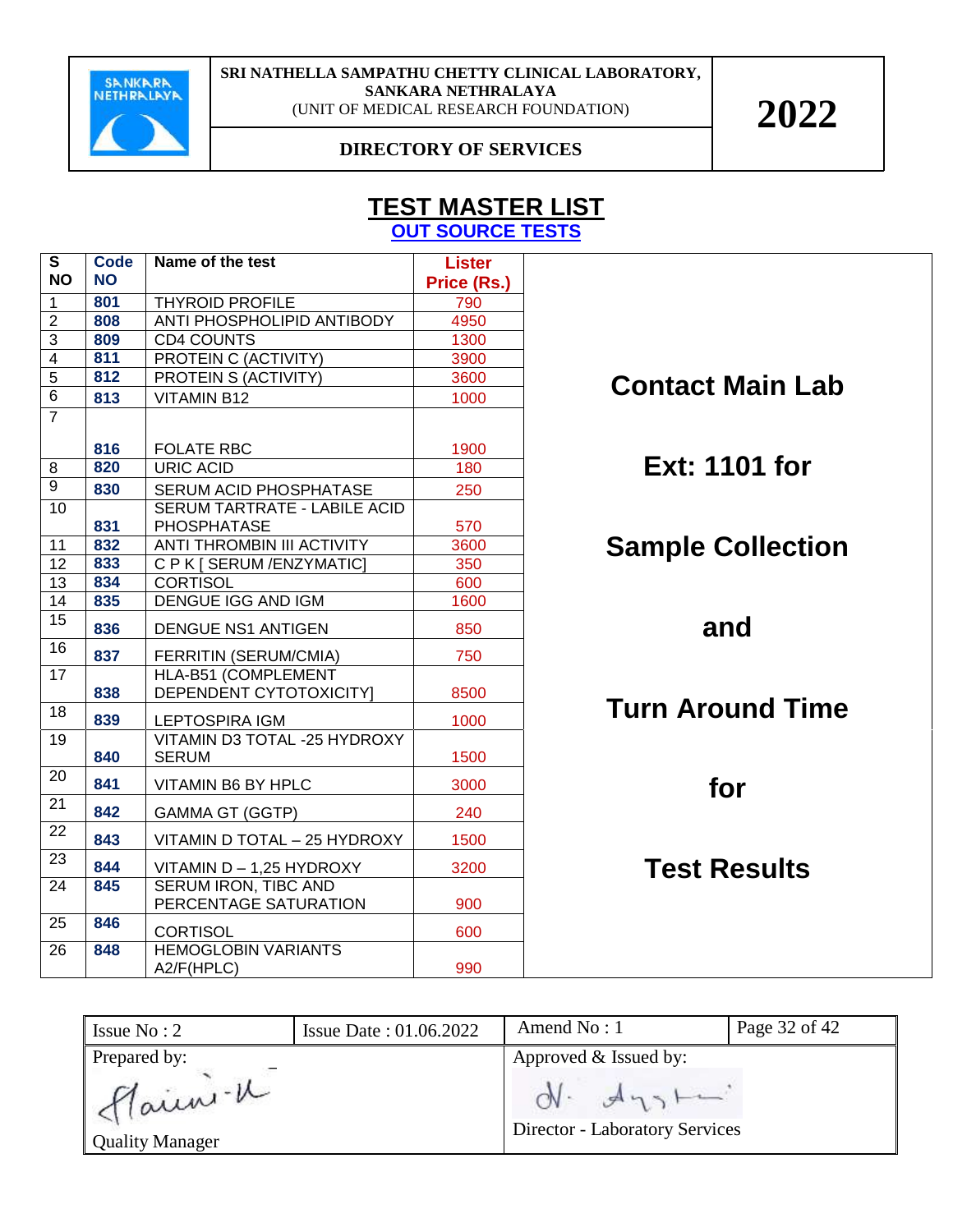

| 27              | 849 | <b>COVID 19 TEST</b>                                   | 900  |                          |
|-----------------|-----|--------------------------------------------------------|------|--------------------------|
| 28              | 851 | <b>IMMUNOHISTOCHEMISTRY (IHC) KI-</b><br>67 INDEX      | 1100 |                          |
| 29              | 852 | IMMUNOHISTOCHEMISTRY (IHC) P-<br>63                    | 1850 | <b>Contact Main Lab</b>  |
| 30              | 853 | <b>HISTO PATH IMAGE</b>                                | 390  |                          |
| 31              | 854 | HLA B51                                                | 8500 |                          |
| 32              | 855 | HOMOCYSTEINE PACKAGE                                   | 885  | Ext: 1101 for            |
| 33              | 856 | <b>HELICOBACTER PYLORI IGG</b><br>ANTIBODIES BY CLIA   | 1850 |                          |
| $\overline{34}$ | 857 | KAPPA AND LAMBDA - FREE<br><b>PROFILE</b>              | 4000 | <b>Sample Collection</b> |
| 35              | 858 | PROTEIN, ELECTROPHORESIS                               | 2500 |                          |
| 36              | 859 | <b>CCP ANTIBODY</b>                                    | 1350 |                          |
| 37              | 860 | <b>IGE TOTAL ANTIBODY</b>                              | 875  | and                      |
| 38              | 861 | <b>INSULIN</b>                                         | 1600 |                          |
| 39              | 862 | PROCALCITONIN (PCT)                                    | 2200 |                          |
| 40              | 863 | ASPERGILUS GALACTOMANAN                                | 5100 | <b>Turn Around Time</b>  |
| 41              | 864 | AMMONIA, LITHIUM HEPARINISED                           | 700  |                          |
| 42              | 865 | LDH                                                    | 330  |                          |
| 43              | 866 | <b>WEIL FELIX TEST BY TUBE</b><br><b>AGGLUTINATION</b> | 850  | for                      |
| 44              | 867 | <b>MAGNESIUM</b>                                       | 425  |                          |
| 45              | 868 | CD4/CD8                                                | 1900 |                          |
| 46              | 869 | <b>CEA</b>                                             | 725  | <b>Test Results</b>      |
| 47              | 870 | <b>IGG4 SUB CLASS</b>                                  | 4600 |                          |
| 48              | 871 | <b>BETA HCG</b>                                        | 1250 |                          |
| 49              | 872 | FSH-LH-PROLACTIN PROFILE                               | 1300 |                          |
| 50              | 873 | TPO ANTIBODY                                           | 1000 |                          |
| 51              | 874 | <b>D DIMER</b>                                         | 1000 |                          |
| 52              | 875 | <b>AMYLASE</b>                                         | 420  |                          |

| Issue $No: 2$                      | <b>Issue Date: 01.06.2022</b> | Amend $No:1$                                                | Page 33 of 42 |  |
|------------------------------------|-------------------------------|-------------------------------------------------------------|---------------|--|
| Prepared by:                       |                               | Approved & Issued by:                                       |               |  |
| Main - K<br><b>Quality Manager</b> |                               | $M_{12}$<br>$CN -$<br><b>Director - Laboratory Services</b> |               |  |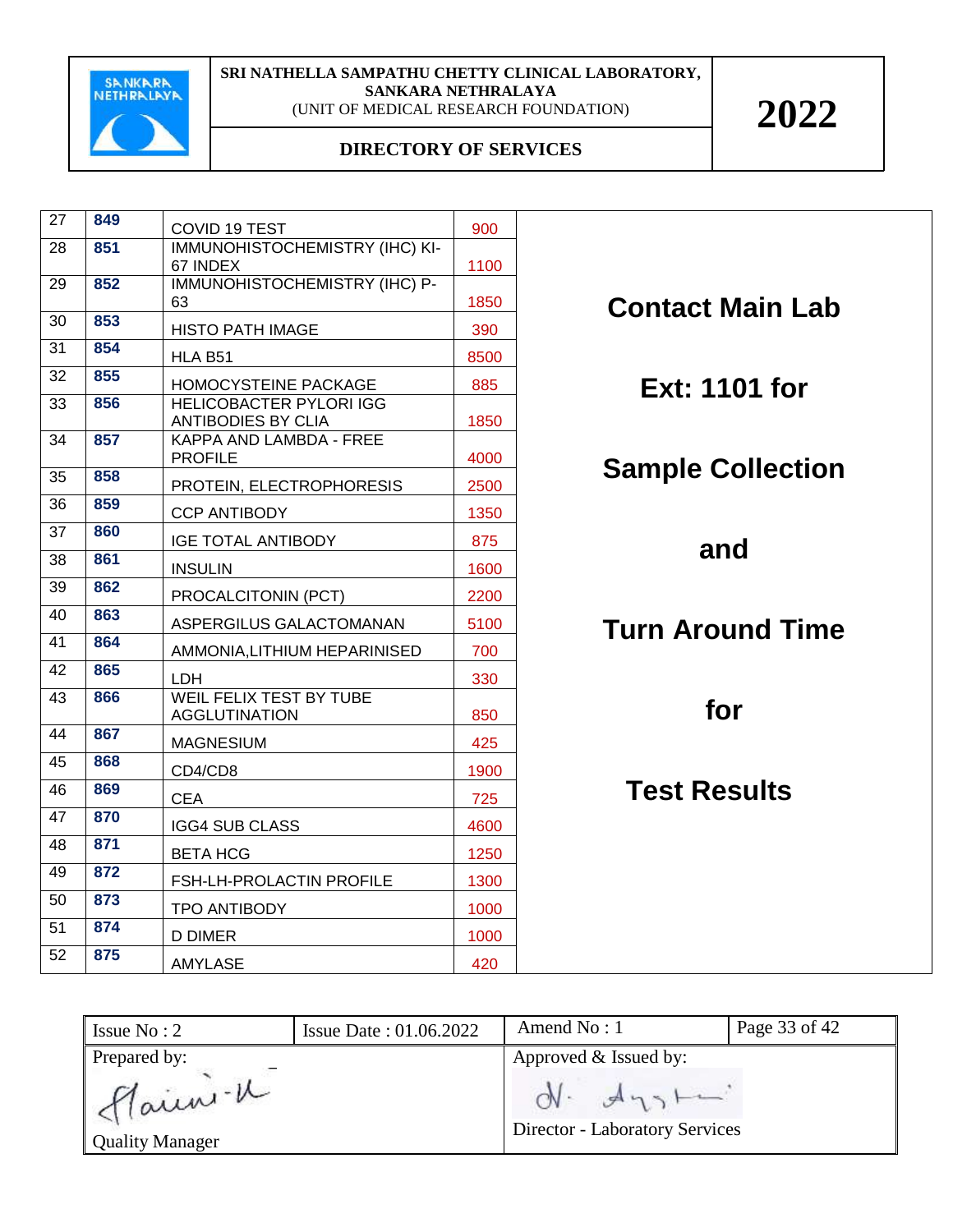

| 53              | 876                                                              | <b>PHENYTOIN</b>                                                             | 950  |                                |               |
|-----------------|------------------------------------------------------------------|------------------------------------------------------------------------------|------|--------------------------------|---------------|
| 54              | 877                                                              | <b>HOMOCYSTEINE</b>                                                          | 1150 |                                |               |
| 55              | 878                                                              | <b>HB VARIANT ASSAY</b>                                                      | 990  |                                |               |
| 56              | 879                                                              | ANTI DS DNA ANTIBODY                                                         | 1550 |                                |               |
| 57              | 880                                                              | SERUM ACID PHOSPHOTASE                                                       | 250  |                                |               |
| 58              | 881                                                              | <b>SERUM ESTRADIOL</b>                                                       | 600  |                                |               |
| 59              | 882                                                              | <b>TESTOSTERONE FREE</b>                                                     | 1500 | <b>Contact Main Lab</b>        |               |
| 60              | 883                                                              | <b>TESTOSTERONE TOTAL</b>                                                    | 230  |                                |               |
| 61              | 884                                                              | <b>PROLACTIN</b>                                                             | 500  |                                |               |
| 62              | 885                                                              | AMH-ANTI MULLERIAN<br><b>HORMONE</b>                                         | 1900 | <b>Ext: 1101 for</b>           |               |
| 63              | 886                                                              | <b>PSA-FREE</b>                                                              | 900  |                                |               |
| 64              | 887                                                              | PSA-TOTAL                                                                    | 750  | <b>Sample Collection</b>       |               |
| 65              | 888                                                              | <b>PROLACTIN</b>                                                             | 500  |                                |               |
| 66              | 889                                                              | SARS COV2 NUCLEOCAPSID<br>ANTIBODY QUALITATIVE (NOT<br>FOR VACCINATED)       | 850  |                                |               |
| 67              | 890                                                              | SARS COV2 SPIKE ANTIBODY<br><b>QUANTITATIVE (POST</b><br><b>VACCINATION)</b> | 1200 | and                            |               |
| 68              | 891                                                              | SARS COVID IGG QUANTITATIVE                                                  | 1350 |                                |               |
| 69              | 892                                                              | <b>CALCIUM IONISED</b>                                                       | 180  | <b>Turn Around Time</b>        |               |
| 70              |                                                                  | <b>ACHR-ACETYL CHOLINE</b>                                                   |      |                                |               |
|                 | 893                                                              | <b>RECEPTOR BINDING</b><br><b>ANTIBODIES BY EIA</b>                          | 3100 | for                            |               |
| 74              | 894                                                              | MUSK ANTIBODY MYASTHENIA<br><b>GRAVIS SERUM</b>                              | 6200 |                                |               |
| $\overline{72}$ | 895                                                              | <b>VZV-VARICELLA ZOSTER VIRUS</b><br>IGM**                                   | 1600 | <b>Test Results</b>            |               |
| $\overline{73}$ | 896                                                              | ASPERGILLUS GALACTOMANAN,<br>BAL FLUID                                       | 5100 |                                |               |
| 74              | 897                                                              | (1->3)-AY-D GLUCAN LEVEL**                                                   | 700  |                                |               |
| 75              | <b>GBM-ANTIBODY GLOMERULAR</b><br>898<br>BASEMENT MEMBRANE SERUM |                                                                              | 1500 |                                |               |
| 76              | 899                                                              | IGG TOTAL ANTIBODY SERUM                                                     | 700  |                                |               |
|                 | Issue No: 2<br>Issue Date: 01.06.2022                            |                                                                              |      | Amend No: 1                    | Page 34 of 42 |
|                 | Prepared by:                                                     |                                                                              |      | Approved & Issued by:          |               |
|                 | Flaini - 1                                                       |                                                                              |      | $\mathcal{A}_{\gamma}$         |               |
|                 | <b>Quality Manager</b>                                           |                                                                              |      | Director - Laboratory Services |               |
|                 |                                                                  |                                                                              |      |                                |               |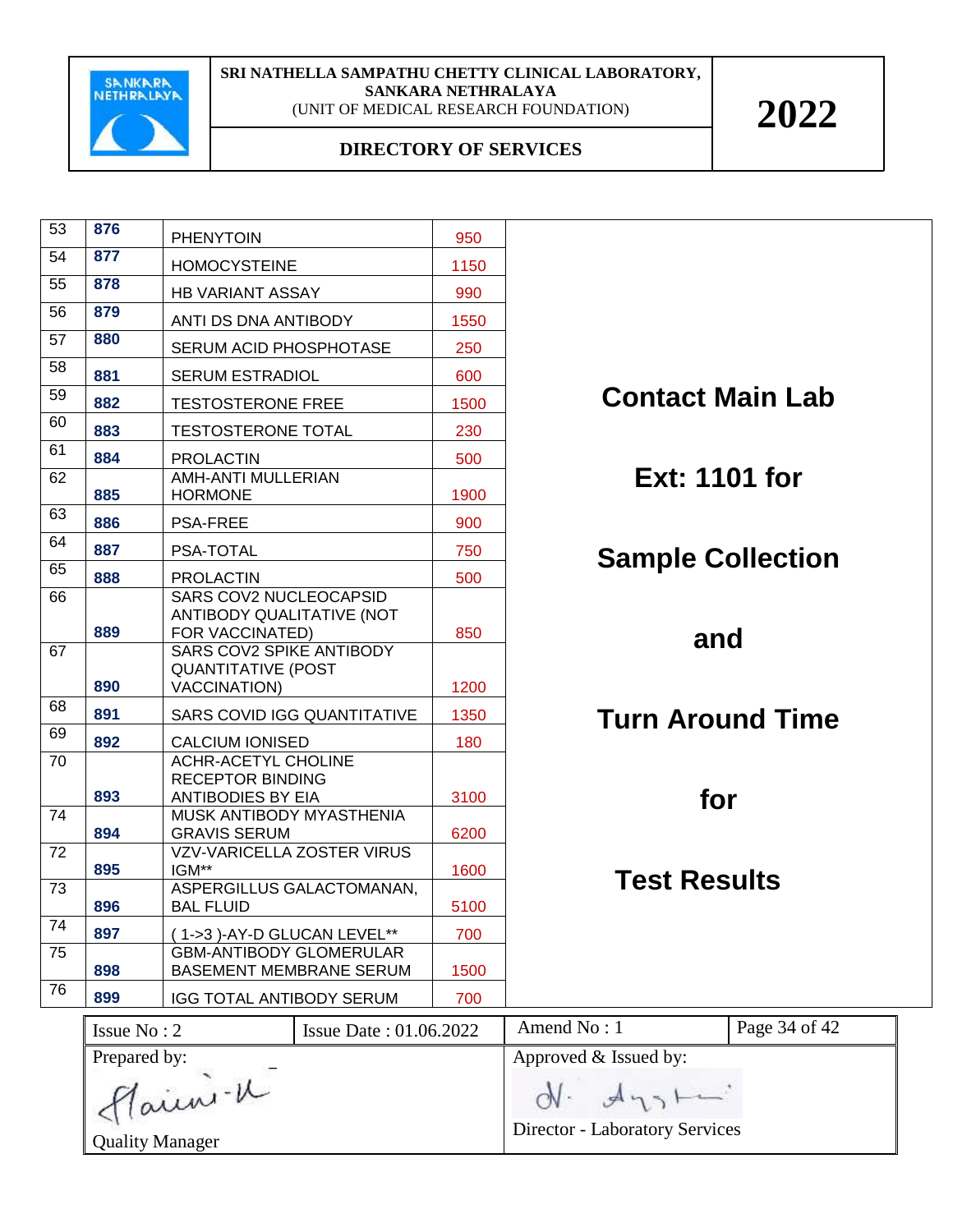

#### **DIRECTORY OF SERVICES**

#### **LAB TARIFF DETAILS with effect from 01.04.2021**

| <b>TEST</b><br><b>CODE NO</b>                                                | <b>TEST DETAILS</b>                  |                       | <b>Amount</b><br>(Rs) |
|------------------------------------------------------------------------------|--------------------------------------|-----------------------|-----------------------|
| 001                                                                          | HAEMOGLOBIN (HB) AND HAEMATOCRIT     |                       | 190                   |
| 002                                                                          | <b>TOTAL RBC COUNT</b> )             | 100                   |                       |
| 003                                                                          | <b>BLOOD INDICES</b>                 |                       | 160                   |
| 004                                                                          | TOTAL W B C COUNT AND DIFF.COUNT     |                       | 190                   |
| 005                                                                          | E.S.R. (WESTERGREN S)                |                       | 170                   |
| 006                                                                          | PLATELET COUNT                       |                       | 170                   |
| 007                                                                          | RETICULOCYTE COUNT                   |                       | 170                   |
| 009                                                                          | <b>BLOOD SMEAR STUDY</b>             |                       | 250                   |
| 010                                                                          | <b>BLOOD SMEAR PARASITES</b>         |                       | 300                   |
| 012                                                                          | SICKLE CELL PREPARATION              |                       | 170                   |
| 015                                                                          | BLOOD GROUP AND RH TYPING            |                       | 270                   |
| 018                                                                          | URINE ROUTINE ANALYSIS               |                       | 210                   |
| 019                                                                          | URINE BENCE-JONES PROTEIN            |                       | 170                   |
| 020                                                                          | <b>MOTION ROUTINE ANALYSIS</b>       |                       | 170                   |
| 025                                                                          | PROTHROMBIN TIME (PT)                |                       | 340                   |
| 026                                                                          | PARTIAL THROMBOPLASTIN TIME (PTT)    |                       | 340                   |
| 027                                                                          | BLOOD COLLECTION FOR CROSS MATCHING  | 1340                  |                       |
| 028                                                                          | URINE - SUGAR, ALBUMIN, ACETONE      |                       | 50                    |
| 029                                                                          | URINE - LFT                          |                       | 50                    |
| 051                                                                          | <b>BLEEDING TIME</b>                 |                       | 100                   |
| 052                                                                          | <b>CLOTTING TIME</b>                 |                       | 100                   |
| 053                                                                          | <b>CLOT RETRACTION</b>               |                       | 140                   |
| <b>101</b>                                                                   | <b>BLOOD GLUCOSE</b> (glucometer)    |                       | 150                   |
| 102                                                                          | PLASMA GLUCOSE (F/R/PP)              |                       | 150                   |
| 103                                                                          | <b>GLUCOSE TOLERENCE TEST (OGTT)</b> |                       | 570                   |
| 104                                                                          | OGTT (GDM)                           |                       | 570                   |
| 105                                                                          | <b>UREA AND CREATININE</b>           |                       | 300                   |
| 106                                                                          | <b>CHOLESTEROL</b>                   |                       | 210                   |
| 108                                                                          | ELECTROLYTES (NA, K,Cl-)             |                       | 490                   |
| 109                                                                          | ELECTROLYTES $(NA^+, K^+, CI, HCO3)$ |                       | 610                   |
| <b>110</b>                                                                   | <b>CALCIUM AND INORG PHOSPHROUS</b>  |                       | 340                   |
| 112                                                                          | <b>CERULOPLASMIN</b>                 |                       | 1050                  |
| 113                                                                          | <b>LIVER FUNCTION TESTS</b>          |                       | 1440                  |
| Issue No: 2                                                                  | Issue Date: 01.06.2022               | Amend No: 1           | Page 35 of 42         |
| Prepared by:                                                                 |                                      | Approved & Issued by: |                       |
| Flaini - K<br>$\mathcal{A}_{\gamma\gamma}$<br>Director - Laboratory Services |                                      |                       |                       |
| <b>Quality Manager</b>                                                       |                                      |                       |                       |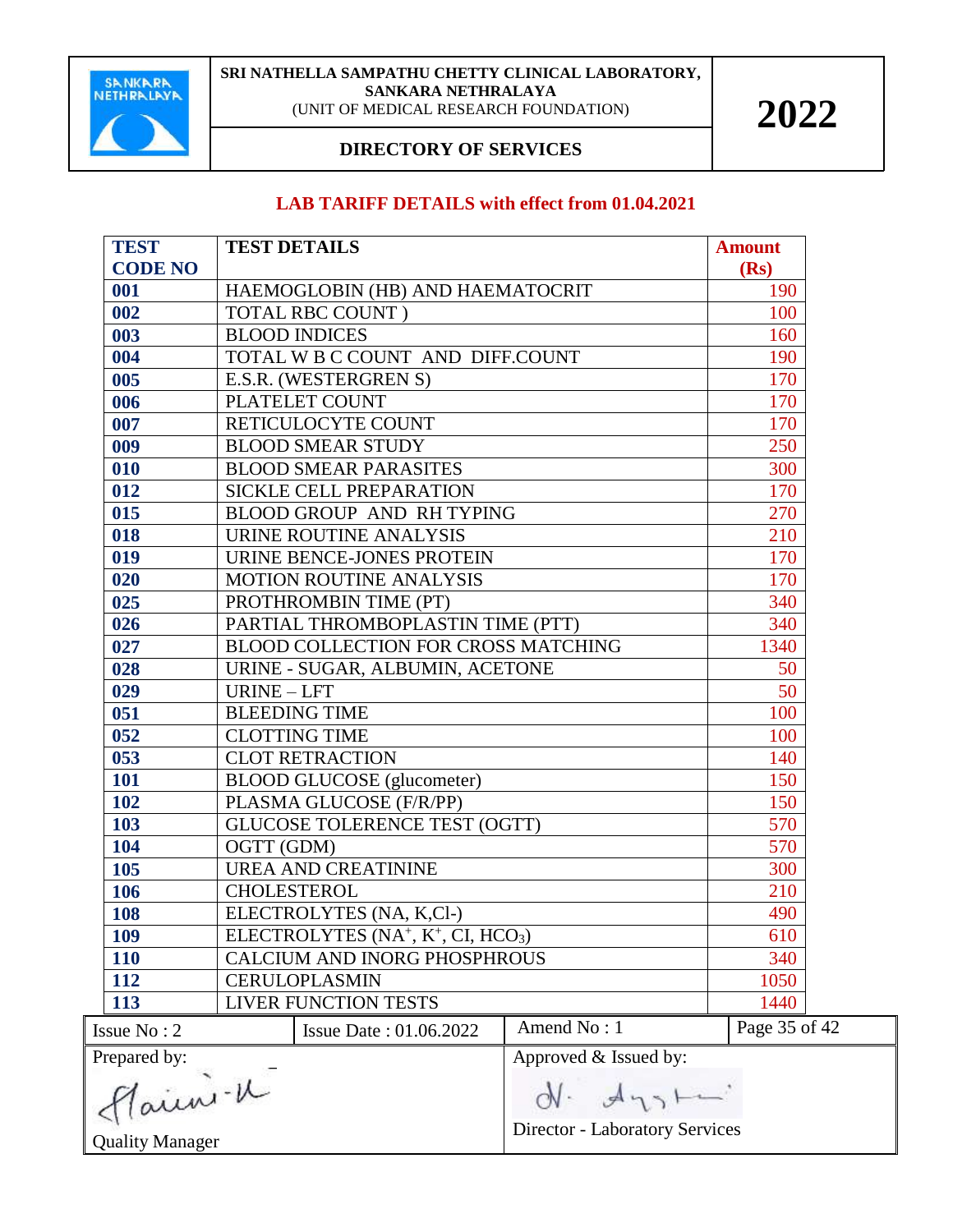

| 114 | BILIRUBIN (TOTAL AND DIRECRT)            | 320  |
|-----|------------------------------------------|------|
| 115 | TOTAL PROTEINS AND A. G. RATIO           | 250  |
| 116 | <b>ALKALINE PHOSPHATASE</b>              | 250  |
| 117 | ALT (SGPT)                               | 250  |
| 118 | AST (SGOT)                               | 270  |
| 121 | ELECTROPHORESIS FOR SERUM/URIN           | 690  |
| 122 | ELECTROPHORESIS FOR LIPOPROTEI           | 720  |
| 123 | <b>LIPID PROFILE</b>                     | 1060 |
| 124 | <b>TRIGLYCERIDES</b>                     | 270  |
| 125 | PYRUVATE/LACTATE (SPECIFY)               | 1340 |
| 126 | ANGIOTENSIN CONVERTINGENZYME             | 1310 |
| 127 | <b>INBORN ERRORS OF METABOLISM</b>       | 460  |
| 128 | <b>CSF ANALYSIS</b>                      | 780  |
| 129 | <b>GLUCOSE 6 PHOSPHATE DEHYDROGEN</b>    | 690  |
| 130 | LACTATE DEHYDROGENASE (LDH)              | 1530 |
| 131 | VITAMIN A (HPLC)                         | 1530 |
| 132 | HOMOCYSTINURIA SCREENING                 | 170  |
|     | PAPER CHROMATOGRAPHY FOR PLASMA / URINE  |      |
| 133 | <b>GALACTOSE / OTHER SUGARS</b>          | 670  |
| 134 | PAPER CHROMATOGRAPHY FOR ORT/HM          | 880  |
| 135 | AMINO ACIDS PROFILE, SERUM               | 2170 |
| 136 | AMINO ACIDS PROFILE, URINE               | 2170 |
| 137 | <b>SERUM AMYLASE</b>                     | 460  |
| 138 | HOMOCYSTINE - PLASMA                     | 2170 |
| 141 | VITAMIN E (HPLC)                         | 1530 |
| 142 | <b>VITAMIN C</b>                         | 1110 |
| 143 | <b>GLUTATHIONE</b>                       | 650  |
| 144 | <b>GLUTATHIONE PEROXIDASE</b>            | 1070 |
| 145 | SUPEROXIDE DISMUTASE                     | 650  |
| 146 | THIO BARBITURIC ACID REACTIVE SUBSTANCES | 260  |
| 151 | <b>HBA1C</b>                             | 400  |
| 152 | <b>MICRO ALBUMIN/UACR</b>                | 740  |

| Issue $No: 2$                                     | Issue Date: 01.06.2022 | Amend $No: 1$                                                                    | Page 36 of 42 |
|---------------------------------------------------|------------------------|----------------------------------------------------------------------------------|---------------|
| Prepared by:<br>Main -u<br><b>Quality Manager</b> |                        | Approved & Issued by:<br>$ON.$ $A_{13}$<br><b>Director - Laboratory Services</b> |               |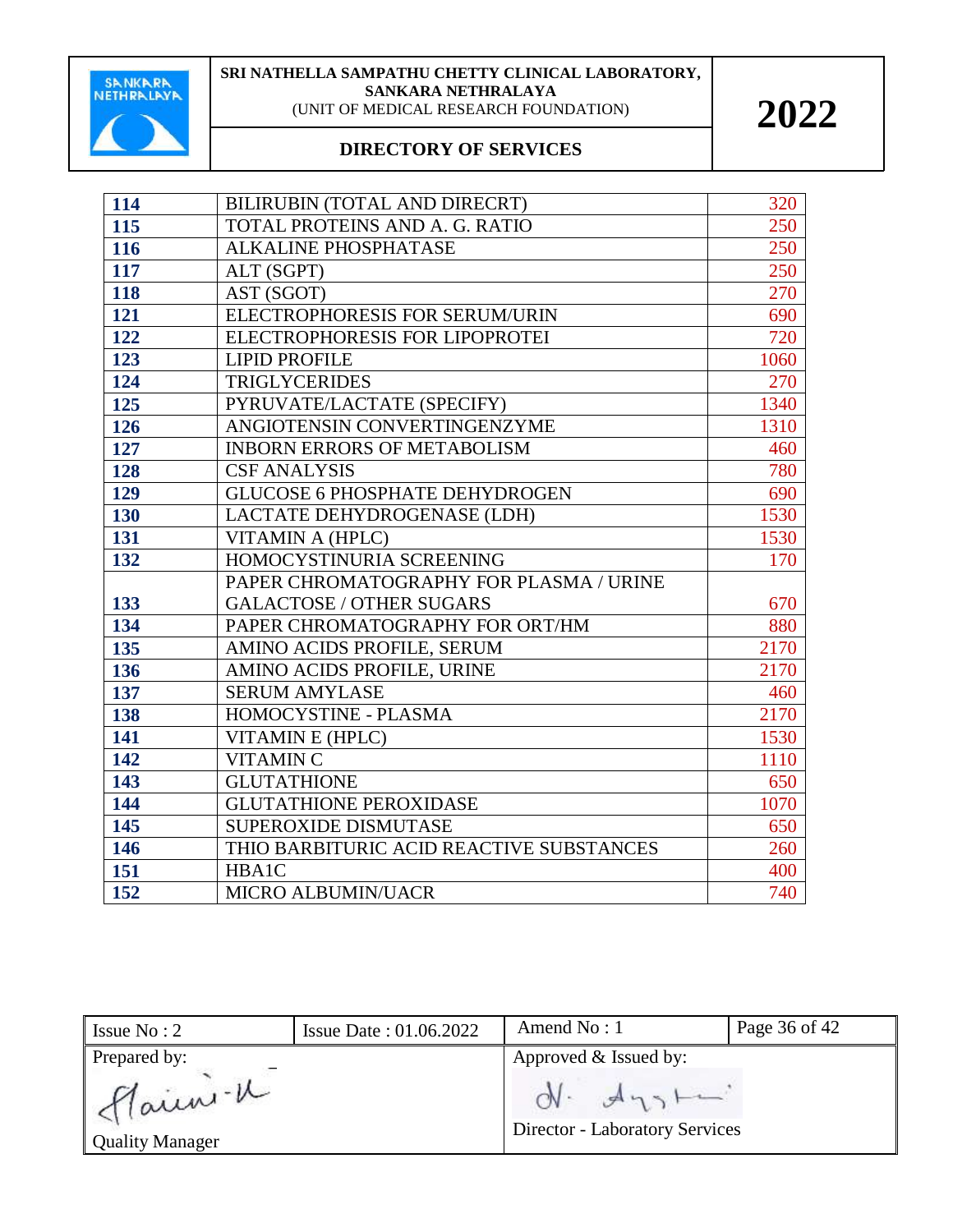

#### **DIRECTORY OF SERVICES**

|              | <b>TRACE</b>                                  |                       |               |
|--------------|-----------------------------------------------|-----------------------|---------------|
| 153          | ELEMENTS:(COPPER/ZINC/SELENIUM/IRON)(SPECIFY) |                       | 480           |
| 154          | <b>GAMMA GT (GGTP)</b>                        |                       | 180           |
| 155          | HEMOGLOBIN VARIANTS A2 / F (HPLC)             |                       | 1110          |
| 156          | URINE MUCOPOLYSACHARIDES                      |                       | 450           |
| 157          | URINE HOMOGENTISIC ACID                       |                       | 450           |
| 202          | NON TREPONEMAL (RPR)AND TREPONEMAL (TPHA)     |                       | 690           |
| 203          | RA FACTOR (NEPHOLOMETRY / TURBIDOMETRY)       |                       | 250           |
| 205          | <b>WIDAL TEST</b>                             |                       | 250           |
| 206          | FLUORESCENT ANTI-NUCLEAR ANTIBODY (FANA)      |                       | 1760          |
| 207          | ABS. TO. TOXOPLASMA ANTIGEN                   |                       | 1760          |
| 210          | ABS. TO RUBELLA VIRUS                         |                       | 1760          |
| 211          | ABS. TO CYTOMEGALOVIRUS                       |                       | 1760          |
| 212          | ABS. TO HERPES SIMPLEX VIRUS                  |                       | 1760          |
| 213          | IGG AND IGM ABS. TO EBV (VCA)                 |                       | 1760          |
| 217          | ASO (LATEX)                                   |                       | 340           |
| 218          | CRP (NEPHOLOMETRY / TURBIDOMETRY)             |                       | 300           |
| 219          | <b>LYSOZYME ASSAY</b>                         |                       | 460           |
| 220          | ABS. TO HIV 1 AND HIV 2                       |                       | 1440          |
| 221          | WESTERN BLOT FOR ABS. TO HIV 1 & HIV 2        |                       | 5380          |
| 222          | <b>HBSAG</b>                                  |                       | 780           |
| 223          | ABS. TO HCV                                   |                       | 570           |
| 233          | IGG ABS. TO AQUAPORIN 4 (NMO) IF / ELISA      |                       | 5730          |
| 233A         | IGG ABS. TO AQUAPORIN 4 (NMO) IF / MOG        |                       | 7300          |
| 234          | <b>ANTIBODIES TO CANCA (PR3)</b>              |                       | 1830          |
| 235          | ANTIBODIES TO PANCA (MPO)                     |                       | 1830          |
| 260          | ABS. TO HEPATITIS BS AG                       |                       | 880           |
| 263          | <b>QUANTIFERON-TB TEST</b>                    |                       | 4020          |
|              | ROUTINE PRE-OPERATIVE WORK UP                 |                       |               |
| 301          | (WITHOUT UREA & CREATININE)                   |                       | 910           |
|              | ROUTINE PRE-OPERATIVE WORK UP                 |                       |               |
| 302          | (WITH UREA & CREATININE)                      |                       | 1210          |
| 303          | DIABETIC WORK UP (CODE 302 + HBA1C)           |                       | 1610          |
| 304          | <b>UVEITIS WORK UP BELOW 60</b>               |                       | 14440         |
| 305          | <b>UVEITIS WORK-UP ABOVE 60</b>               |                       | 14740         |
| 306          | <b>UVEITIS WORK-UP DIABETIC</b>               |                       | 14740         |
| Issue No: 2  | Issue Date: 01.06.2022                        | Amend No: 1           | Page 37 of 42 |
| Prepared by: |                                               | Approved & Issued by: |               |
| Flaini - W   |                                               |                       |               |
|              |                                               | $d\theta$ $d\eta$     |               |

Haun Quality Manager

Director - Laboratory Services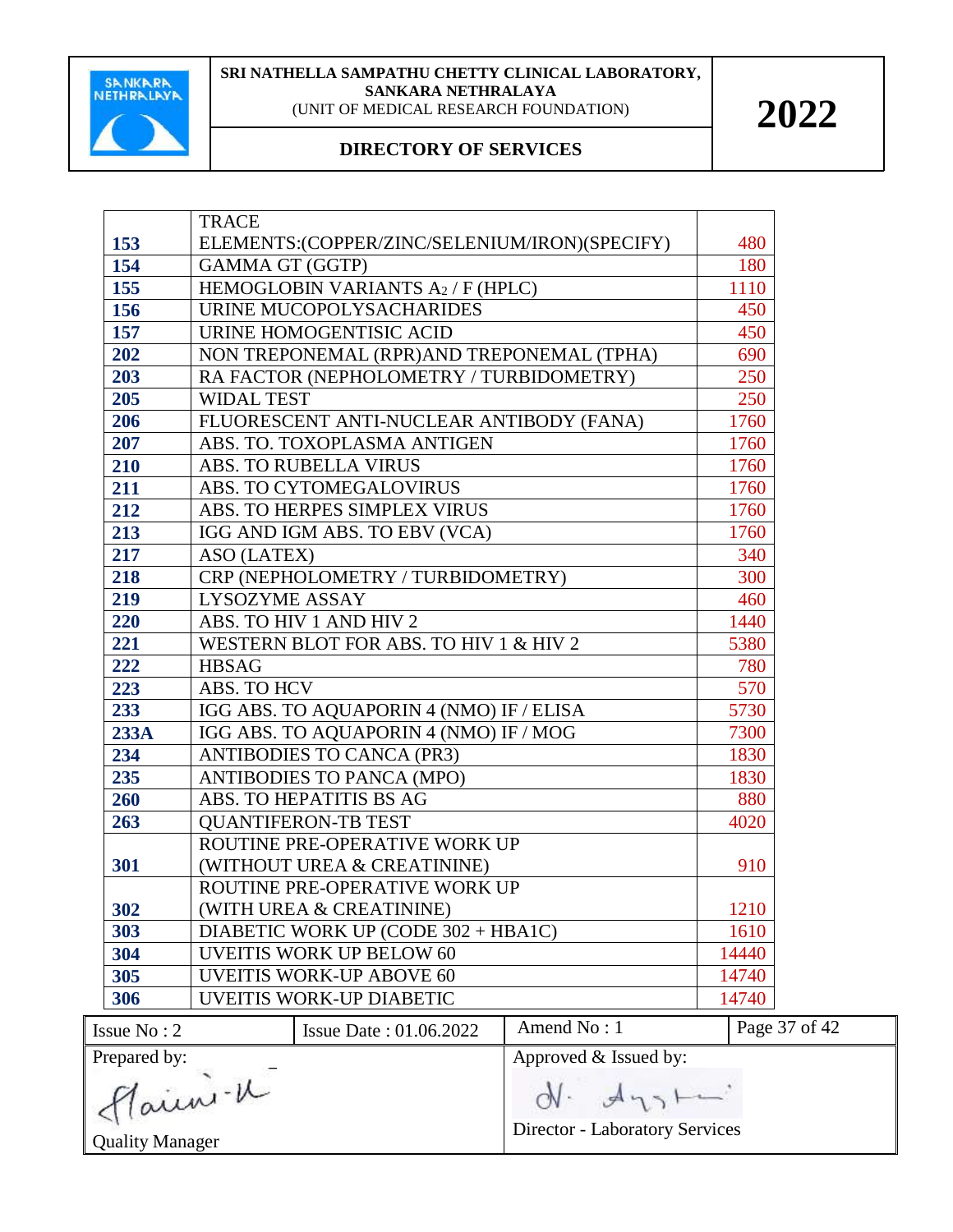

| 307 | <b>VASCULITIS WORKUP BELOW 60</b>              | 19000 |
|-----|------------------------------------------------|-------|
| 308 | <b>VASCULITIS WORKUP ABOVE 60</b>              | 19300 |
| 309 | VASCULITIS WORKUP DIABETIC                     | 19300 |
| 310 | <b>COMPLETE HAEMOGRAM</b>                      | 1400  |
| 311 | <b>ANAEMIA WORK UP</b>                         | 3640  |
|     | BASIC COAGULATION TESTS (PLATELT, BT, CT, CLOT |       |
| 312 | RET, PT AND PTT)                               | 1190  |
| 313 | <b>COAGULATION PROFILE</b>                     | 3410  |
| 314 | <b>SARCOIDOSIS WORK UP</b>                     | 2740  |
| 315 | <b>EALES - SPECIAL BIOCHEMICAL TESTS</b>       | 6800  |
| 316 | <b>TORCHES SCREENING</b>                       | 7730  |
| 317 | HBS AG, HCV, RPR AND TPHA                      | 2040  |
|     | PCR FOR PAN FUNGAL, EUBACTERIAL AND P.ACNE     |       |
| 318 | <b>GENOME</b>                                  | 8390  |
| 319 | DCR WORK-UP (BELOW 60)                         | 4410  |
| 320 | DCR WORK-UP (ABOVE 60)                         | 4710  |
| 321 | DCR WORK-UP (DIABETIC)                         | 4710  |
| 375 | PCR FOR MYCOBACTERIUM TUBERCULOSIS AND HSV     | 5590  |
| 378 | PP65 ANTIGEN ASSAY AND PCR FOR CMV             | 5800  |
| 381 | ROUTINE WORK UP FT                             | 800   |
| 382 | <b>CHEMO PACKAGE</b>                           | 3080  |
| 383 | <b>CBC PACKAGE</b>                             | 980   |
| 384 | <b>CRVO PACKAGE</b>                            | 4355  |
| 385 | <b>GRANULOMATOUS WORK UP BELOW 60</b>          | 9150  |
| 386 | <b>GRANULOMATOUS WORK UP ABOVE 60</b>          | 9400  |
| 387 | GRANULOMATOUS WORK UP DIABETIC                 | 9400  |
| 388 | NON GRANULOMATOUS WORK UP BELOW 60             | 7100  |
| 389 | NON GRANULOMATOUS WORK UP ABOVE 60             | 7400  |
| 390 | NON GRANULOMATOUS WORK UP DIABETIC             | 7400  |
| 391 | STEROID + IMT CLEARANCE                        | 2820  |
| 392 | <b>SCLERITIS WORK UP</b>                       | 8560  |
| 401 | <b>GRAM S STAIN</b>                            | 170   |
| 402 | KOH / CALCOFLOUR STAIN                         | 170   |
| 403 | <b>GIEMSA STAIN</b>                            | 170   |
| 404 | <b>AFB STAIN</b>                               | 170   |
| 407 | <b>IMM.FLUOR.STAIN.HSV</b>                     | 690   |

| Issue $No: 2$          | <b>Issue Date: 01.06.2022</b> | Amend $No:1$                                            | Page 38 of 42 |
|------------------------|-------------------------------|---------------------------------------------------------|---------------|
| Prepared by:           |                               | Approved & Issued by:                                   |               |
| flainn-K               |                               | $ON.$ $A_{13}$<br><b>Director - Laboratory Services</b> |               |
| <b>Quality Manager</b> |                               |                                                         |               |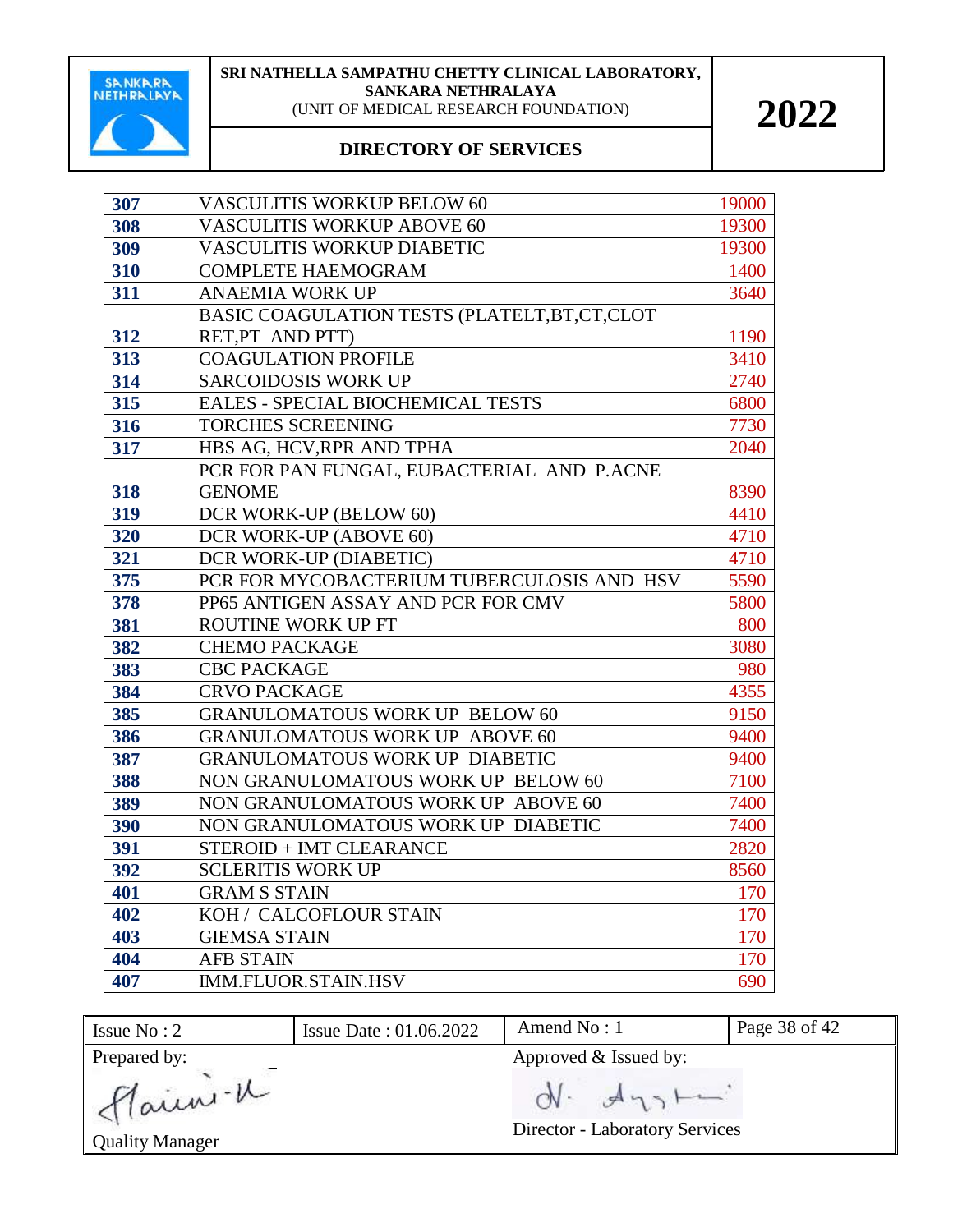

| 411 | <b>BACTERIAL CULTURE</b>                     | 880  |
|-----|----------------------------------------------|------|
| 412 | <b>FUNGAL CULTURE</b>                        | 570  |
| 413 | CHLAMYDIA TRACHOMATIS CULTURE                | 880  |
| 414 | <b>ACANTHAMOEBA CULTURE</b>                  | 340  |
| 415 | MYCOBACTERIAL CULTURE (BACTEC METHOD)        | 1000 |
| 416 | <b>HSV ISOLATION</b>                         | 880  |
| 419 | ADENO/RUBELLA ISOLATION                      | 880  |
| 420 | PCR FOR MYCOBACTERIUM TUBERCULOSIS (MTB)     | 2800 |
| 421 | PCR FOR CYTOMEGALOVIRUS (CMV)                | 2800 |
| 422 | PCR FOR HERPES SIMPLEX VIRUS (HSV)           | 2800 |
| 423 | PCR FOR VARICELLA ZOSTER VIRUS (VSV)         | 2800 |
| 424 | PCR FOR ADENOVIRUS                           | 2800 |
| 425 | PCR FOR CHLAMYDIA TRACHOMATIS                | 2800 |
| 426 | PCR FOR EUBACTERIAL GENOME                   | 2800 |
| 427 | PCR FOR PAN FUNGAL GENOME                    | 2800 |
| 428 | PCR FOR PROPIONIBACTERIUM ACNE               | 2800 |
| 429 | PCR FOR TOXOPLASMA GONDII                    | 2800 |
| 430 | PP65 ANTIGEN CMV                             | 3000 |
| 431 | RUBELLA ISOLATION                            | 800  |
| 434 | NIGROSIN STAIN                               | 160  |
| 451 | PCR FOR CHLAMYDIA PNEUMONIAE                 | 2600 |
| 452 | RT - PCR FOR RUBELLA                         | 3660 |
| 453 | PCR FOR HLA B 27                             | 4320 |
|     | ANTIBIOTIC (FIRST LINE DRUGS) SENSITIVITY -  |      |
| 456 | (BACTEC METHOD)                              | 5020 |
| 458 | BLOOD CULTURE (BACTEC METHOD)                | 1310 |
| 459 | <b>HIV - 1 REAL TIME PCR</b>                 | 5380 |
| 460 | REAL TIME PCR FOR CHIKUNGUNYA VIRUS          | 6430 |
| 461 | REAL TIME PCR FOR CYTOMEGLO VIRUS (CMV)      | 5380 |
| 462 | REAL TIME PCR FOR HERPES SIMPLEX VIRUS (HSV) | 5380 |
|     | REAL TIME PCR FOR MYCOBACTERIUM              |      |
| 463 | TUBERCULOSIS (M. T                           | 6430 |
| 464 | REAL TIME PCR FOR HEPATITIS B VIRUS          | 5970 |
| 465 | REAL TIME PCR FOR HEPATITIS C VIRUS          | 5970 |
| 467 | PCR BASED DNA SEQUENCING                     | 4610 |
| 471 | PCR FOR MYCOBACTERIUM FORTUITUM              | 2370 |

| Issue $No: 2$           | <b>Issue Date: 01.06.2022</b> | Amend No: 1                           | Page 39 of 42 |
|-------------------------|-------------------------------|---------------------------------------|---------------|
| Prepared by:<br>Marin-K |                               | Approved & Issued by:<br>$N - d_{22}$ |               |
| <b>Quality Manager</b>  |                               | Director - Laboratory Services        |               |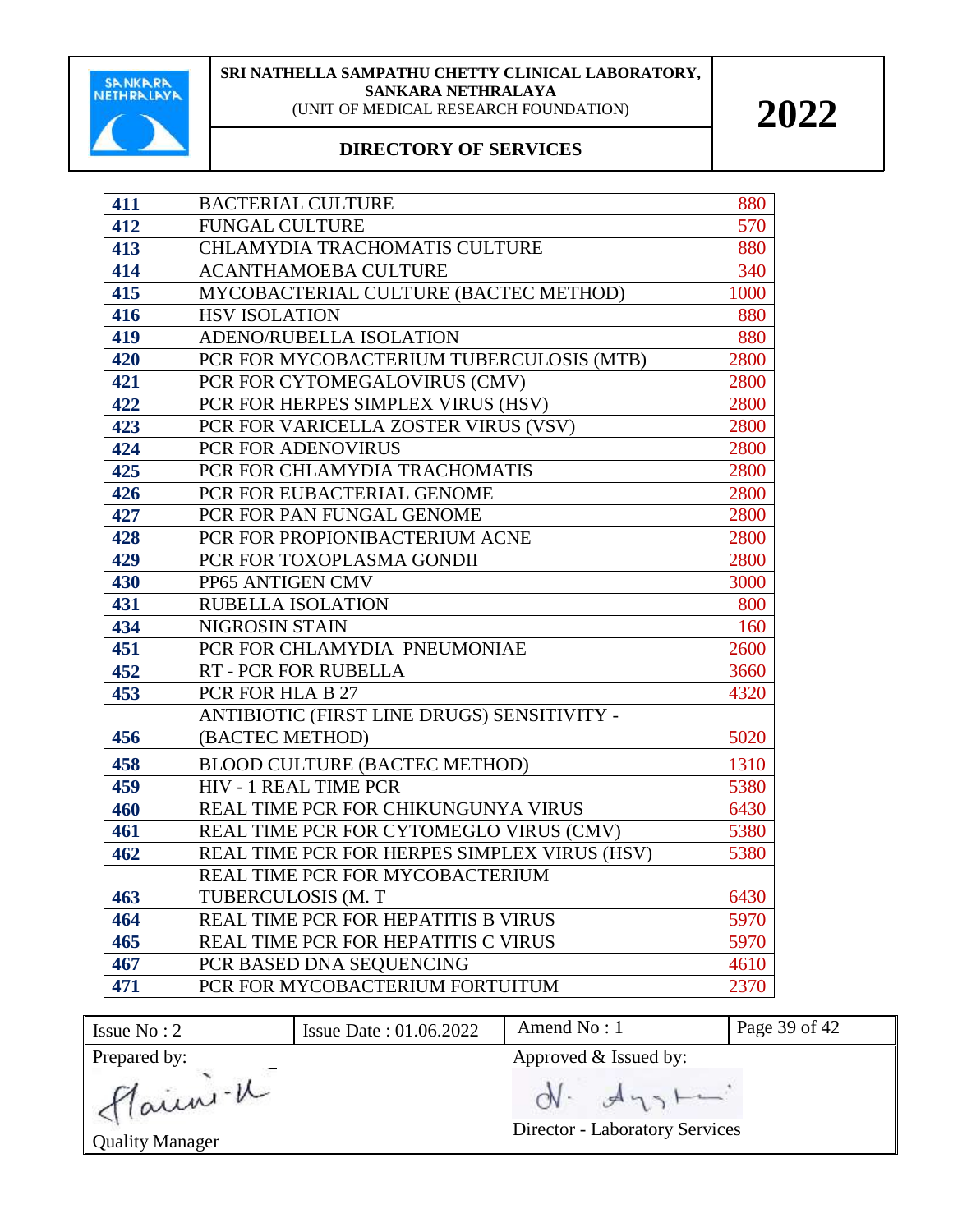

| 472  | PCR FOR MYCOBACTORIUM CHELONAE                | 2370 |
|------|-----------------------------------------------|------|
| 473  | PCR FOR LEPTOSPIRA                            | 2800 |
| 474  | PCR FOR SALMONELLA TYPHI                      | 2800 |
| 486  | PCR FORPNEUMOCYSTIS JIROVECII                 | 2600 |
| 487  | REVERSE TRANSCRIPTASE PCR FOR M. TUBERCULOSIS | 3590 |
| 489  | REAL TIME PCR FOR DENGUE FEVER SEROTYPES 1-4  | 4320 |
| 490  | <b>INVITRO ANTIFUNGAL SENSITIVITY TEST</b>    | 1160 |
| 491  | PCR FOR MYCOBACTERIUM SP.(HSP65 GENE)         | 2800 |
| 492  | DNA SEQUENCING OF PCR AMPLIFIED PRODUCTS      | 1810 |
|      | GENE XPERT MTB/RIFAMPICIN RESISTANCE          |      |
| 493  | <b>DETECTION ASSAY</b>                        | 2020 |
| 496  | REAL TIME PCR FOR VARICELLA ZOSTER VIRUS      | 5380 |
| 497  | PRODUCT FOR DNA SEQUENCING LOADING            | 240  |
| 499  | PCR FOR PYTHIUM INSIDIOSUM                    | 2800 |
| 501  | <b>EYE BALL</b>                               | 1830 |
| 501B | EYE BALL (F AND P)                            | 1840 |
| 502  | <b>EXENTERATED SPECIMEN</b>                   | 1830 |
| 502B | <b>EXENTERATED SPECIMEN (F AND P)</b>         | 1840 |
| 503  | <b>EVISCERATED SPECIMEN</b>                   | 970  |
| 503B | EVISCERATED SPECIMEN (F AND P)                | 1840 |
| 504  | <b>CORNEAL BUTTON</b>                         | 970  |
| 504B | <b>CORNEAL BUTTON (F AND P)</b>               | 1840 |
| 505  | EPIRETINAL MEMBRANE                           | 720  |
| 505B | EPIRETINAL MEMBRANE (F AND P)                 | 1840 |
| 506  | SUBRETINAL MEMBRANE                           | 720  |
| 506B | SUBRETINAL MEMBRANE (F AND P)                 | 1840 |
| 507  | <b>BIOPSY - LID</b>                           | 720  |
| 507B | <b>BIOPSY - LID (F AND P)</b>                 | 1840 |
| 508  | <b>BIOPSY - CONJUNCTIVA</b>                   | 720  |
| 508B | BIOPSY - CONJUNCTIVA (F AND P)                | 1840 |
| 509  | <b>BIOPSY - CORNEA</b>                        | 970  |
| 509B | <b>BIOPSY - CORNEA (F AND P)</b>              | 1840 |
| 510  | <b>BIOPSY - ORBIT</b>                         | 1830 |
| 510B | <b>BIOPSY - ORBIT (F AND P)</b>               | 1840 |
| 511  | <b>IRIS TISSUE</b>                            | 720  |
| 511B | IRIS TISSUE (F AND P)                         | 1840 |

| Issue $No: 2$                      | <b>Issue Date: 01.06.2022</b> | Amend No: 1                                    | Page 40 of 42 |
|------------------------------------|-------------------------------|------------------------------------------------|---------------|
| Prepared by:                       |                               | Approved & Issued by:                          |               |
| flainn-K<br><b>Quality Manager</b> |                               | $N - A_{13}$<br>Director - Laboratory Services |               |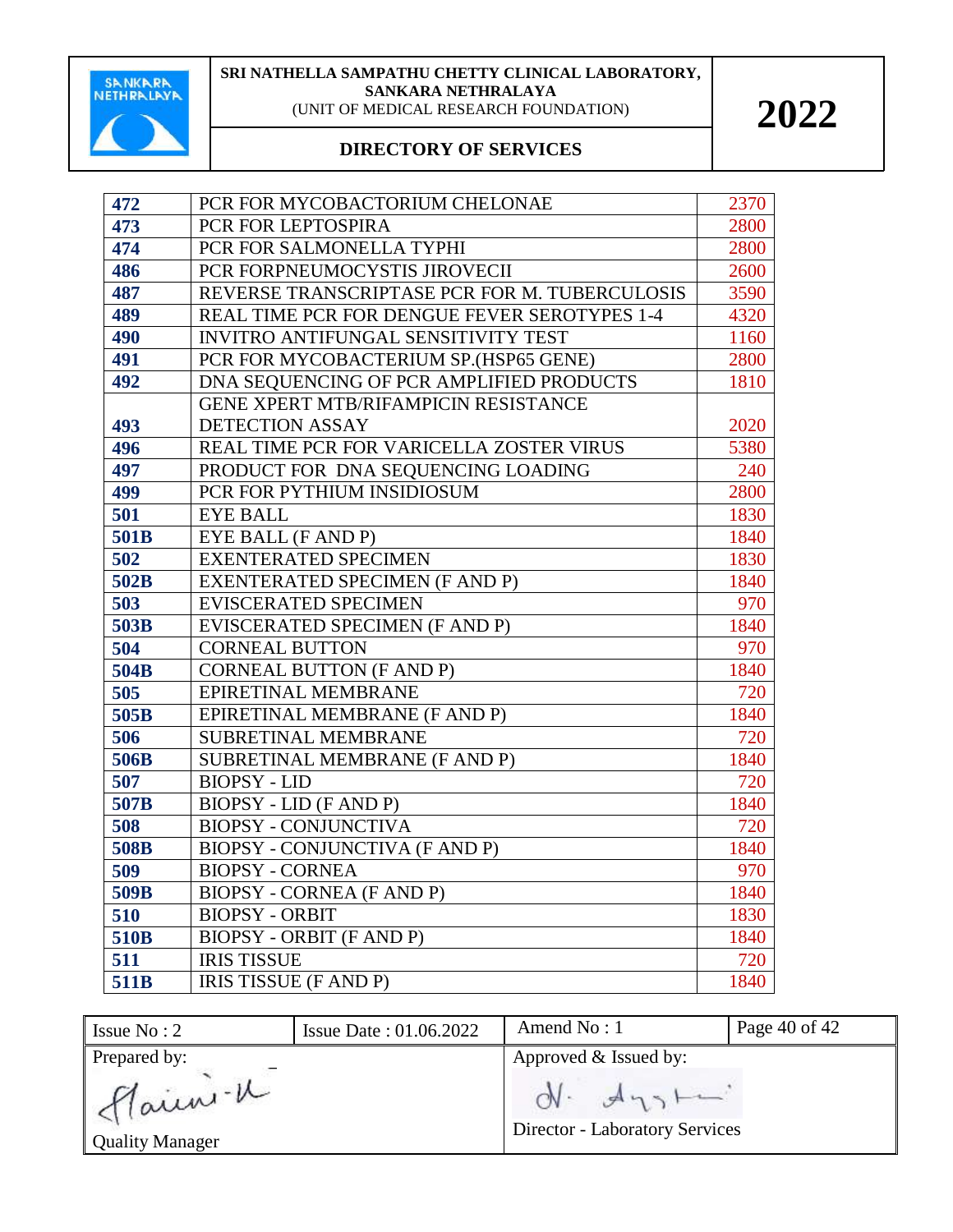

| 512                    | <b>AQUEOUS ASPIRATE</b>               |                                           |                       | 380           |
|------------------------|---------------------------------------|-------------------------------------------|-----------------------|---------------|
| 513                    | <b>VITEROUS ASPIRATE</b>              |                                           |                       | 380           |
| 514                    | <b>SUBRETINAL FLUID</b>               |                                           |                       | 380           |
| 515                    | SMEAR - CYTOLOGY - LID                |                                           |                       | 380           |
| 516                    | SMEAR - CYTOLOGY - CONJUNCTIVA        |                                           |                       | 380           |
| 517                    |                                       | <b>SMEAR - CYTOLOGY - CORNEA</b>          |                       | 380           |
| 518                    | <b>FNAB</b>                           |                                           |                       | 380           |
| 519                    | <b>FNAC</b>                           |                                           |                       | 380           |
| 520                    |                                       | IMMUNOHISTOCHEMICAL STAIN                 |                       | 1830          |
| 521                    | <b>IOL CYTOLOGY</b>                   |                                           |                       | 380           |
| 522                    |                                       | SPECIAL STAINS - SMEAR                    |                       | 380           |
| 523                    |                                       | SPECIAL STAINS - SECTIONS                 |                       | 620           |
| 524                    | <b>AMYLOID STAIN</b>                  |                                           |                       | 620           |
| 525                    | <b>MUCIN STAIN</b>                    |                                           |                       | 620           |
| 526                    | <b>COLLAGEN STAIN</b>                 |                                           |                       | 620           |
| 527                    | <b>ELASTIC STAIN</b>                  |                                           |                       | 620           |
| 528                    | <b>GMS STAIN</b>                      |                                           |                       | 620           |
| 529                    | <b>GRAM STAIN</b>                     |                                           |                       | 620           |
| 530                    | <b>CALCIUM STAIN</b>                  |                                           |                       | 620           |
| 531                    |                                       | <b>AFB-STAIN</b>                          |                       |               |
| 532                    |                                       | <b>OIL O RED STAIN</b>                    |                       |               |
| 533                    | PERLS IRON STAIN                      |                                           |                       | 620           |
| 534                    |                                       | <b>GIEMSA-STAIN</b>                       |                       |               |
| 535                    | FONTANNA MASSON STAIN                 |                                           |                       | 620           |
| 536                    | <b>TOLUDINE BLUE STAIN</b>            |                                           | 620                   |               |
| 537                    |                                       | SMALL SIZED SPECIMENS (3MM-5MM)           |                       | 720           |
|                        |                                       | FROZEN AND PERMANENT SECTION-SMALL SIZED  |                       |               |
| 537B                   | <b>SPECIMEN</b>                       |                                           |                       | 1840          |
| 538                    |                                       | MEDIUM SIZED SPECIMENS (10MM)             |                       | 970           |
|                        |                                       | FROZEN AND PERMANENT SECTION-MEDIUM SIZED |                       |               |
| 538B                   | <b>SPECIMEN</b>                       |                                           |                       | 1710          |
| 539                    |                                       | LARGE SIZED SPECIMENS (GREATER THAN 20MM) |                       | 1830          |
|                        |                                       | FROZEN AND PERMANENT SECTION-LARGE SIZED  |                       |               |
| 539B                   | <b>SPECIMEN</b>                       |                                           |                       | 1710          |
| 550                    | <b>OTHERS (SPECIFY)</b>               |                                           |                       | 320           |
| 574                    | SLIDE/PARAFFIN BLOCK GIVEN TO PATIENT |                                           |                       | 190           |
| 575                    |                                       | <b>BONE MARROW ASPIRATE</b>               |                       | 1220          |
| Issue No: 2            |                                       | <b>Issue Date: 01.06.2022</b>             | Amend No: 1           | Page 41 of 42 |
| Prepared by:           |                                       |                                           | Approved & Issued by: |               |
| Plaini. K              |                                       | $N - A_{121}$                             |                       |               |
|                        |                                       | Director - Laboratory Services            |                       |               |
| <b>Quality Manager</b> |                                       |                                           |                       |               |